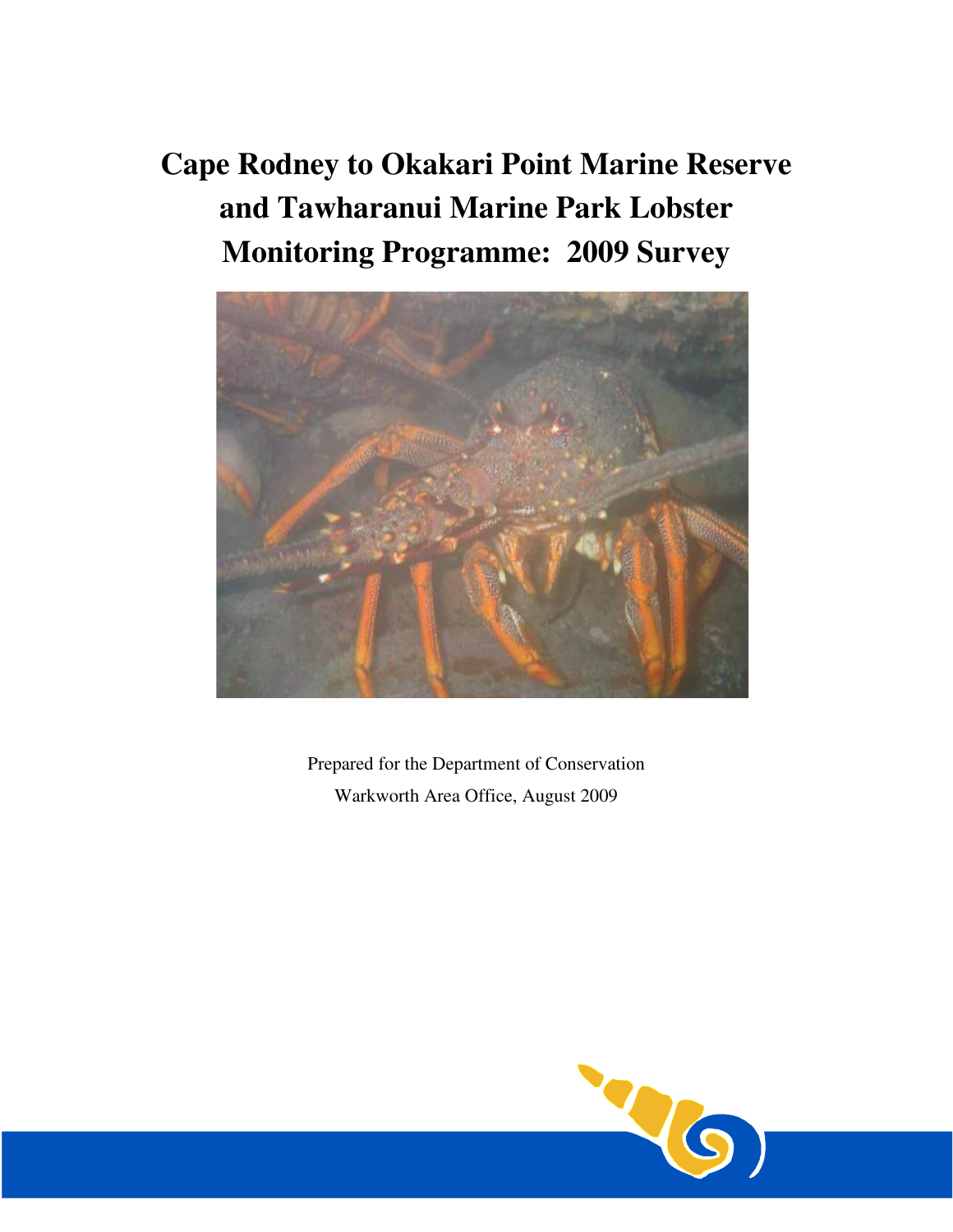# **Cape Rodney to Okakari Point Marine Reserve and Tawharanui Marine Park Lobster Monitoring Programme: May 2009 Survey**

## **Tim Haggitt**

## **Shaw Mead (ASR Ltd)**

Report Status

| Version       | Date        | <b>Status</b> | Approved |
|---------------|-------------|---------------|----------|
|               |             |               | By:      |
| RevA for WW01 | August 2009 | Final         | Inns     |

It is the responsibility of the reader to verify the currency of the version number of this report.

Coastal & Aquatic Systems *Limited* ENVIRONMENTAL CONSULTANTS PO Box 54, Leigh Telephone 021-705-615 E-mail casl.tim@xtra.co.nz www.casltd.co.nz

© CAS Limited 2009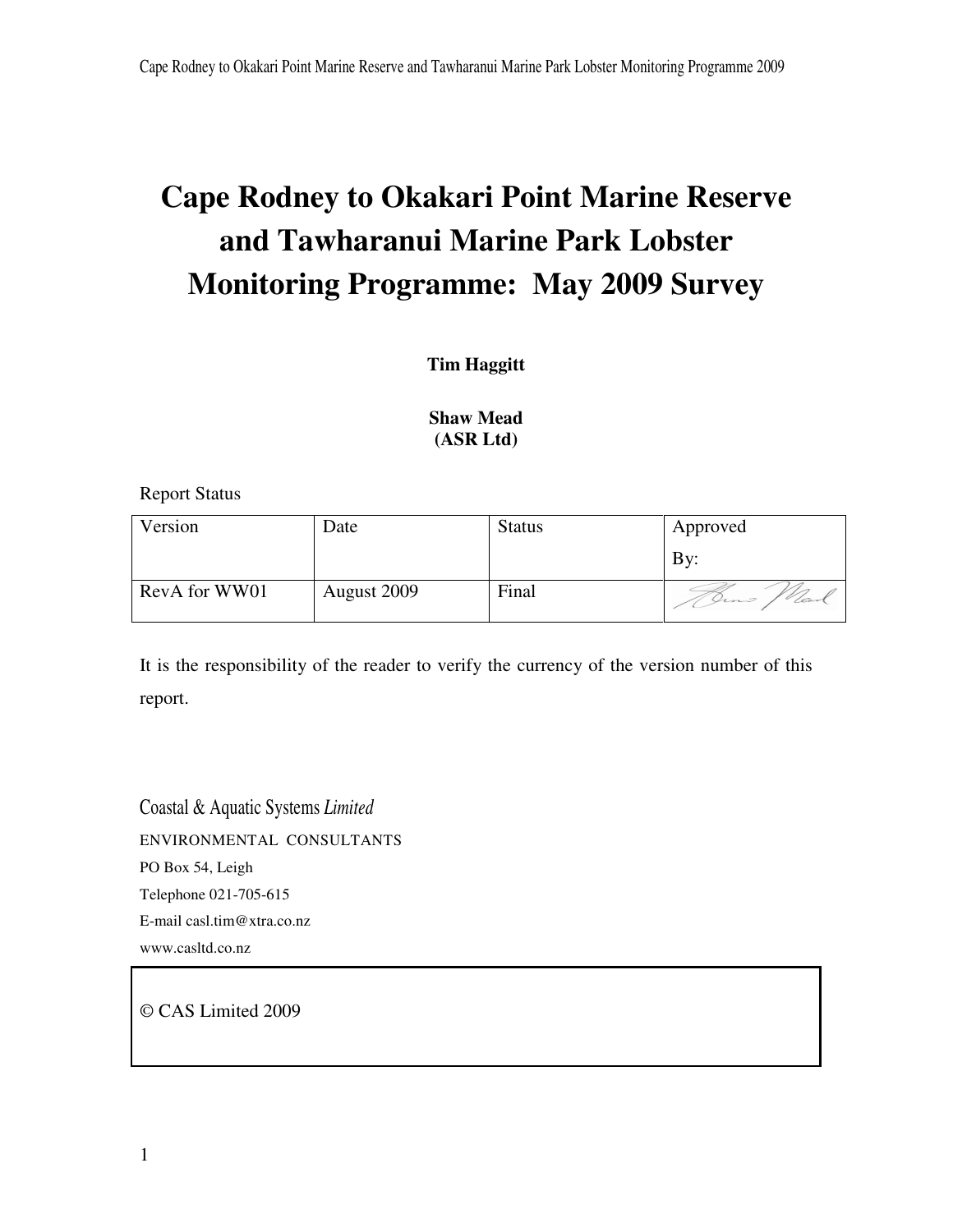#### **SUMMARY**

In 2009, spiny lobster (*Jasus edwardsii*) population abundance and size was assessed within Cape Rodney to Okakari Point Marine Reserve (CROP), Tawharanui Marine Park (TMP) and unprotected control sites (NR). This survey was the first for TMP under the current programme and the seventh for CROP and NR.

Lobster abundance was highest in TMP (19.9 lobsters per  $500m^2$  (+/- 2.6 SE)) followed by CROP (13.4 lobsters per  $500m^2$  (+/- 2.8 SE)), and levels within these protected areas were substantially higher than NR  $(1.9 \text{ lobsters per } 500 \text{m}^2 (+/- 0.43 \text{ SE}))$ . Statistical analysis suggested that 2009 levels in TMP and CROP were 7.7 ( $CI<sub>95%</sub> = 2.9, 20.9$ ) and 5.5 ( $CI<sub>95%</sub> = 2.0, 17.9$ ) times higher than for the NR sample population. Mean lobster size, based on carapace length, was similar between TMP and CROP, being approximately 105 mm, compared to 85 mm for NR.

Using the relative difference in lobster abundance between reserve and non-reserve areas and assuming that: 1) lobster populations of the unprotected sites surveyed are representative of the general Leigh coastline; and, 2) habitat within the reserve is representative of the wider area, then the 5 km long Cape Rodney to Okakari Point Marine Reserve in 2009 contains the equivalent number of lobsters from approximately 35 km of fished coastline, whereas levels within the 3.5 km long Tawharanui Marine Park are equivalent to approximately 40 km of fished coastline.

Temporal trends for CROP indicate that *J. edwardsii* abundance has remained constant between 2006 and 2009, yet still remains 2.5 times lower than 1995 levels. Present-day abundance levels are being maintained largely through recruitment and high numbers of sublegal lobsters, as legal-sized lobsters declined in abundance between 2006 and 2009. Patterns of this nature suggest that recovery of the reserve population is most-probably being affected by fishing that routinely occurs around the reserve boundary.

The consistently low abundance and smaller size of lobsters at unprotected (NR) sites surveyed reflects sustained fishing pressure in the Leigh area. This is particularly evident in the progressive decline of legal-sized lobsters since 2000 at the majority of non-reserve sites sampled. It is unlikely that lobster abundance will increase markedly in fished areas in the near future unless fishing effort is reduced, or recruitment increases markedly.

**Keywords:** CROP Marine Reserve, rock lobster, *Jasus edwardsii*, abundance.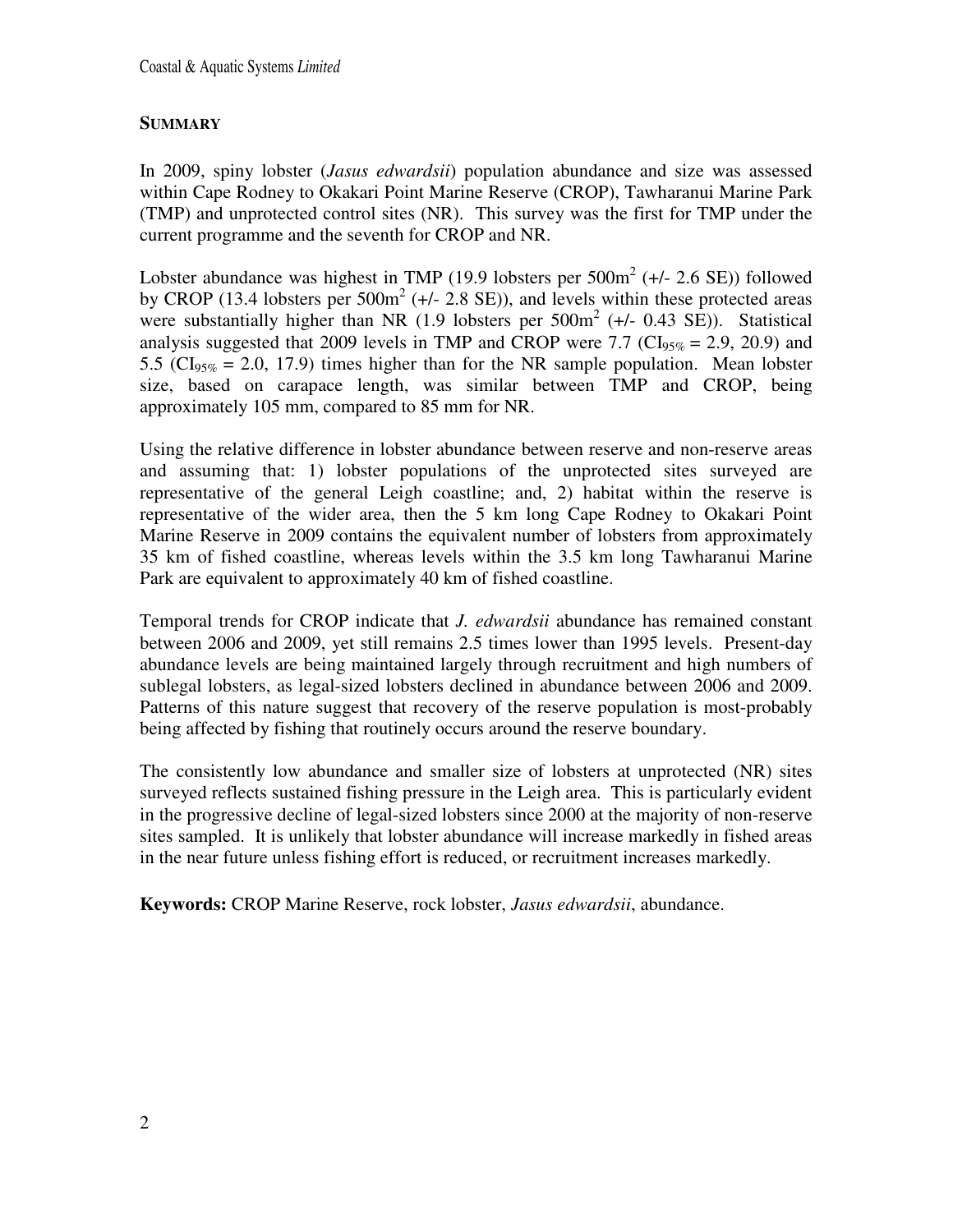# **TABLE OF CONTENTS**

| 1 |
|---|
| 2 |
|   |
|   |
|   |
|   |
| 3 |
|   |
|   |
|   |
|   |
|   |
| 4 |
| 5 |
| 6 |
|   |
|   |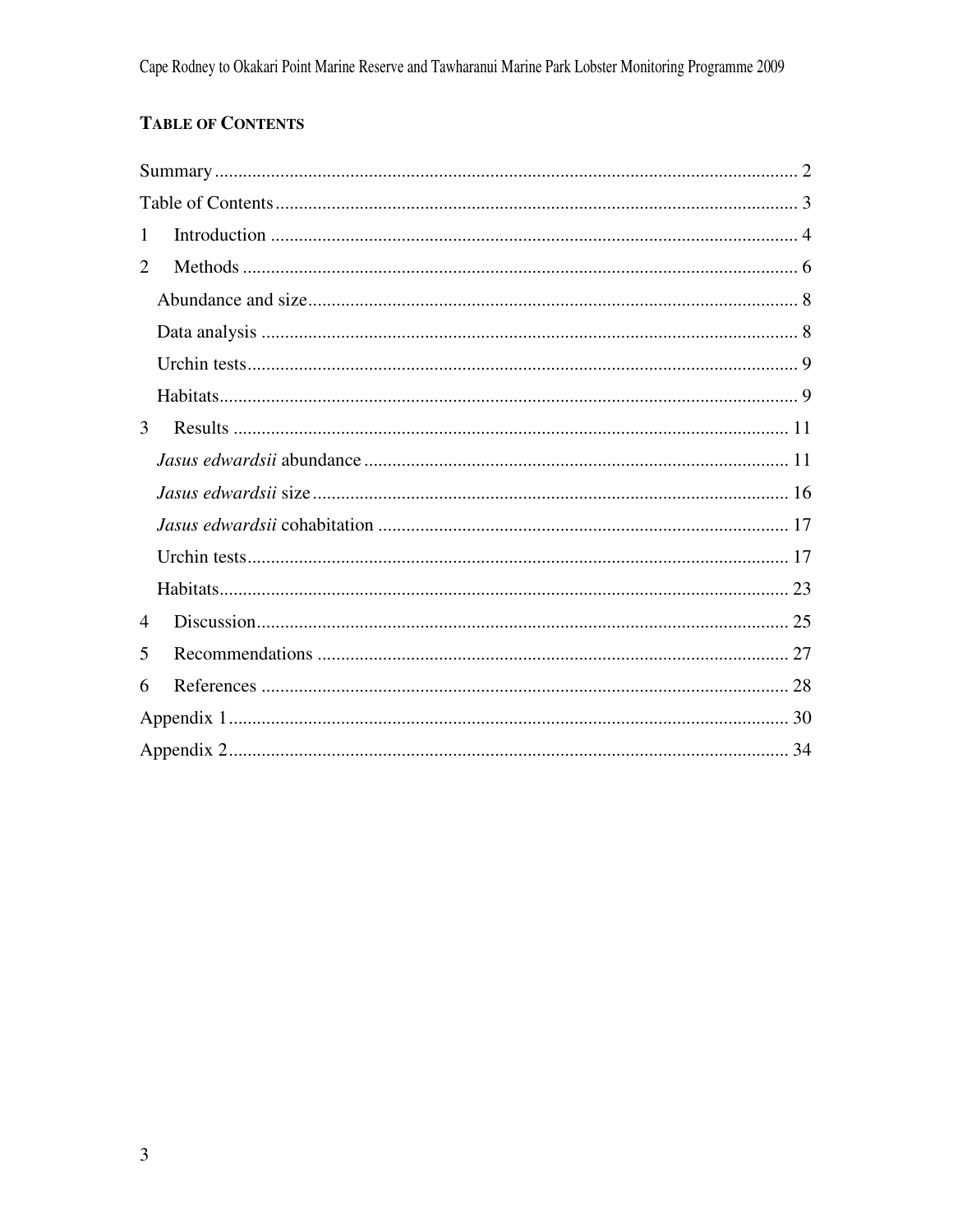### **1 INTRODUCTION**

The spiny rock lobster (*Jasus edwardsii*) is an ideal species to use in exploring and promoting the benefits of marine reserves as *Jasus edwardsii* responds positively to protection in New Zealand (Cole *et al.* 1990, MacDiarmid and Breen 1993, Kelly *et al.* 2000, Davidson *et al.* 2002, Shears *et al*. 2006). *Jasus edwardsii* have significant cultural and economic value, giving them wide public appeal and are conspicuous and important components of subtidal rocky reefs. *Jasus edwardsii* are considered to be high level predators that consume a wide variety of prey including echinoids, molluscs, bivalves and crustaceans, and in turn are prey for a suite of species including octopus and a variety of fish (Andrew and MacDiarmid 1999). Evidence also suggests that predation by *J. edwardsii* may play a major role in structuring subtidal reef communities (Babcock *et al.* 1999, Shears and Babcock 2002, Shears and Babcock 2003).

The Cape Rodney to Okakari Point (CROP) Marine Reserve (commonly known as the Leigh Marine Reserve) is New Zealand's oldest and eminent marine reserve. Prior to 2000, the only information on the state of the CROP Marine Reserve lobster population was obtained from *ad hoc* surveys conducted to examine specific research questions (Cole *et al*. 1990, MacDiarmid 1991, MacDiarmid and Breen 1993, Kelly *et al*. 2000, Shane Kelly unpublished data). These surveys occurred infrequently and could not be used as a reliable means of monitoring the reserve lobster population. The Department of Conservation therefore established a formal monitoring programme for *J. edwardsii* in May 2000. The Cape Rodney to Okakari Point Marine Reserve Lobster Monitoring Programme provides the department with information on the current status of the protected lobster population, monitors trends in population parameters through time and is capable of alerting reserve managers to potential problems with the lobster population.

Between 1995 and the inception of the monitoring programme in 2000, *Jasus edwardsii* abundance within CROP and the adjacent Leigh coastline declined from approximately 40 lobsters per 500  $m^2$  to around 10 lobsters per 500  $m^2$  and by 2001 were approximately 5 lobsters per 500  $m^2$ . Subsequent surveys between 2000 and 2006 have quantified the modest recovery of *J. edwardsii* relative to unprotected sites (Haggitt and Mead 2006). This report details the results of the seventh lobster survey of the CROP Marine Reserve and unprotected control sites under this programme. It also marks the formal addition of Tawharanui Marine Park (TMP), located approximately 12 km south of CROP, into the programme. The methods used in the survey were standardised with those developed during previous surveys of the CROP Marine Reserve and at least 4 other protected areas, to allow broader scale generalisations about the effects of protection on lobster populations.

The principle objectives of the Lobster Monitoring Programme are to:

• Determine the current population status of *Jasus edwardsii* within CROP and TMP;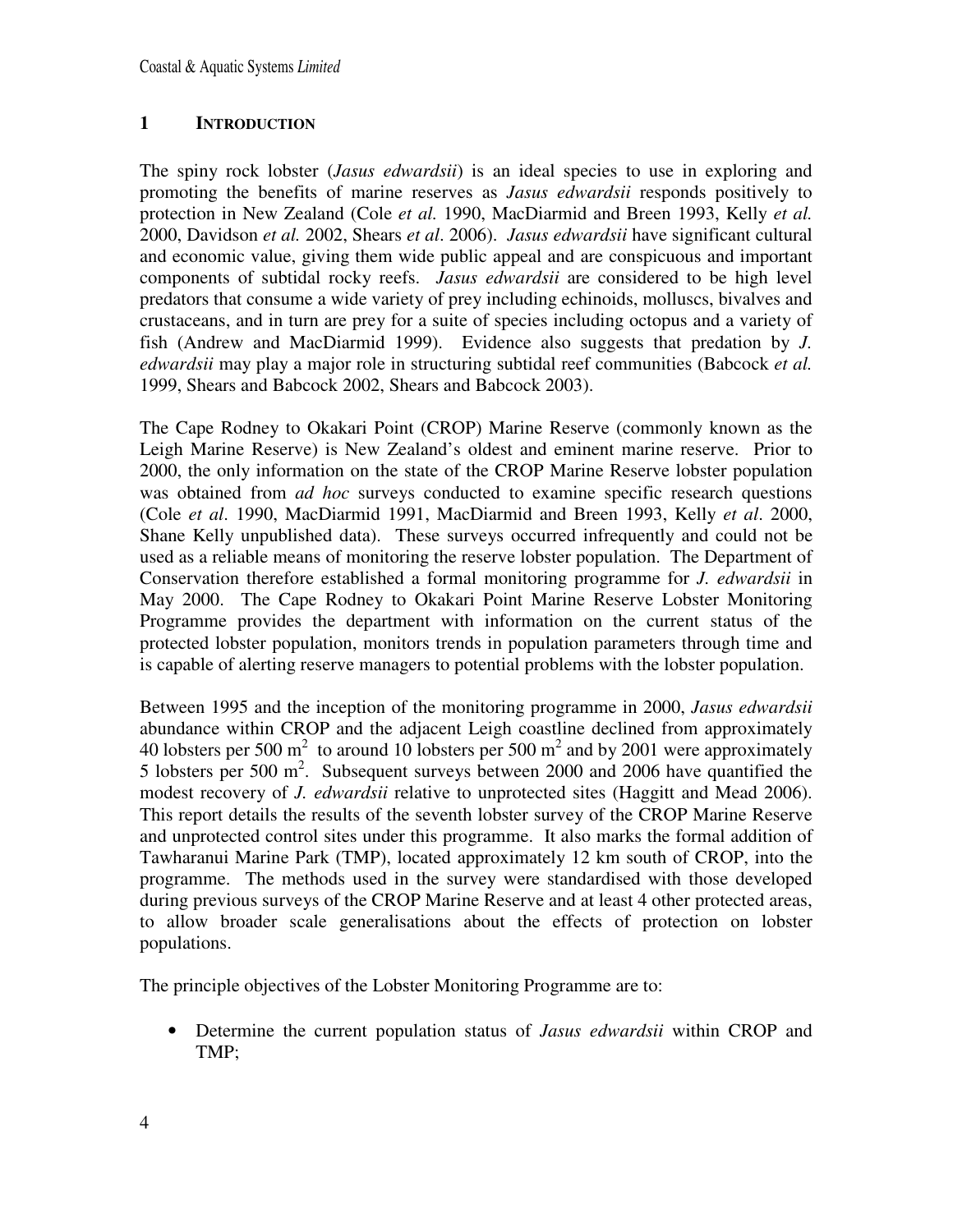Cape Rodney to Okakari Point Marine Reserve and Tawharanui Marine Park Lobster Monitoring Programme 2009

- Compare lobster size and abundance within CROP and TMP with equivalent unprotected control sites (NR);
- Compare trends in CROP Marine Reserve and unprotected control sites lobster populations through time.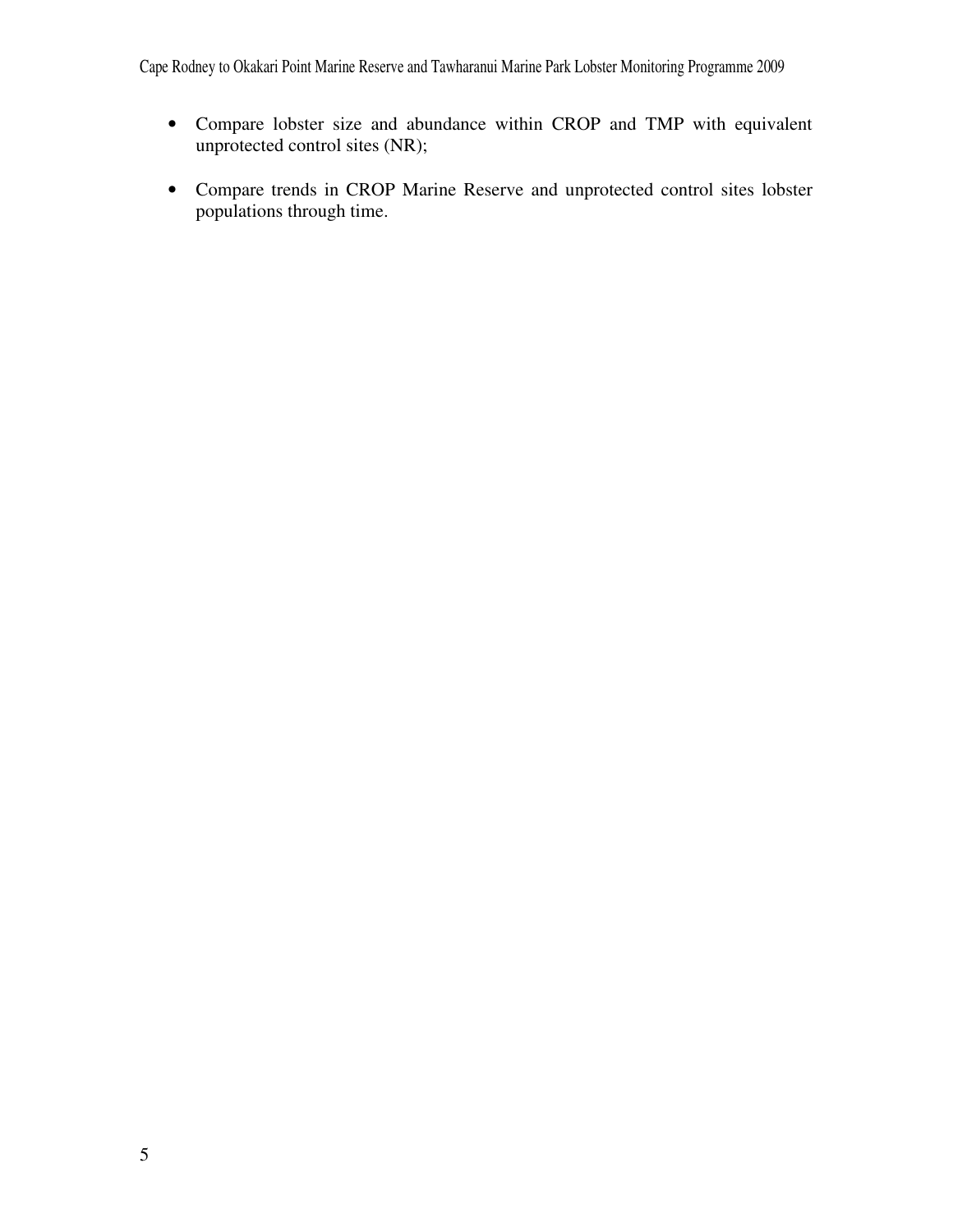## **2 METHODS**

The 2009 survey of *Jasus edwardsii* within Cape Rodney to Okakari Point Marine Reserve, Tawharanui Marine Park and the non-reserve survey area was undertaken between 15 April and 21 May 2009. The methods used in the Lobster Monitoring Programme were developed during previous lobster surveys of at least four New Zealand marine protected areas (Cathedral Cove, Tuhua, Tawharanui Marine Park, and Te Angiangi).

Previously, lobster surveys of the CROP Marine Reserve have been carried out in 1995 and from 2000 to 2006. The 1995 survey included, 2 shallow  $(0 - 10 \text{ m})$  and 2 deep  $(>10 \text{ m})$ - 20 m) sites within the marine reserve, and 2 shallow and 2 deep unprotected control sites. Since 2000, an extra deep and shallow site has been surveyed inside and outside the marine reserve (Fig. 2.1). A total of three shallow and three deep sites in the reserve and control areas was considered the minimum required to meet the objectives of the program. It was chosen because previous surveys (Shane Kelly unpublished data) indicated that:

- The design had sufficient power to detect differences between reserve and nonreserve locations and would provide reliable estimates of lobster population parameters.
- The design was consistent with previous surveys and therefore allowed direct comparisons to be made with a historic data set.
- An ongoing monitoring program is more likely to be maintained if costs are minimised.

A recommendation of previous lobster surveys has been to increase monitoring to incorporate Tawharanui Marine Park (TMP) into the sampling programme, given its similar size and proximity to CROP. While TMP lobster abundance has been surveyed previously (Kelly 1999, Shears *et al*. 2006), the 2009 survey is the first formal survey to use a comparable sampling design to that of CROP, i.e., a total of three shallow and three deep sites within TMP were surveyed (Fig 2.1).

In order to eliminate seasonal effects and allow direct comparisons between other surveys, monitoring is conducted in May, which coincides with *Jasus edwardsii's* mating season. Several criteria were used in initial site selection for CROP, TMP and NR:

- Sites within each reserve were randomly selected from five potential shallow and deep sites;
- The control sites (NR) were haphazardly selected from a number of possible sites in the area. Selection occurred prior to the survey with no knowledge of lobster abundance or population structure in the areas concerned;
- A maximum depth limit of 20 m was set to ensure repetitive, multi-day diving could be conducted safely;
- The sites contained reefs with suitable shelters for lobsters.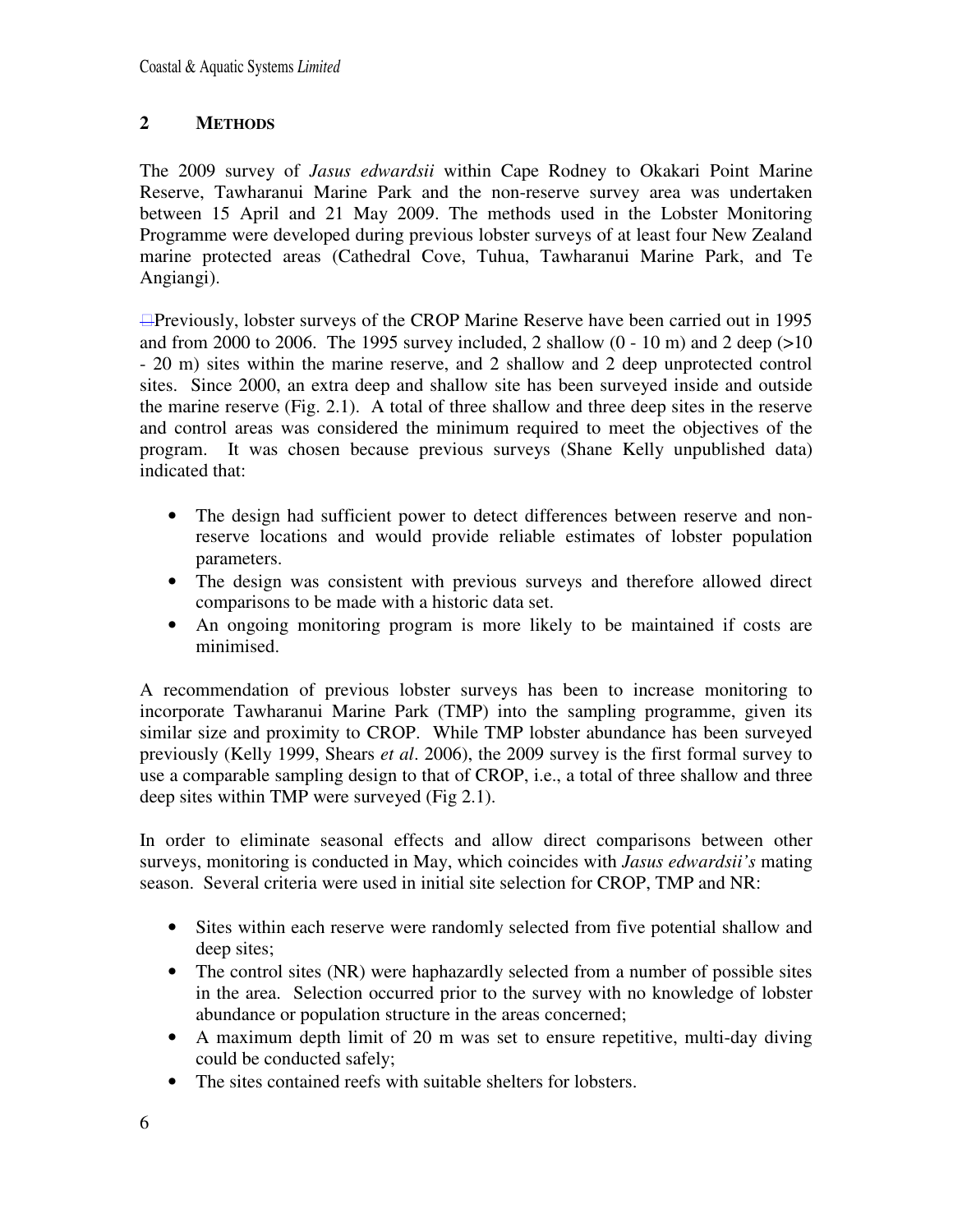

**Figure 2.1.** Map of the protected (black) and unprotected (red) sites included in the survey. Dashed lines denote approximate reserve boundaries for Cape Rodney to Okakari Point Marine Reserve (CROP - Map A) and Tawharanui Marine Park (TMP - Map B). Site abbreviations are as follows: DMR – Deep Martins Reef, SMR – Shallow Martins Reef, SKR – Shallow Knot Rock, STT – Shallow Table Top, DTT – Deep Table Top, DOS – Deep One Spot, SLR – Shallow Leigh Reef, DLR – Deep Leigh Reef, TD1 – Tawharanui Deep 1, TS1 – Tawharanui Shallow 1, TD2 – Tawharanui Deep 2, TS2 – Tawharanui Shallow 2, TD3 – Tawharanui Deep 3, TS3 – Tawharanui Shallow3 , SSN – Shallow Slater North, DSN – Deep Slater North, SSS – Shallow Slater South, DSS – Deep Slater South.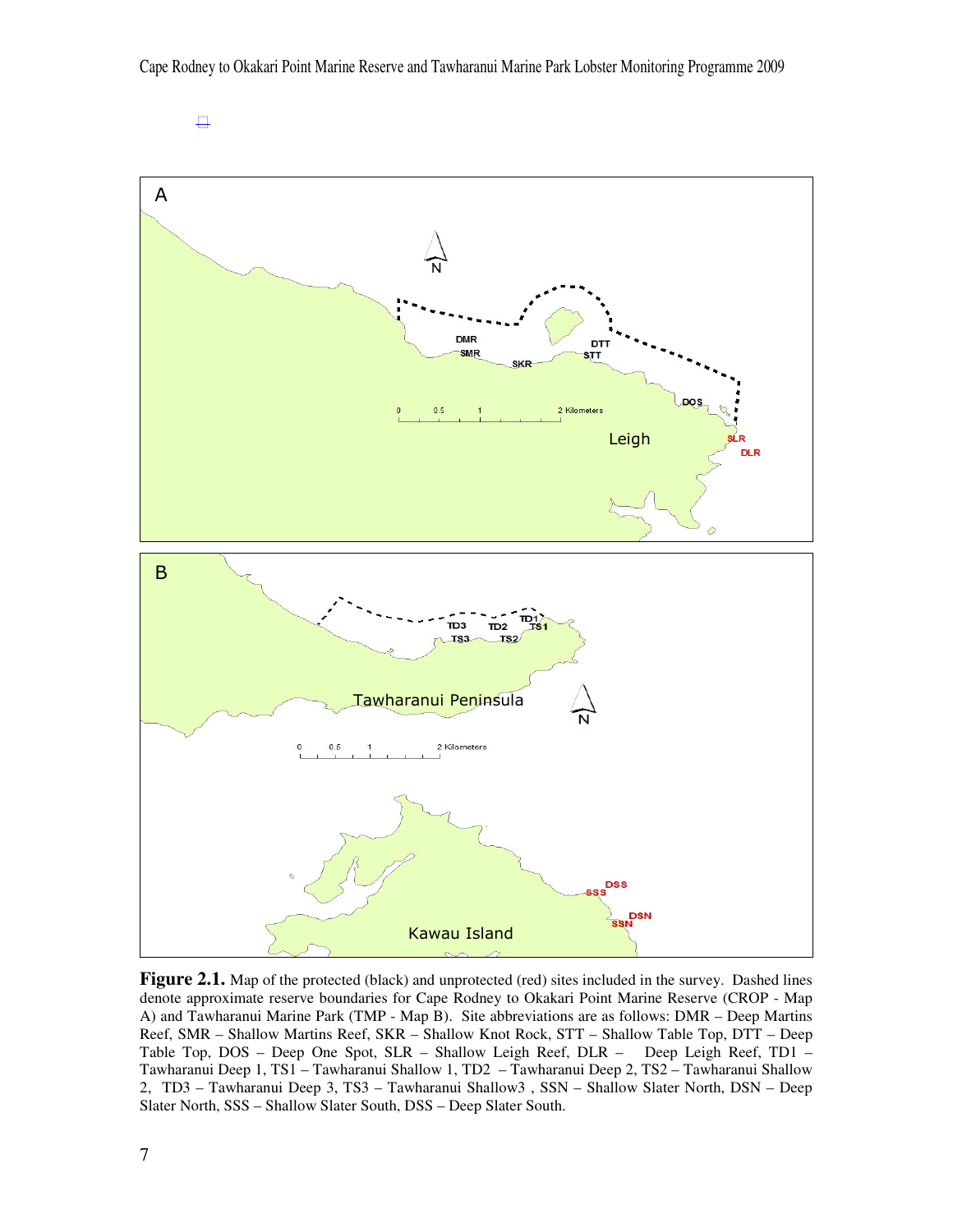#### **Abundance and size**

Within all sites, five 50 m x 10 m haphazardly placed transects were sampled. Haphazard sampling was used to ensure inter-annual samples were independent, allow data to be analysed with ANOVA techniques (which require independent samples), and provide an unbiased representation of lobster abundance at each site (see Creese and Kingsford 1998).

The size and where possible, sex of lobsters within each transect were determined by visual estimation. The choice of the 50 m x 10 m transect and replication level were based on a pilot study conducted by MacDiarmid (1991) who compared the precision of 3 different transect sizes, 10 m x 10 m (n = 20), 25 m x 10 m (n = 8) and 50 m x 10 m (n = 4), each covering a total area of 2000  $m^2$ . All transects provided a similar level of precision. Fifty by ten meter transects  $(500 \text{ m}^2)$  were chosen for this programme because they permitted at least one transect to be completed per dive in areas of high lobster abundance, and they limited the number of zero counts in areas of low lobster abundance. However, the replication level was increased from four (MacDiarmid 1991) to five transects per site, covering a total area of  $2500 \text{ m}^2$ .

Sex was determined using the dimorphic characteristics of male and female lobsters. Torches were used to aid in the sexing of lobsters and to ensure that lobsters in deep holes were not missed. All divers were required to estimate carapace length to within an average of 10 mm. This level of accuracy was achieved through a series of calibration dives where the size of individual lobsters was estimated, after which each lobster was caught by hand and measured with vernier callipers to obtain a true length measurement (Fig. 2.2). An analysis of covariance (ANCOVA) could not detect any significant difference between the size estimation ability of the three censors used in the survey, i.e., the slope was not significantly different from 1 ( $P = 0.599$ ) and the *y* intercept did not differ significantly from 0. In northern New Zealand, the minimum legal size limit for *J. edwardsii* occurs between 95 mm and 100 mm C.L. For the purpose of this report lobsters  $\geq$  95 mm were therefore considered to be legal and thus susceptible to fishing.

#### **Data analysis**

Abundance and size data are presented graphically. To investigate statistical differences in lobster counts in 2009 between the three areas surveyed – CROP, TMP and NR – data were analysed with a repeated measures generalised linear mixed model (McCullagh and Nelder 1989) using the SAS macro GLIMMIX (Littell *et al.* 1996). The model was backfitted to a Poisson distribution with a log-link function. The dispersion parameter Scale=Deviance was employed to account for any overdispersion in the dataset. Fixed factors in the analysis were Area (CROP, TMP and NR) and Depth (shallow, deep), whereas the factor Site(Area) was treated as a random effect. Ratios of density (plus 95% confidence limits) were calculated between significant levels to provide an estimate of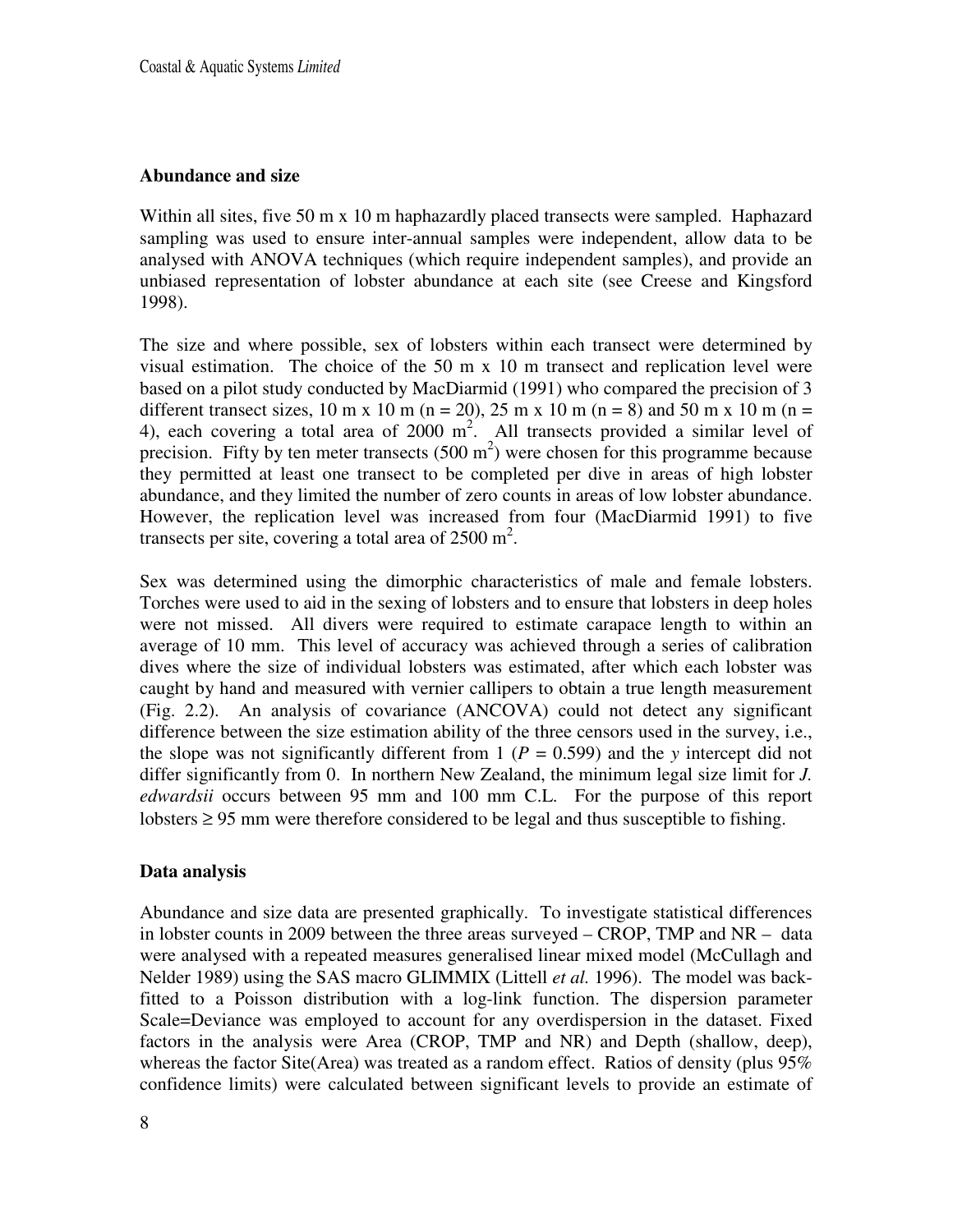Cape Rodney to Okakari Point Marine Reserve and Tawharanui Marine Park Lobster Monitoring Programme 2009

the size of main effects. Note that confidence limits are asymmetrical as they are calculated on the log-scale.

Size data among CROP, TMP and NR for the 2009 survey were analysed with a One-way ANOVA (SAS 1999). Where significant differences were detected a Tukey-Kramer multiple comparison test (Zar 1999) was employed to further examine differences among means.

To test for differences in lobster counts for the long-term dataset (2000-2009 – excluding TMP), data were analysed with a repeated measures generalised linear mixed model, again using the SAS macro GLIMMIX (Littell *et al.* 1996). The model was back-fitted to a Poisson distribution and an autoregressive error structure [AR(1)] was used to account for repeated measures, as measurements were likely to be most similar between sampling dates closer in time and because variances between sampling dates were heterogeneous. Fixed factors in the analysis were Status (CROP and NR), Depth (shallow, deep) and Year (2000-2009), whereas the factor Site(Status×Year) was treated as a random effect.

#### **Cohabitation**

In order to assess the degree of lobster cohabitation with CROP, TMP and NR, the number of lobsters within individual dens/shelters along individual transects was also recorded.

#### **Urchin tests**

*Jasus edwardsii* is a significant predator of the urchin *Evechinus chloroticus* (Shears and Babcock 2002). In order to assess lobster predation on urchins, urchin tests with distinct fractures attributable to lobster predation that occurred next to lobsters or within lobster holes along each transect were counted and if possible sized  $(+/- 1mm)$ .

#### **Habitats**

To document habitat types among survey areas the percent cover occurrence of broad habitat types according to Shears *et al.* (2004) was recorded for each transect. To assess the variability in habitats among areas (CROP, TMP and NR) and depth strata surveyed, non-metric MDS analysis based on forth-root transformed data and a Bray Curtis similarity matrix was undertaken using PRIMER-E v6 (Clarke and Warwick 2001).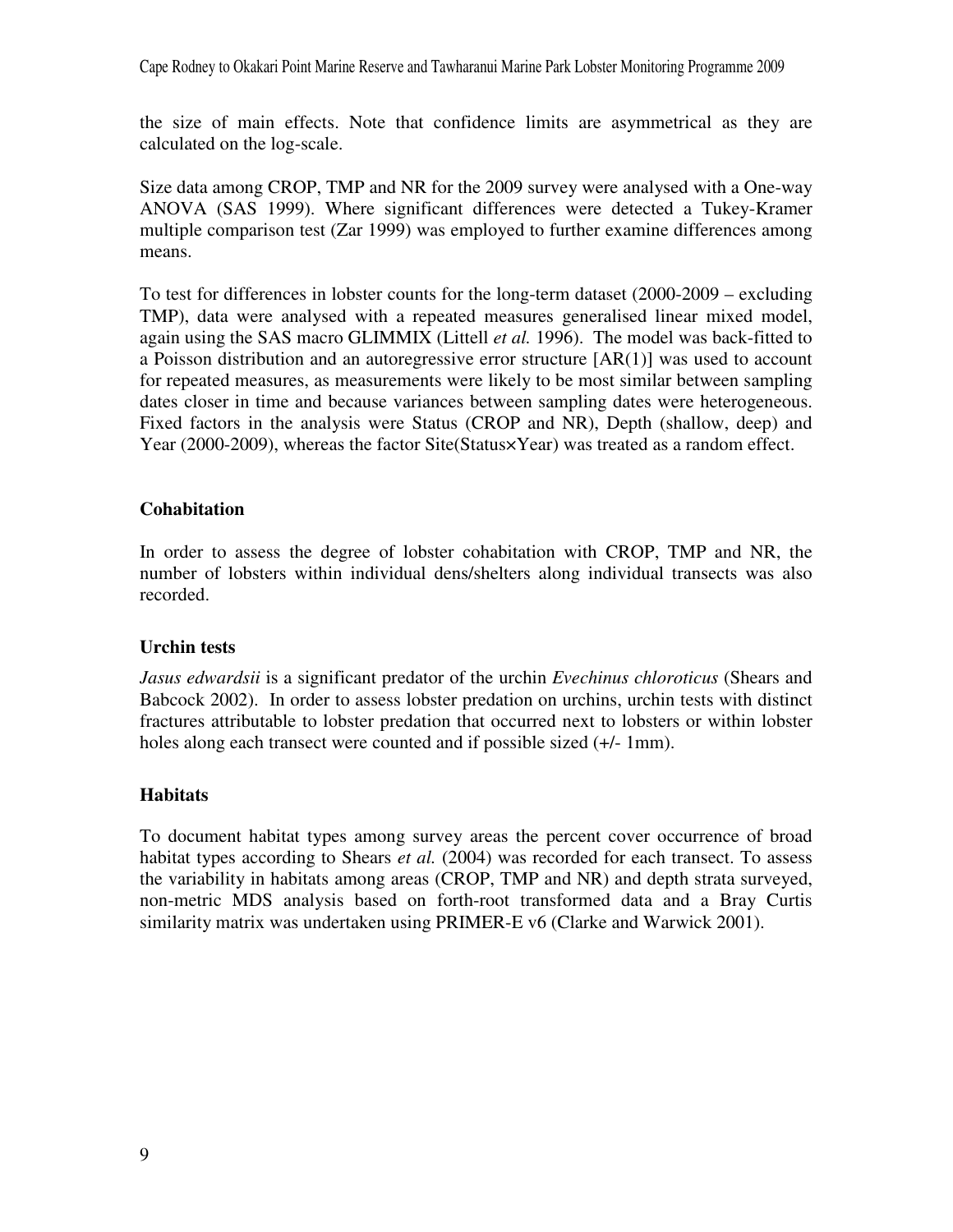

**Figure 2**.**2.** Size calibration data from the three censors conducting the 2009 survey of CROP, TMP and NR. Size estimates were made without handling individual lobsters. Actual sizes were determined by capturing the lobsters and measuring carapace length (C.L.) with vernier calipers after the size estimates were made. The least squares regression line for the pooled estimates  $(+ 95\%$  confidence intervals *in red*) is also given.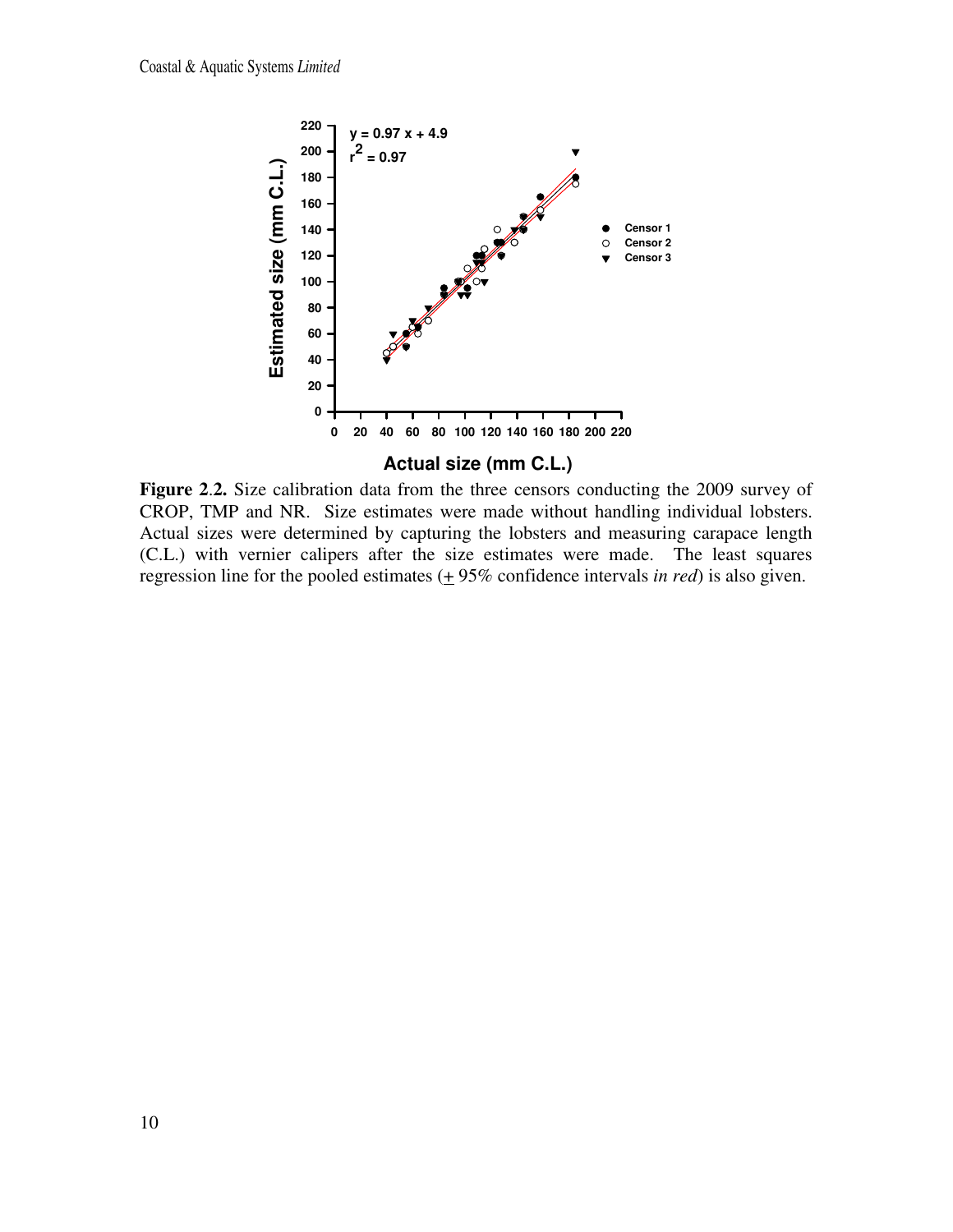#### **3 RESULTS**

#### *Jasus edwardsii* **abundance**

In 2009, mean lobster abundance (pooled across depths and sites) within CROP, TMP and the non-reserve area surveyed (NR) were 13.4 lobsters per  $500m^2$  (+/- 2.8 SE), 19.9 lobsters per  $500m^2$  (+/- 2.6 SE), and 1.9 lobsters per  $500m^2$  (+/- 0.43 SE) respectively (Fig. 3.1). Within CROP, abundance levels were slightly lower than that of the last formal survey in 2006, suggesting that lobster abundance has remained constant within the reserve over the last 5 years (Fig. 3.1). Non-reserve lobster abundance was slightly higher in 2009 than in 2006, although levels still remain very low, i.e., < 2 lobsters per 500m<sup>2</sup>. Both CROP and NR lobster populations are still remain less than half that of 1995 levels.

Analysis of 2009 abundance for CROP, TMP, and NR indicated a statistically significant difference among Areas (CROP, TMP, and NR), although the factor Depth was not statistically significant (Table 3.1). The random effect in the model Site(Depth×Area) was also statistically significant, reflecting the high variability in lobster abundance among sites across depths within CROP, TMP and NR. Estimates of effect sizes among areas, based on relative odds ratios, indicated that 2009 abundance levels within CROP were 5.48 (2.0, 14.9 (95% CL)) times higher than non-reserve levels, whereas lobster abundance within TMP was 7.73 (2.8, 20.9 (95% CL)) times higher than non-reserve levels.

As evident in previous surveys, *Jasus edwardsii* abundance was highly variable among sites and between depths surveyed, with shallow-water sites within CROP generally having higher lobster abundance than deep-water sites (Fig. 3.2). *Jasus edwardsii* maintained highest densities at STT (44.8 lobsters 500 m<sup>-2</sup>  $\pm$  6.3 (SE)) and SMR (15.2 lobsters 500 m<sup>-2</sup>  $\pm$  5.0 (SE)), but were markedly reduced at SKR relative to 2006 levels. Of the deep-water sites surveyed, DMR and DTT had similar abundance levels to 2006 whereas at OOS, the site closest to the southern reserve boundary, abundance in 2009 had declined from 2006 levels (Fig. 3.2). Conversely, abundance patterns at non-reserve sites surveyed have generally remained unchanged since 2000, with only marginal increases in abundance in 2009 occurring at ISN, OSS, OSN, and LR relative to the 2006 survey (Fig. 3.2).

Shallow-water sites within TMP had higher lobster abundance than deep-water sites surveyed (Fig. 3.2). Highest densities occurred at  $S2 - 40.4$  lobsters 500 m<sup>-2</sup>  $\pm$  7.1 (SE), and S3 – 22.0 lobsters 500 m<sup>-2</sup>  $\pm$  4.9 (SE)) and large aggregations were often encountered at these sites (see below).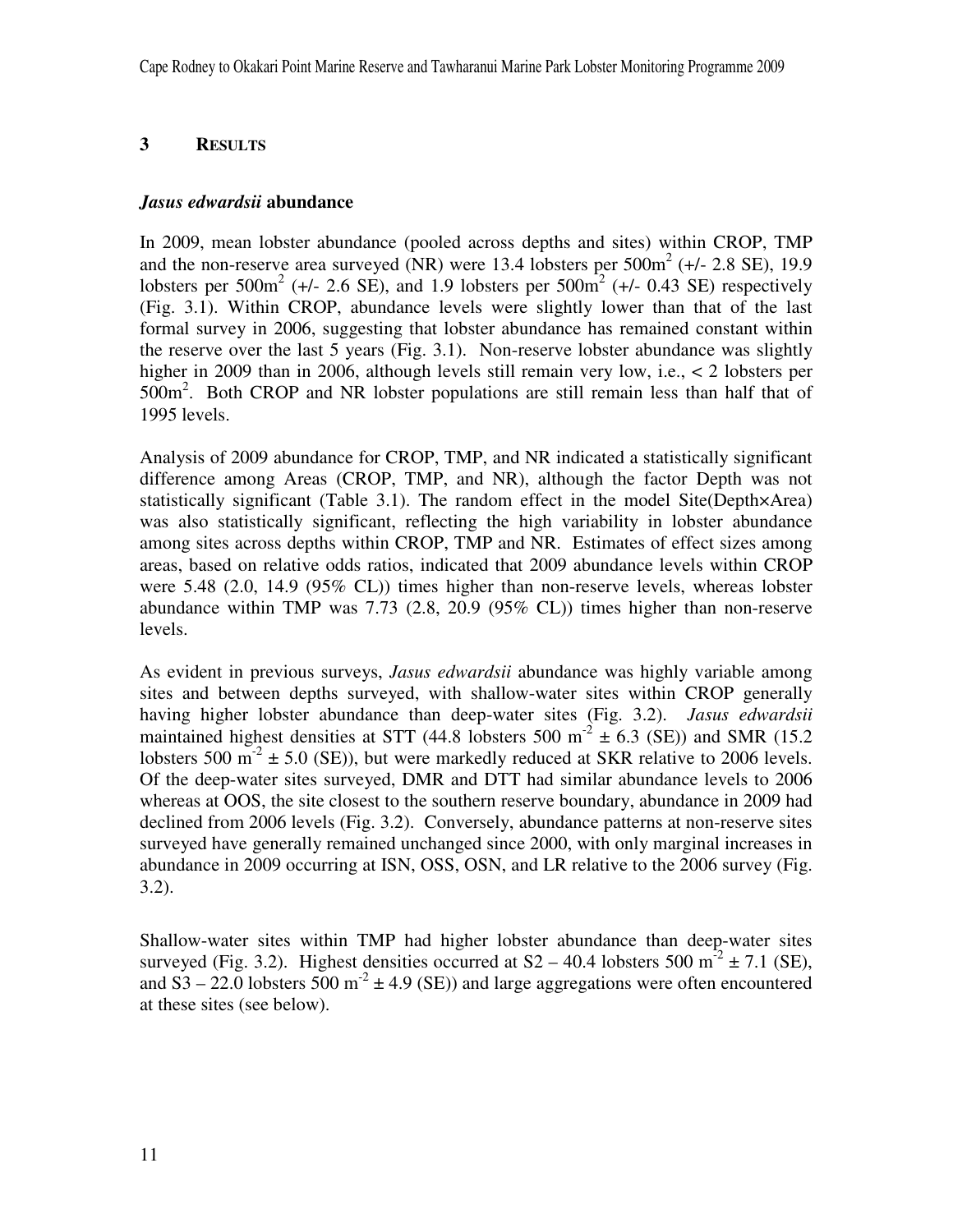

**Figure 3.1.** Mean abundance of *Jasus edwardsii* ( $\pm$  SE) pooled from sites inside Cape Rodney to Okakari Point (CROP) Marine Reserve Marine Reserve and non-reserve control (NR) areas between 1995 and 2009 and for Tawharanui Marine Park (TMP) in 2009.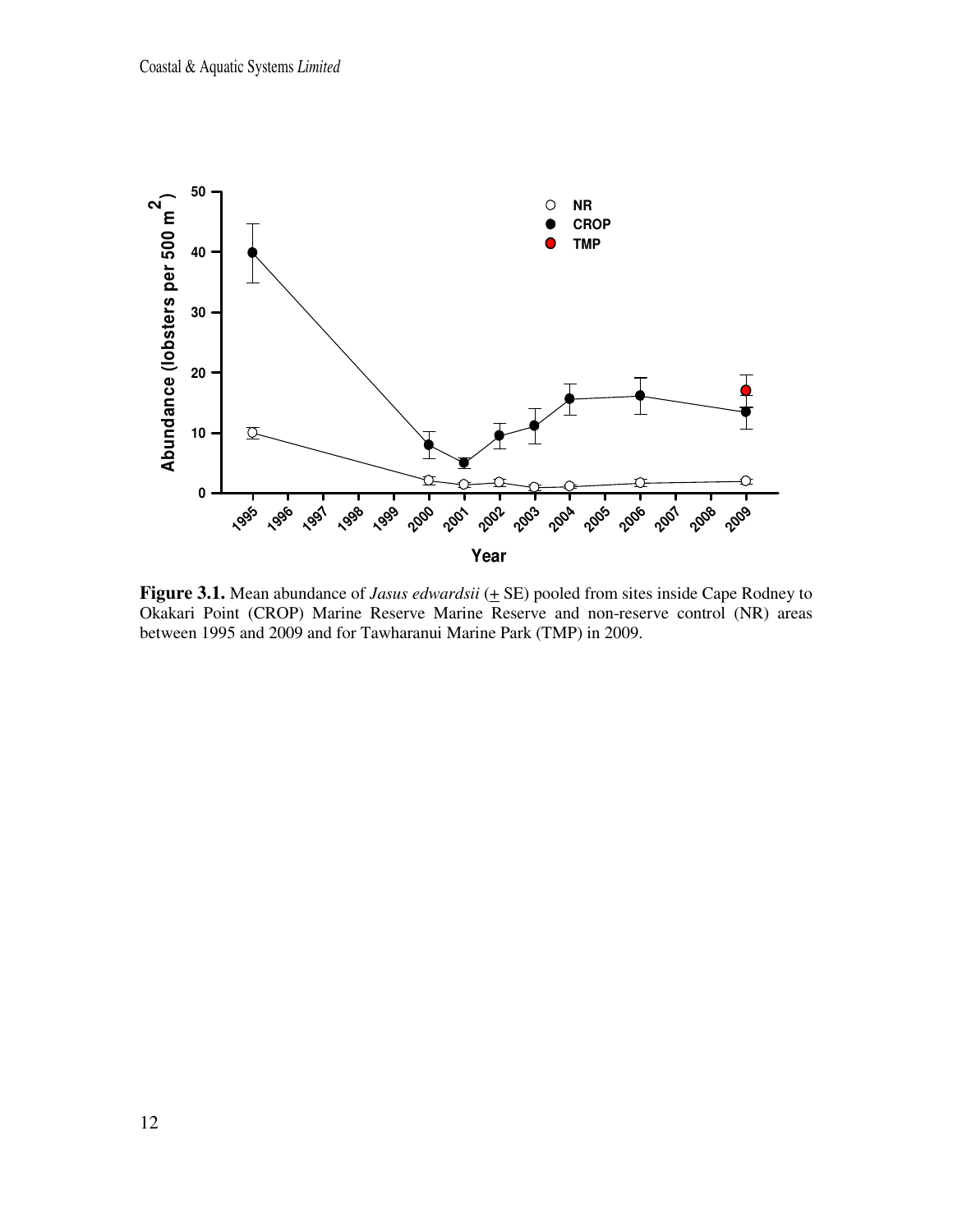

**Cape Rodney to Okakari Point Marine Reserve**

**Figure 3.2.** Mean abundance of *Jasus edwardsii*  $(+$  SE) recorded during lobster surveys of the Cape Rodney to Okakari Point (CROP) Marine Reserve between 1995 and 2009. Sites marked with \* were not surveyed in 1995. Refer to Figure 2.1 for the location of each site. DTT – Deep Table Top, DOS – Deep One Spot, DMR – Deep Martins Reef, STT – Shallow Table Top, SKR – Shallow Knot Rock, SMR – Shallow Martins Reef.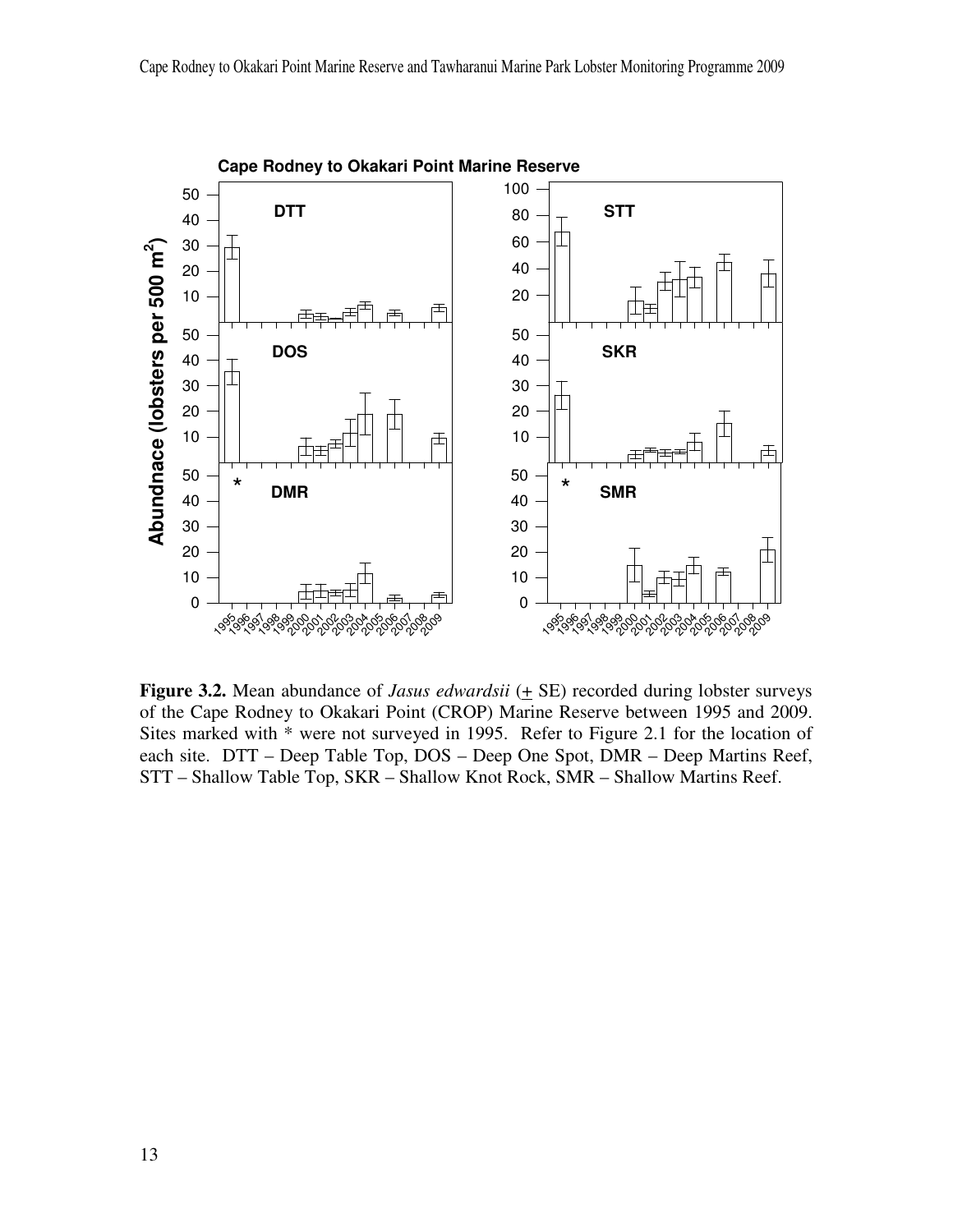

**Figure 3.2** *Continued.* Mean abundance of *Jasus edwardsii*  $(+$  SE) recorded during lobster surveys of non-reserve sites between 1995 and 2009. Sites marked with \* were not surveyed in 1995. Refer to Figure 2.1 for the location of each site. DLR – Deep Leigh Reef, DSN – Deep Slater North, DSS – Deep Slater South, SLR – Shallow Leigh Reef, SSN – Shallow Slater North, SSS – Shallow Slater South.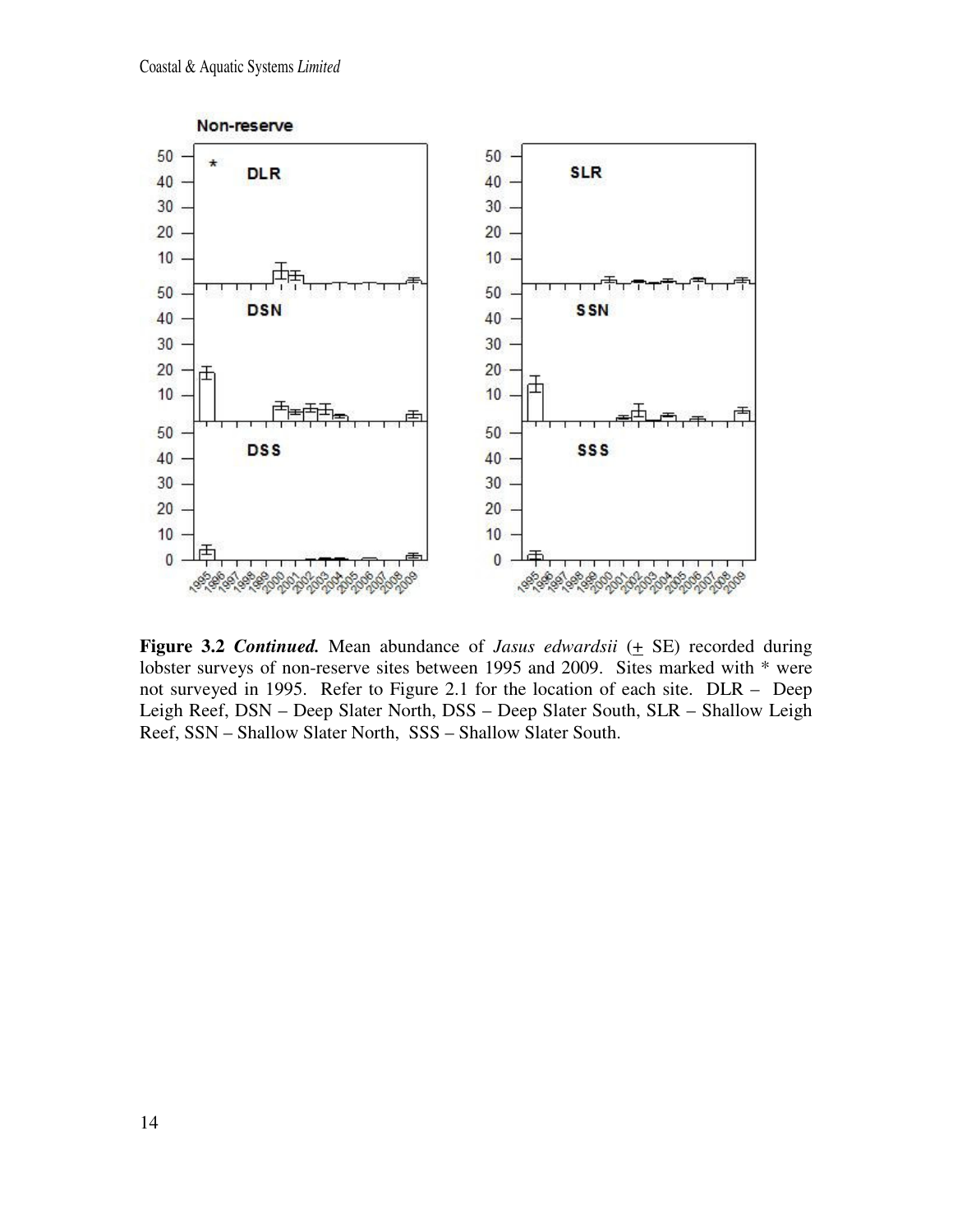

**Figure 3.2** *Continued***.** Mean abundance of *Jasus edwardsii* (+ SE) recorded during the 2009 lobster surveys of Tawharanui Marine Park (TMP). Refer to Figure 2.1 for the location of each site. TD1 – Tawharanui Deep 1, TD2 – Tawharanui Deep 2, TD3 – Tawharanui Deep 3, TS1 – Tawharanui Shallow 1, TS2 – Tawharanui Shallow 2, TS3 – Tawharanui Shallow 3.

Statistical analysis of the historical dataset (2000-2009; which excludes TMP) using mixed model analysis indicated statistically significant differences in lobster abundance between CROP and NR (Status). The factors Year and Depth were not statistically significant (Table 3.2). There was however a statistically significant Depth  $\times$  Status interaction, which we interpret as being the result of lobster numbers changing at different rates among depths between reserve and non-reserve sample populations. The random effect in the model Site(Status×Year×Depth) was also statistically significant, again reflecting the high variability in lobster abundance among sites and between depths across reserve and non-reserve areas through time (refer to Fig. 3.2). The estimate of the effect size between CROP and NR indicates that abundance levels (for the temporal dataset) within CROP are on average 14.4 (7.75, 27.48 (95% CL)) fold greater than the non-reserve area sampled.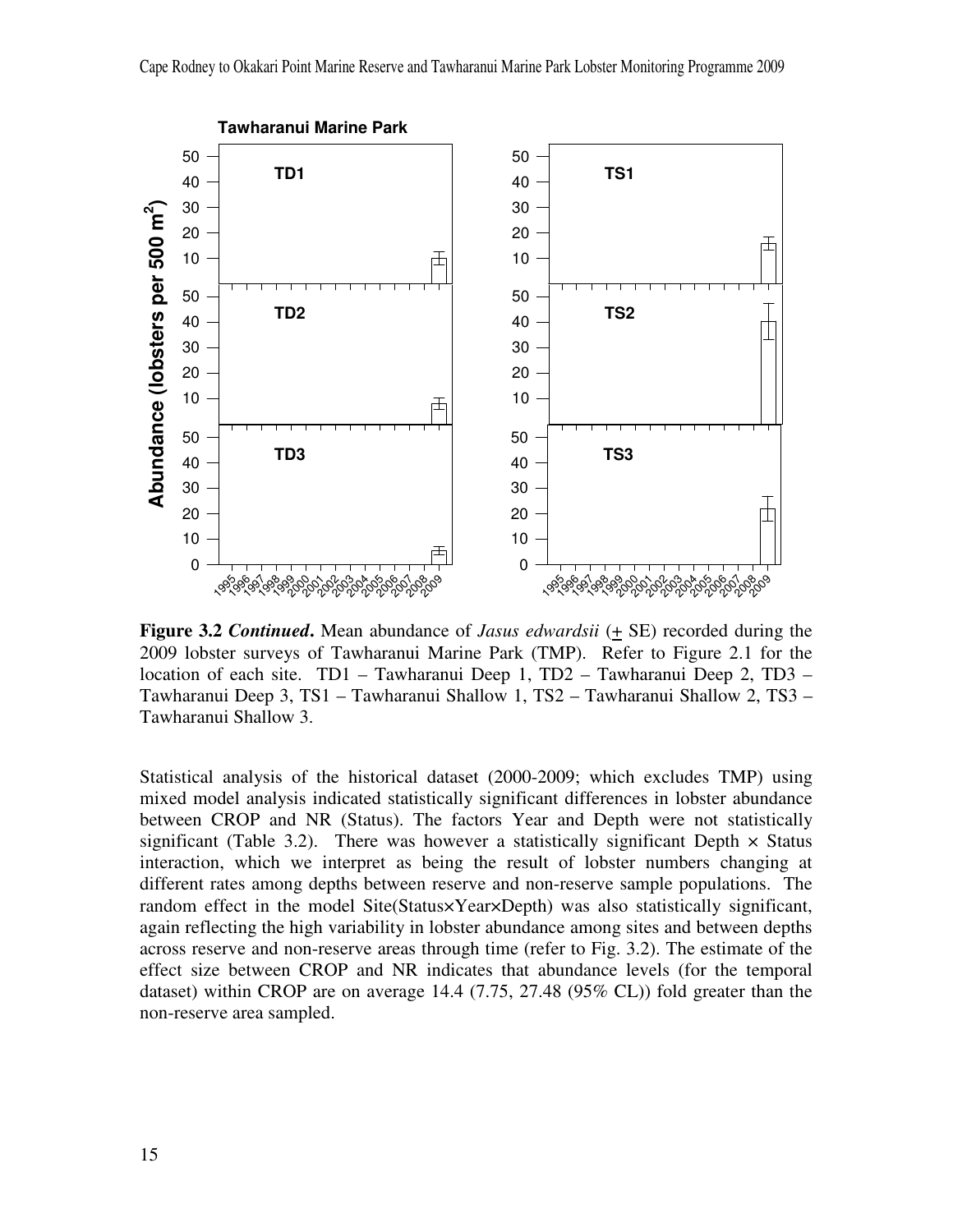**Table 3.1.** Results from mixed model analysis for lobster abundance within CROP, TMP and NR areas in 2009. Model back-fitted by removing non-significant interaction terms. Significance: \*p < 0.05, \*\*p < 0.01, \*\*\*p < 0.001.

|                 | Covariance parameter<br>estimates |                   |                     |                  |
|-----------------|-----------------------------------|-------------------|---------------------|------------------|
| Jasus edwardsii | Area                              | Depth             | Area $\times$ Depth | Site(Area×Depth) |
|                 | $F_{2, 14} = 0.8.73**$            | $F_{1,14} = 0.82$ | $F_{1,15} = 0.4$    | $2.16*$          |

**Table 3.2.** Results from mixed model analysis for lobster abundance within CROP, and NR areas between 2000 and 2009. Model back-fitted by removing non-significant interaction terms. Significance: \*p < 0.05, \*\*p < 0.01, \*\*\*p < 0.001.

|                          | Fixed effects          | Covariance parameter<br>estimates |       |                                                         |                                             |       |
|--------------------------|------------------------|-----------------------------------|-------|---------------------------------------------------------|---------------------------------------------|-------|
| Jasus edwardsii   Status |                        | Year                              | Depth | Status× Depth                                           | Site<br>$(Status \times Year \times Depth)$ | AR(1) |
|                          | $F_{1,74} = 0.8.73***$ |                                   |       | $F_{6,74} = 0.84$ $F_{1,74} = 0.12$ $F_{1,74} = 10.38*$ | $3.3**$                                     | $2*$  |

## *Jasus edwardsii* **size**

The abundances of legal and sublegal lobster have also fluctuated among years within CROP and NR (Fig. 3.3). Following the substantial decline between 1995 and 2000 (reflected in both the protected and non-protected sample populations), increases in the reserve population have been the product of recruitment, on-growth of recruits, and retention of adults >95 mm. While recruitment has also been a feature of the non-reserve sample population, data suggest that subsequent on-growth into the adult population has been minimal.

The reduction in mean lobster abundance within CROP between 2006 and 2009 has resulted from a decline in legal-sized lobster, reflected in density plots (Fig. 3.3), size frequency distribution plots (Fig. 3.4) and size plots (Fig. 3.5). Present-day CROP abundance levels (Fig. 3.3) are likely to have been maintained largely through recruitment events evident in consistently high numbers of sublegal lobsters < 95mm and in 2009 sublegal density was the highest recorded since formal sampling was initiated in 2000. The lower abundance of legal-sized lobsters in the 2009 survey relative to previous years, coupled with the fact that mean abundance levels remains less than half that of 1995 levels, suggests that activities such as fishing may be influencing adult abundance within CROP.

In 2009, the mean size of lobsters was  $\sim$  23 mm greater inside TMP, and  $\sim$  20 mm greater inside CROP than NR (Fig.3.6) and these differences were statistically significant (F*2,897*  $= 9.33$ ,  $P < 0.001$  – One-Way ANOVA) (Fig. 3.4). Consequently, the mean size of 101.5  $mm \pm 3.9$  (95% CI) for lobster within CROP in 2009 is the lowest recorded for the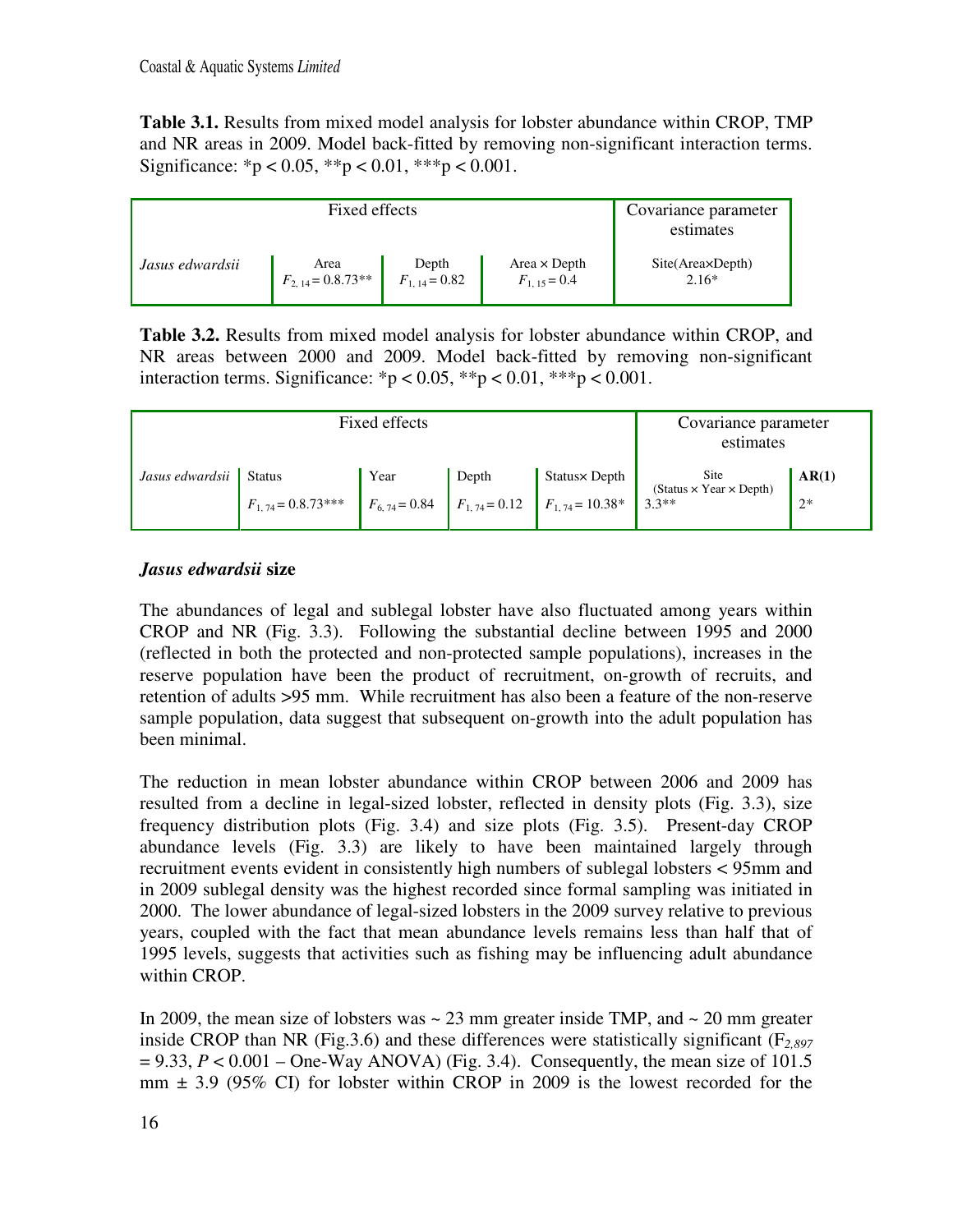sampling programme. *A posteriori* analysis with a SNK test indicated that lobster size was, not statistically different between CROP and TMP, but both CROP and TMP were statistically different from NR.

The sex ratio of lobsters within the reserve population remains broadly consistent with previous surveys (Fig. 3.6), For CROP, male and female lobsters occur in similar proportions with a slight bias towards females. Similarly, male and female lobsters occur in similar proportion within TMP, with a marginal bias towards males. For NR, the population remains slightly biased towards males being similar to 2004 and 2006 sex ratios. Unfortunately due to the difficulty in accurately sexing small lobsters < 80 mm C.L., that are routinely surveyed in all sample populations, the biological significance of these patterns should be interpreted caution.

#### *Jasus edwardsii* **cohabitation**

*Jasus edwardsii* were encountered in varying cohabitation densities along individual transects within CROP, TMP, and NR ranging from solitary individuals to larger dens. Irrespective of the areas surveyed (CROP, TMP, NR) the majority of *J. edwardsii* encountered were solitary or occurred in small clusters, i.e., 2-4 individuals (Fig. 3.7). Larger nests (> 10 individuals) were only encountered within the two marine protected areas, indicative of a more-complex social structure. Larger cohabitation densities within CROP and TMP relative to NR are unlikely to be due to habitat variability, among the areas surveyed, primarily as the majority of sites surveyed afforded suitable habitat for *J. edwardsii* (see Section below).

#### **Urchin tests**

Urchin tests attributable to lobster predation were encountered within CROP at sites SMR (5 tests) and STT (7 tests), and within TMP at sites S2 (2 tests) and S3 (7 tests). Sizes ranged from between 60 mm to 100 mm.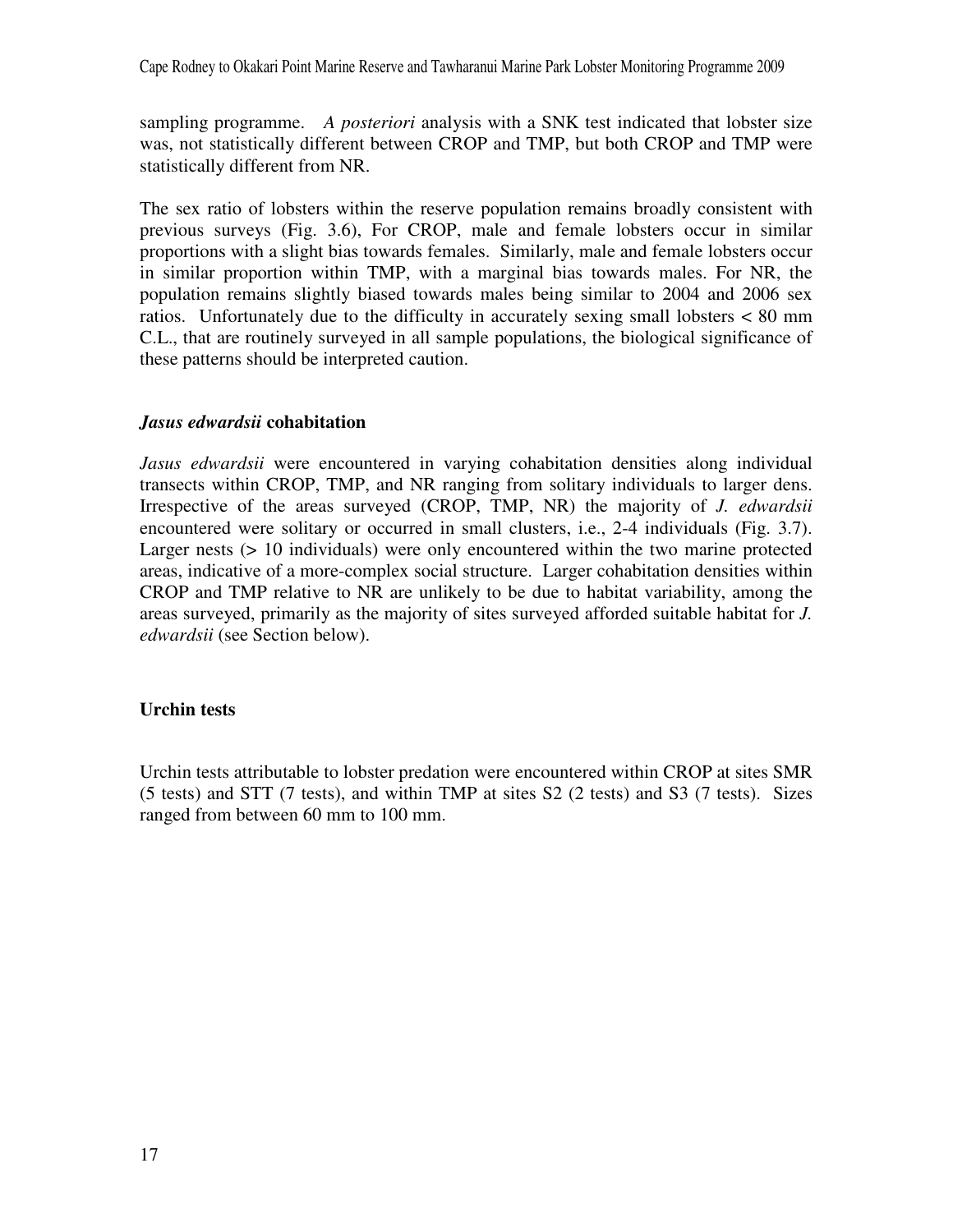

## **Year**

**Figure 3.3.** Mean abundance ( $\pm$  SE) of legal (carapace length  $\geq$  95 mm) and sublegal (carapace length < 95 mm) *Jasus edwardsii* within the Cape Rodney to Okakari Point Marine Reserve and non-reserve control sites between 1995 and 2009 for TMP in 2009.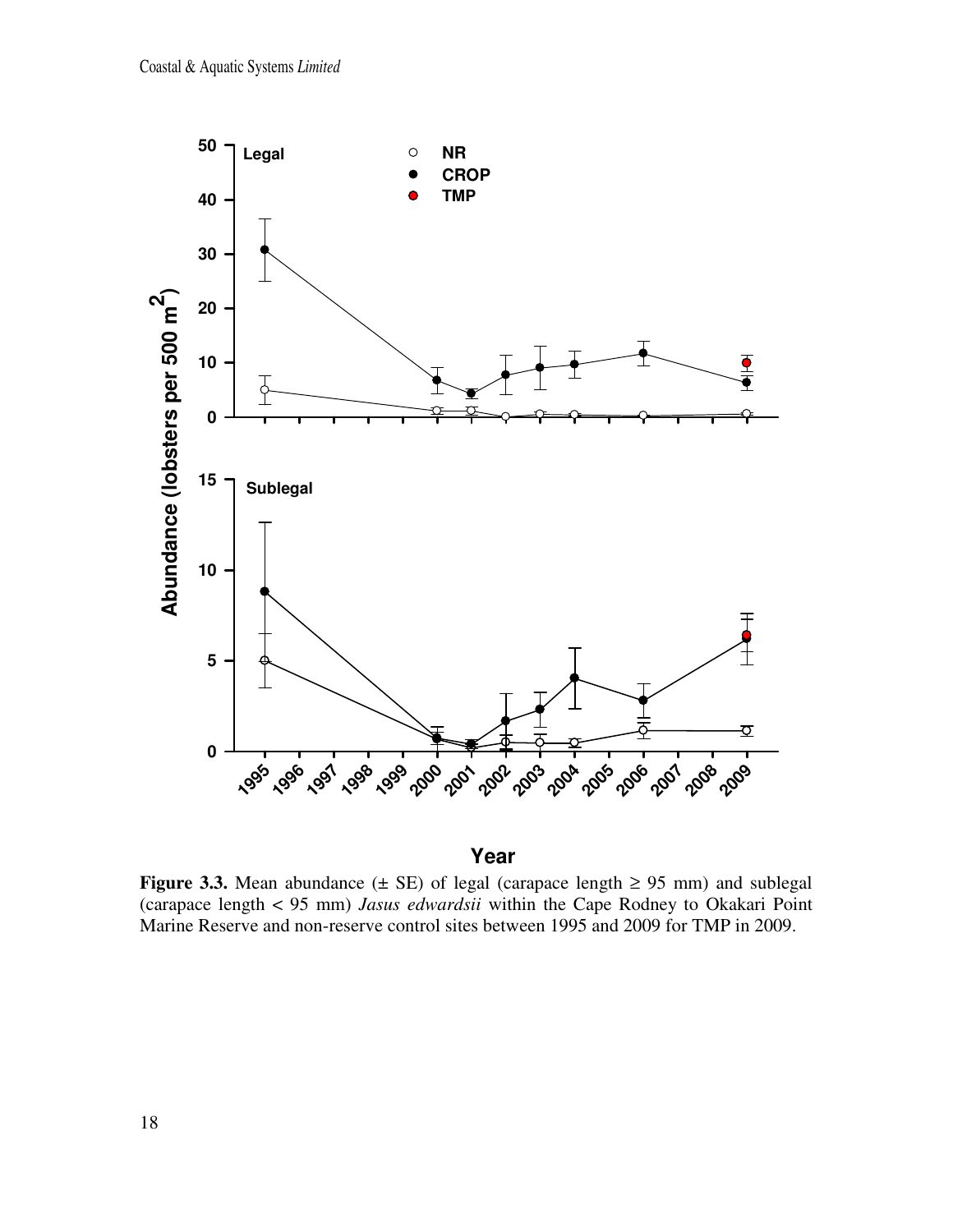

**Figure 3.4.** Size frequency histograms of *Jasus edwardsii* from the Cape Rodney to Okakari Point Marine Reserve and non-reserve control areas from 2000 to 2006. The dashed line denotes the division between legal and sublegal lobsters. Note: non-reserve sites in 2006 include three additional shallow and deep-water sites.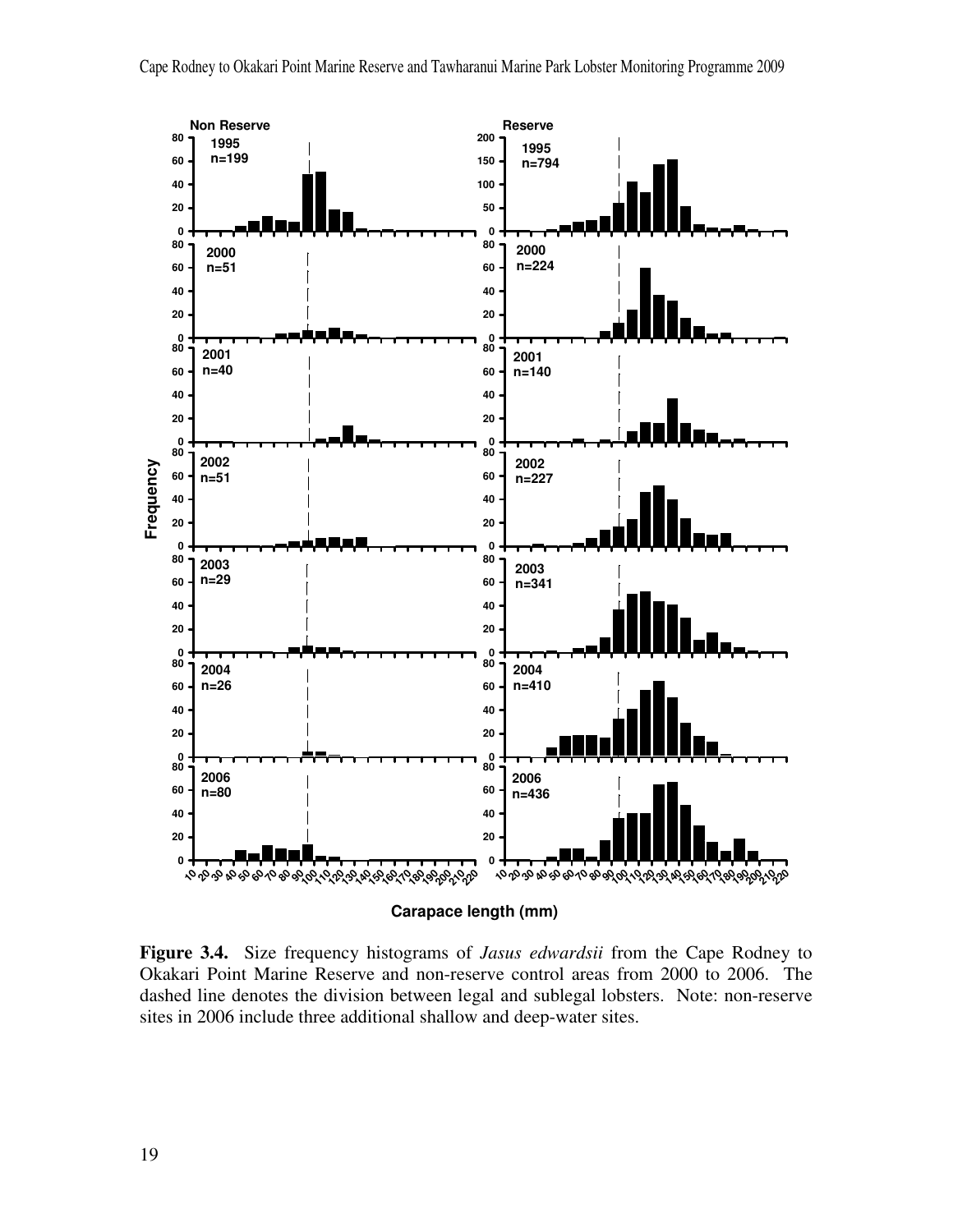

**Figure 3.4** *Continued.* Size frequency histograms of *Jasus edwardsii* from the Cape Rodney to Okakari Point Marine Reserve and non-reserve control area and Tawharanui Marine Park in 2009. The dashed line denotes the division between legal and sublegal lobsters.



**Year**

**Figure 3.5.** Changes in the mean size of *Jasus edwardsii* ( $\pm$  95 % C.I.) within the Cape Rodney to Okakari Point Marine Reserve and non-reserve control sites between 1995 and 2009 and for TMP in 2009.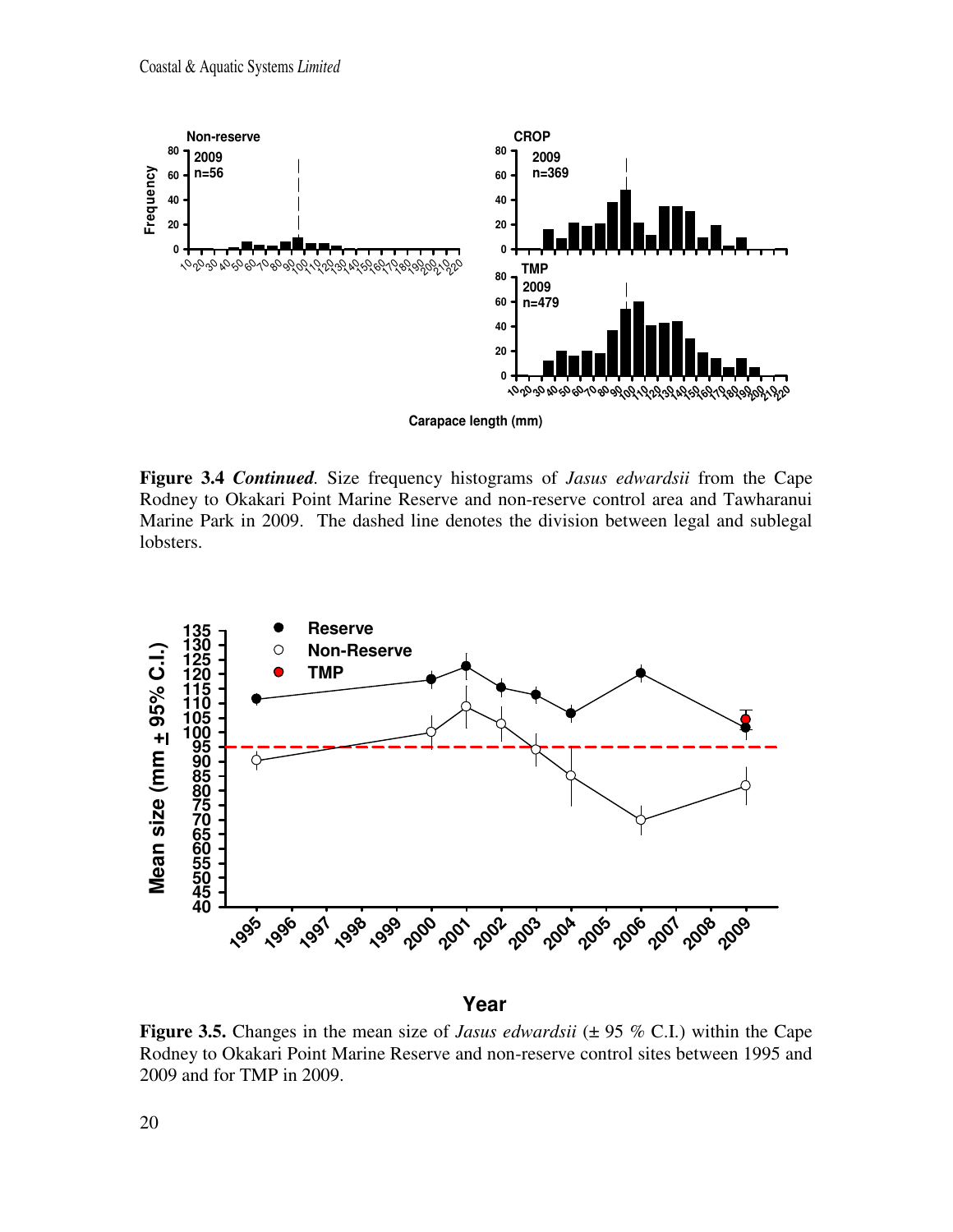

**Year**

Figure 3.6. Sex ratios (% female) of lobsters within the Cape Rodney to Okakari Point Marine Reserve and non-reserve control sites between 1995 and 2009 and for TMP in 2009. Sample sizes for the estimates are given.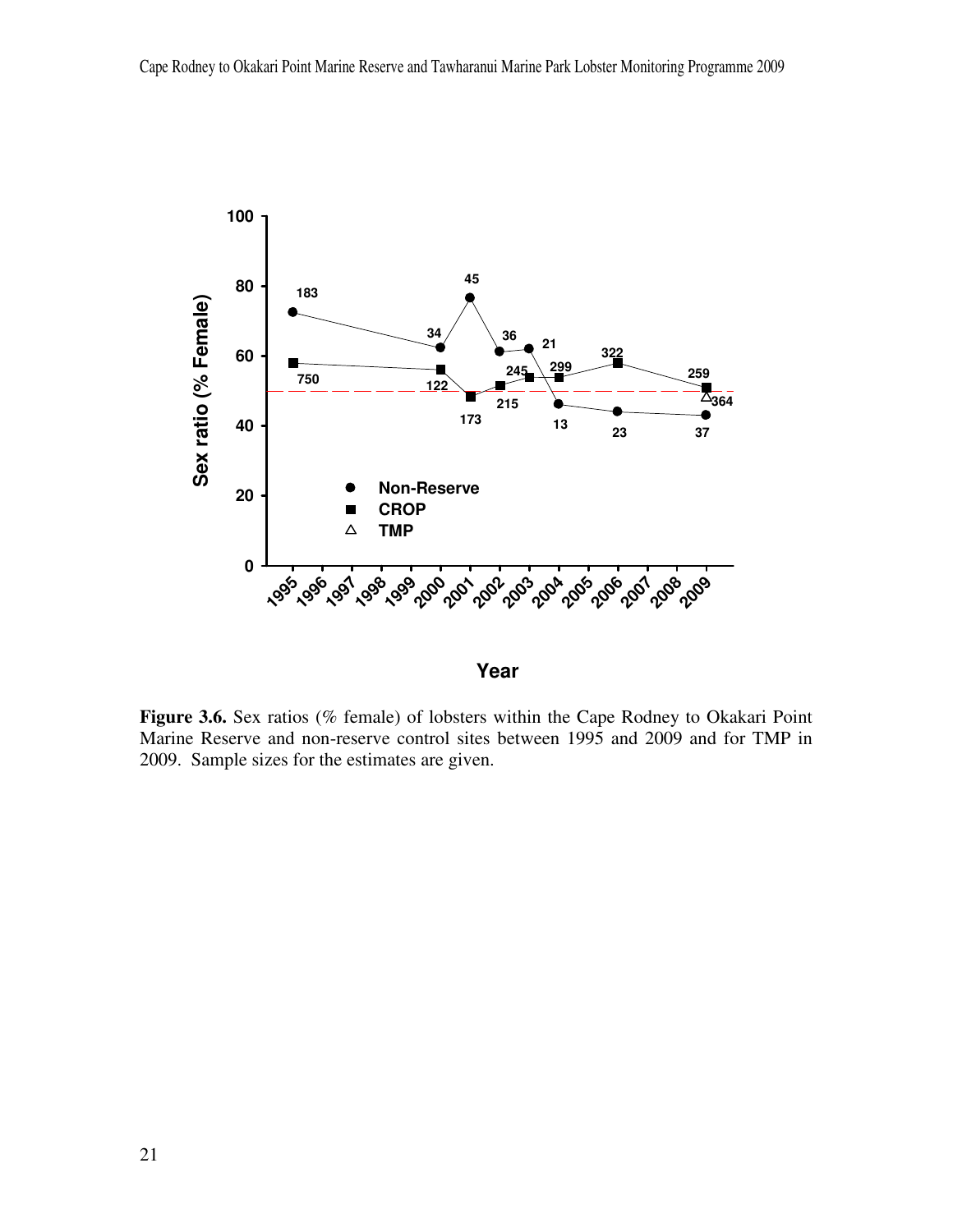

**Figure 3.7**. Frequency of cohabitation for CROP, TMP and NR in 2009. Data are pooled for individual transects (n=30 per Area).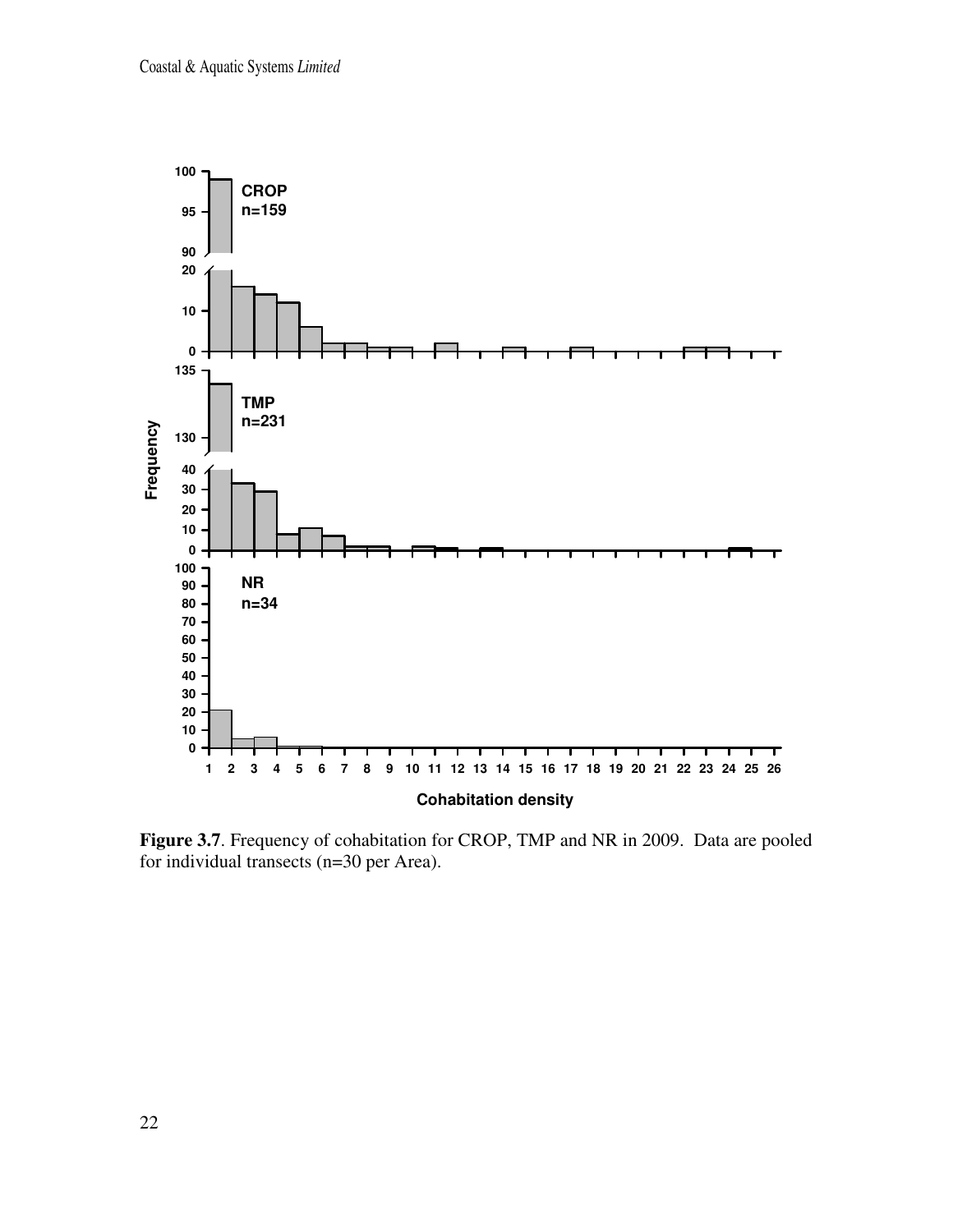Cape Rodney to Okakari Point Marine Reserve and Tawharanui Marine Park Lobster Monitoring Programme 2009

## **Habitats**

All monitoring sites contained rocky substratum that could afford shelter to lobsters and ranged from boulder reef complexes, to sandstone and greywacke reef platforms typified by ledges and deep undercuts. A total of seven habitat types according to Shears *et al*. (2005) were encountered across sites surveyed (see Appendix 1) and included: shallow *Carpophyllum* habitat; mixed algal habitat; urchin barrens habitat; *Carpophyllum flexuosum* habitat; *Ecklonia radiata* habitat, cobbles habitat, and sponge flats habitat. MDS ordinations for habitat percentages for the area surveyed (CROP, TMP and NR) and depth (Shallow and Deep) are presented in Fig's 3.8, 3.9 and site characteristics and habitat percentages are presented in Appendix 1. At the 50 % resemblance level, there was no obvious habitat pattern unique to a particular area *per se* (Fig's 3.8 & 3.9), there was however a clear pattern in relation to depth consistent across sites surveyed and irrespective of area. Deep-water sites surveyed were clustered in a tight group to the right of the ordination and shallow-water sites to the left of the ordination. Deep-water sites were almost exclusively dominated by dense monospecific stands of *Ecklonia radiata* and small patches of sponge flats. Site DTT was an outlier to other deep-water sites surveyed, being typified by low to moderate *Ecklonia radiata* cover and large areas of sponge flats.

The wider dispersion (or higher dissimilarity) of the shallow-water sites is likely due to high habitat variability associated with shallow-water habitats. Shallow reefal habitat within CROP and TMP was generally comprised of mixed algal habitat, patchy monospecific *Ecklonia radiata* stands, and small patches of barrens habitat. Within nonreserve sites sampled, shallow reef habitats were comprised of habitat mosaics alternating between urchin barrens and mixed algae and non-reserve sites SLR and SSS clustered to the top left of ordination (Fig. 3.9) differed from other shallow-water sites due to large expanses of urchin barrens habitat (refer to Appendix 1). This pattern corresponds to measured habitat-related differences in shallow-water locations (3-8 m depth) between reserve and non-reserve areas in north-eastern New Zealand (see Shears and Babcock 2003).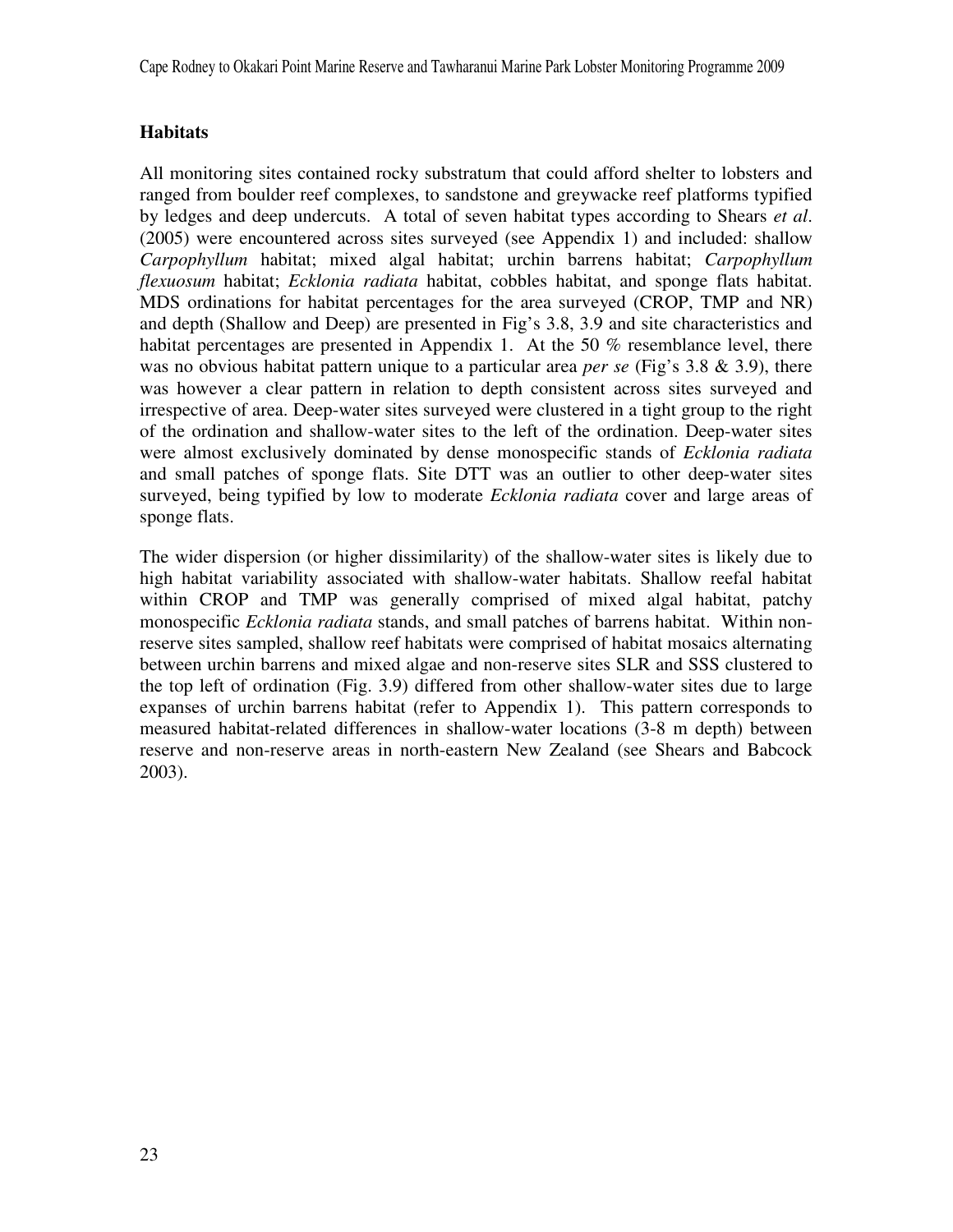

**Figure 3.8.** MDS ordination (50% resemblance level) based on the percent cover of habitats across sites for survey area Cape Rodney to Okakari Point Marine Reserve Cape Rodney to Okakari Point Marine Reserve (CROP), Tawharanui Marine Park (TMP), and Non-reserve (NR) for the 2009 survey.



**Figure 3.9.** MDS ordination (50% resemblance level) based on the percent cover of habitats across sites for depth  $\rho$  Deep > 10 m MLWS, Shallow < 10m MLWS for the 2009 survey.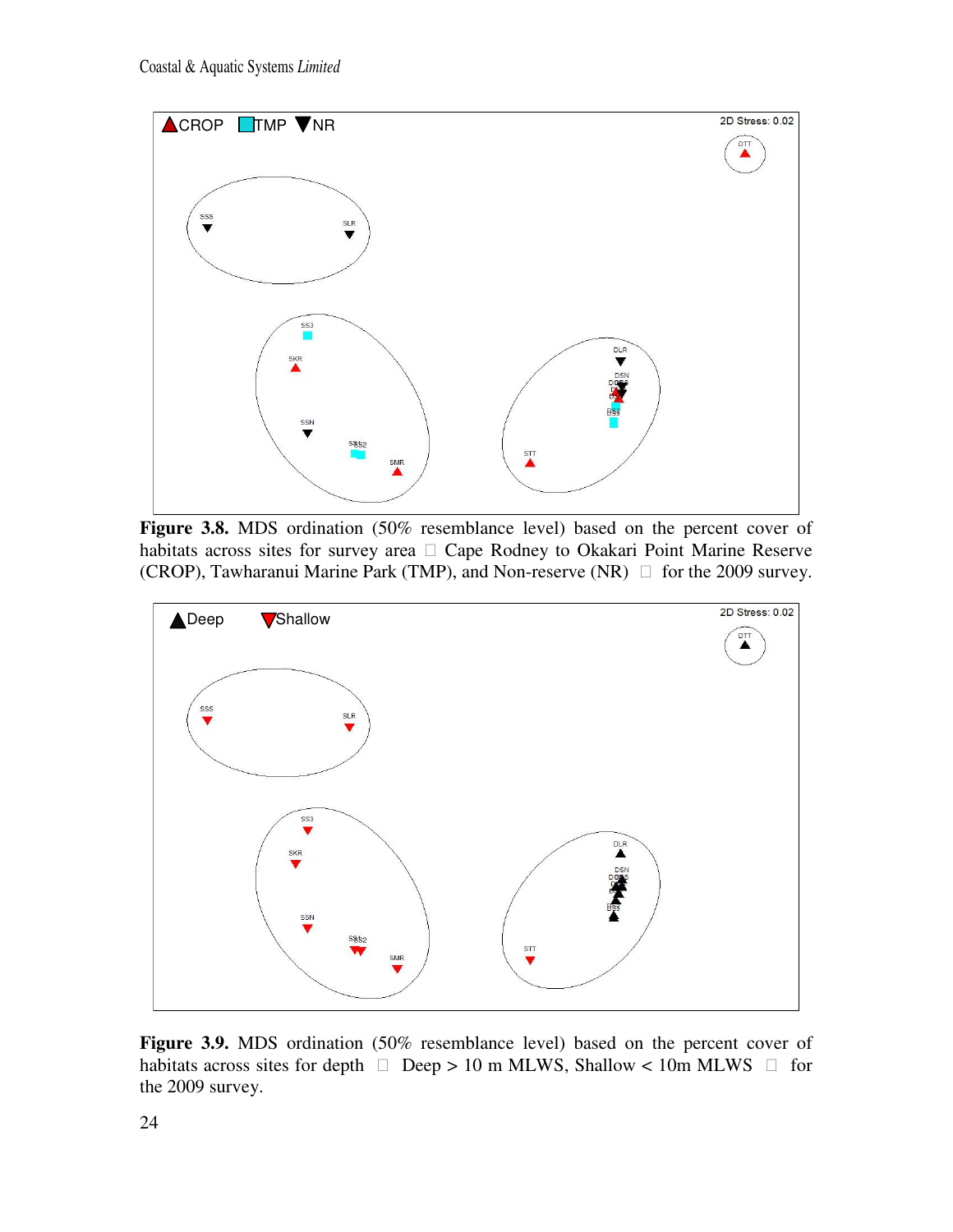## **4 DISCUSSION**

The 2009 lobster survey marks the seventh lobster survey of the Cape Rodney to Okakari Point (CROP) Marine Reserve and associated non-reserve area (NR) since the inception of the programme in 2000, and the first formal survey of Tawharanui Marine Park (TMP) under this programme. Between 2000 and 2006 within CROP there was a relatively steady increase in lobster abundance since the large decline between 1995 and 2000 (Fig. 3.1), largely driven by recruitment, subsequent on-growth of recruits and the retention of adult lobsters. The current survey suggests that population abundance within CROP has remained stable since 2006. However, given that adult lobster abundance has declined between 2006 and 2009, the mean abundance of 13.4 lobsters per  $500\text{m}^2$  (+/- 2.8) in 2009 within CROP is largely being maintained by on-going recruitment and high abundances of sublegal lobsters.

Considering that 2009 abundance levels remain well under half that of 1995 levels this is of concern, and suggests that fishing along the boundary of the reserve appears to be exerting a strong influence on maximum abundance within it. Due to seasonal offshore movements of *J. edwardsii* associated with moulting, reproduction, and feeding, the reserve population is vulnerable to fishing at various times of the year (Kelly 2001) and may in turn be influencing the recovery rate of the reserve population. In past years we have suggested that reduced abundances of large lobsters ( $> 170$ mm C.L.) within the reserve population may be related to fishing activity concentrated at the reserve boundary and/or in areas where *J. edwardsii* aggregate (see Kelly and MacDiarmid 2003). Determining whether these changes are in fact due to fishing activity is fraught with uncertainty as it requires up to date information on movement rates relative to reserve boundaries, and measurements of fishing pressure (Davidson *et al.* 2002).

The consistently higher abundance of sublegal lobsters censused within CROP between 2002 and 2009 and TMP in 2009 relative to NR suggests is an interesting finding of the monitoring, and implies that protection afforded by MPAs is important for all *J. edwardsii* life history stages following settlement. There are a range of possible explanations for the consistently higher densities of sublegal lobsters in MPAs including reduced handling mortality; i.e., sublegal *J. edwardsii* in the fishery are handled more frequently and suffer higher mortality rates as a consequence (Freeman and MacDiarmid 2009)),; higher recruitment of pueruli; and/or, attraction of sublegal-sized animals to high abundances of lobsters or to larger animals, which may result in migration of small animals into MPAs (Childress and Hermkind 1997, Debbie Freeman personal communication in 2009).

For the current survey, Tawharanui Marine Park was characterised by a higher mean density of legal-sized lobsters than CROP, although sublegal lobsters occurred at a similar density. While it is not possible to comment on temporal trends within TMP, incorporating this marine park into the lobster programme is an excellent directive, as it improves the design of the programme by replicating the protection effect. Presently it is unknown if lobsters within TMP move beyond the reserve boundary as has been identified for CROP (Kelly and MacDiarmid 2003). For *Jasus edwardsii* Freeman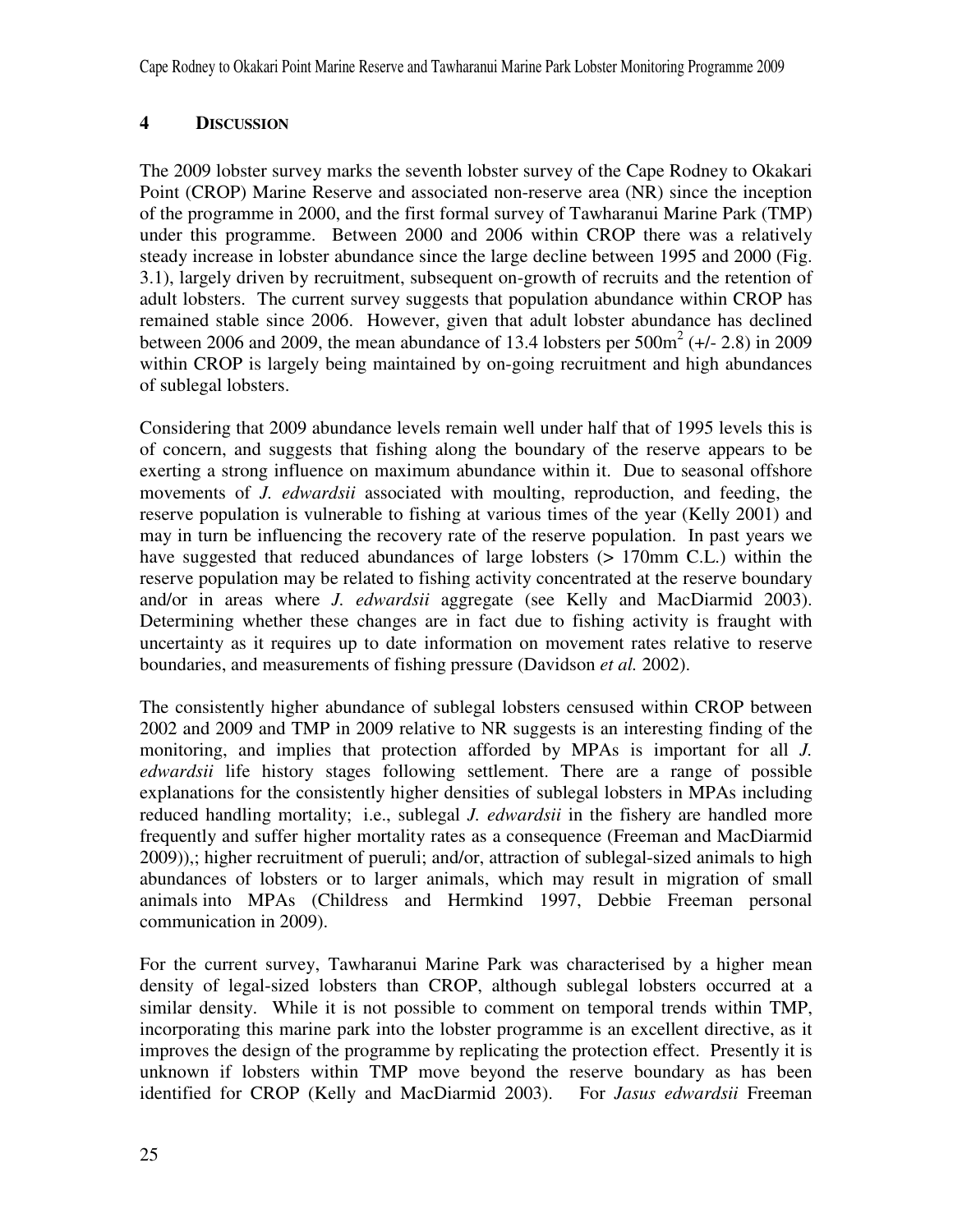#### Coastal & Aquatic Systems *Limited*

(2008) suggests that where reserve boundaries intersect continuous reef habitat, emigration beyond the reserve boundary is likely to occur. Applying this inference to TMP, emigration is most-likely to occur beyond the reserve boundary particularly in the western region, where rocky reef habitat extends well beyond the reserve boundary (personal observation in 2009).

Present-day densities of legal and sublegal lobsters within TMP are substantially lower than those presented for this area in 2005 by Shears *et al*. (2006). In that study, the abundance of legal and sublegal lobsters was approximately 30 per  $500m<sup>2</sup>$  and 10 per 500m<sup>2</sup>, respectively. The main reason for the difference in abundance levels between Shears *et al*. 2006 and this study is due to different sampling methodologies, i.e., Shears *et al*. (2006) sampled 5 individual transects in total, whereas 30 sites are surveyed under the current programme to ensure within-site replication. Unfortunately, due to this disparity results among the two studies are largely incomparable.

Despite what can only be considered as limited recovery of the CROP lobster population between 2000 and 2009, analysis suggests that present-day levels within CROP are 5.5 times higher than in the non-reserve area and within TMP there are 7.7 times more lobster than in the non-reserve area. Using these relative differences in lobster abundance between protected and unprotected areas and assuming lobster populations of the unprotected sites surveyed are representative of the general Leigh coastline, and habitat within the reserve is representative of the wider area, (which the habitat survey suggests), then the CROP contains the equivalent number of lobsters from 35 km of fished coastline and TMP contains the equivalent number of lobsters from 40 km of fished coastline. This difference clearly illustrates the effectiveness of reserve protection, but it is also raises management concerns because the temptation to poach lobsters from the reserve is likely to increase, as the disparity between reserve and non-reserve populations continues.

The present survey was the first year in which the extent of lobster cohabitation was recorded. Not surprisingly, highest cohabitation occurred within CROP and TMP however, solitary lobsters were encountered more-frequently than cohabitating lobsters. This pattern was consistent across all areas surveyed and consistent with the study of MacDiarmid (1994), which demonstrated that the proportion of cohabitation in *J. edwardsii* is lower in autumn and winter, coinciding with the peak of mating. MacDiarmid (1994) further suggests that variable/patchy rates of cohabitation and dispersion within sites may directly relate to variable rates of predation in accordance with the level of dispersion. At several of the shallow-water reserve sites surveyed with high lobster abundance (3 within CROP, 2 within TMP), urchin tests attributable to lobster predation were evident. Habitat change within north-eastern New Zealand marine reserves has been attributed, in part, to rock lobster predation as experimentally evaluated by Shears and Babcock (2002). Within CROP reserve there has been a substantial decline in *Evechinus chloroticus* and an increase in *Ecklonia radiata* and fucalean algae in shallow depths since 1994 (Shears and Babcock 2003). Shallow-water sites within TMP were similar to that of CROP, characterised by dense mixed algal habitat and patchy urchin-grazed barrens. At this stage it is unclear how sustained low urchin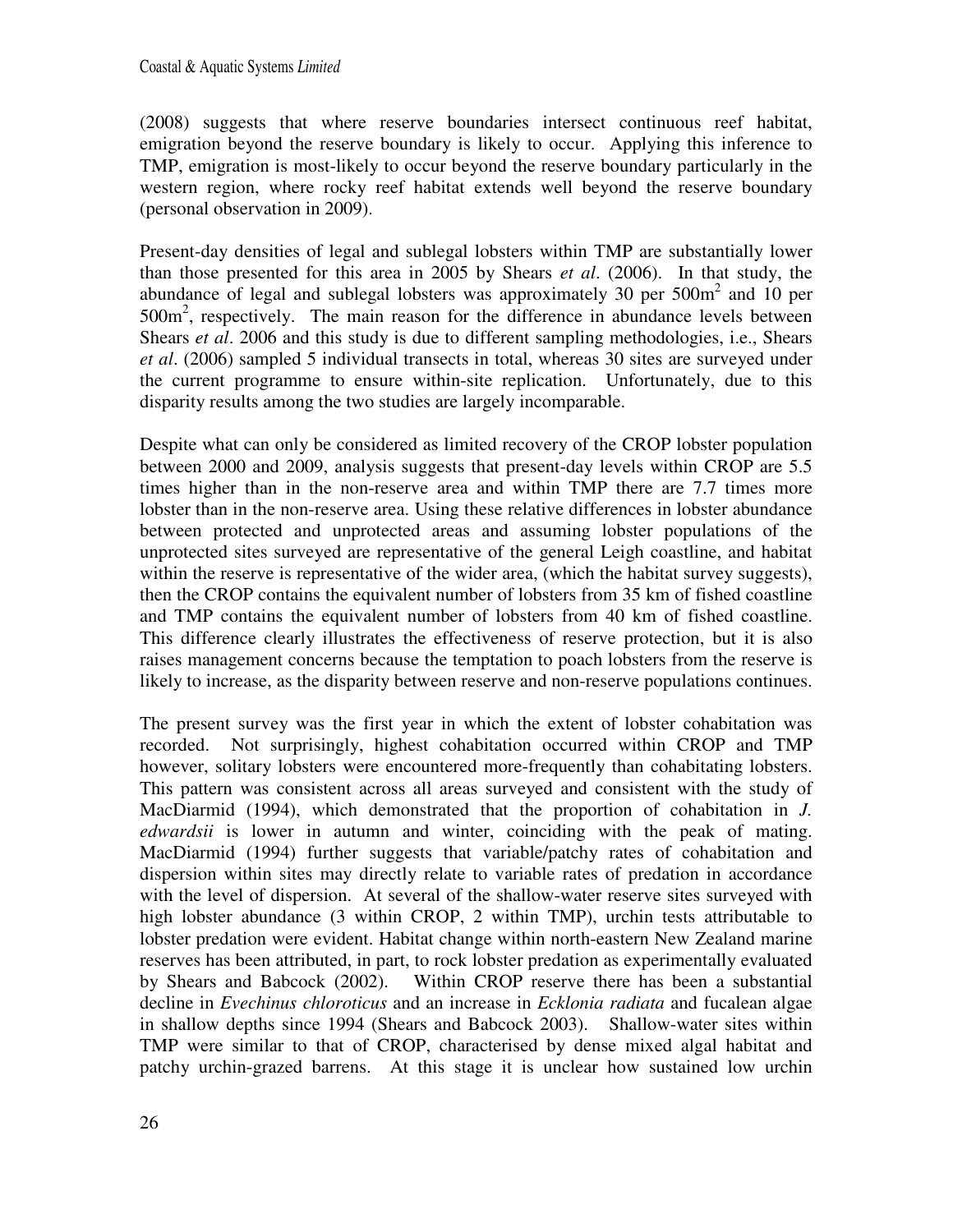densities may influence lobster abundance within CROP and/or whether lobsters are resource limited.

Undertaking formal biological monitoring of CROP reserve and TMP, in tandem with lobster surveys would be worthwhile to assess habitat changes relative to lobster abundance through space and time and to begin to explore questions such as resource availability and utilisation. An assessment of current fishing pressure on CROP and TMP boundaries and the wider Leigh coastline would also be of value, to further assesses its influence on these protected lobster populations.

#### **5 RECOMMENDATIONS**

Monitoring of the CROP Marine Reserve, TMP should continue over consecutive years

to:

- $\downarrow$  Determine the natural variability in the resident lobster population;
- 2)• Detect shifts in the size and abundance that cannot be attributed to natural variability;
- 3)• Determine recovery dynamics and the frequency of recruitment pulses within sample populations.
- Enable comparisons between two nearby MPAs with similar habitat structure.

The methodologies used in the Lobster Monitoring Programme are allowing the objectives of the programme to be met and should be retained in future surveys to ensure consistency and permit direct comparisons with other studies.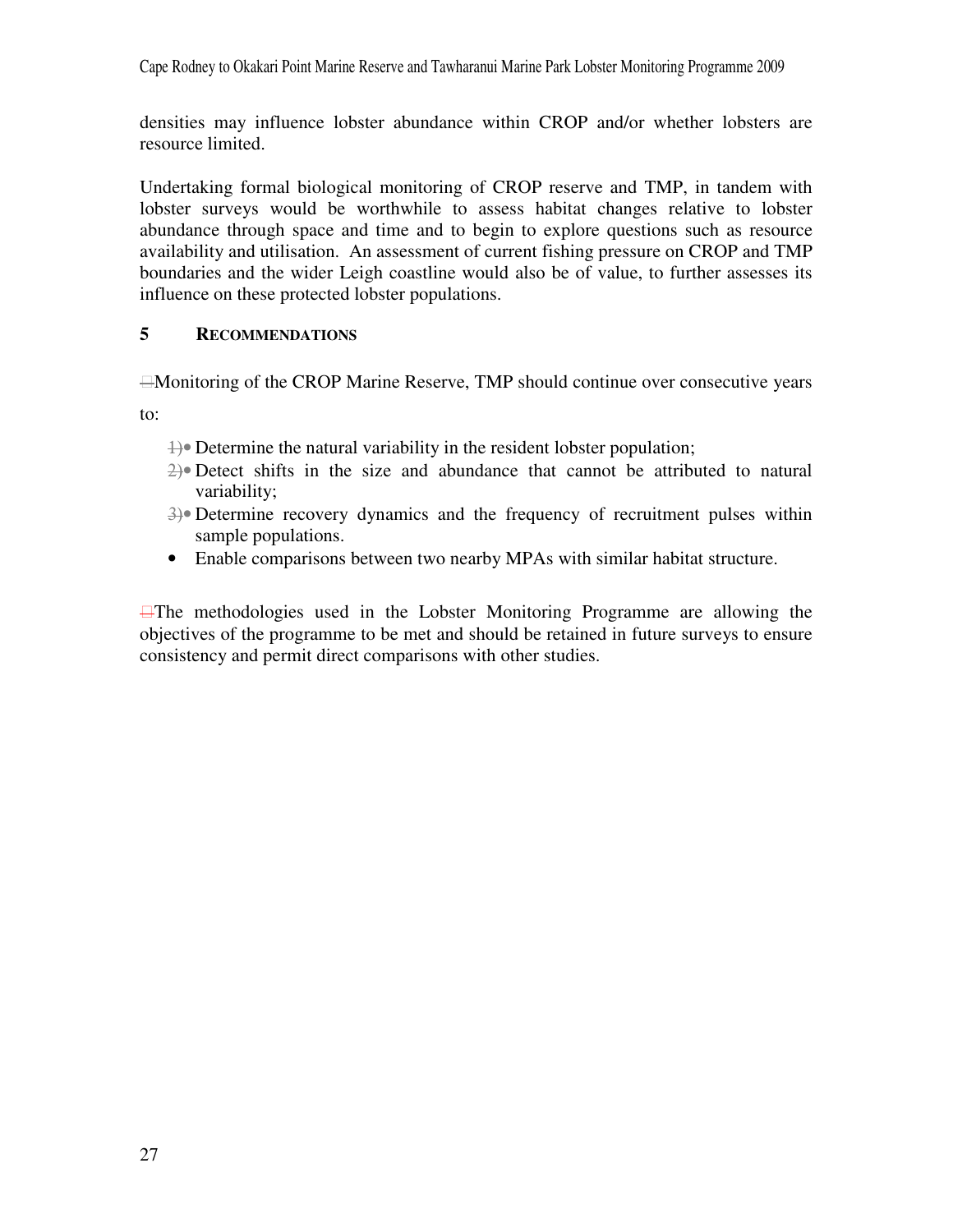#### **6 REFERENCES**

- Andrew, N.L.; MacDiarmid, A.B. 1999: Sea urchin fisheries and potential ecological interactions with a kina fishery in Fiordland. Department of Conservation report 13pp
- Babcock, R.C.; Kelly, S.; Shears, N.T.; Walker, J.W.; Willis, T.J. 1999: Changes in community structure in temperate marine reserves. *Marine Ecology Progress Series 189*:125-134.
- Butler, I.V.M.J.; MacDiarmid, A.B.; Booth, J.D. 1999: The cause and consequence of ontogenetic changes in social aggregation in New Zealand spiny lobsters. *Marine Ecology Progress Series 188*: 179-191.
- Childress, M.J.; Hernkind, W.F. 1997: Den sharing by juvenile Caribbean spiny lobsters (*Panulirus argus*) in nursery habitat: cooperation or coincidence? *Marine & Freshwater Research 48*:751-758.
- Clarke, K.R., Warwick, R.M. 2001: Change in marine communities: an approach to statistical analysis and interpretation. Natural Environment Research Council, Plymouth.
- Cole, R.G.; Ayling, M.A.; Creese, R.G. 1990: Effects of marine reserve protection at Goat Island northern New Zealand. *New Zealand Journal of Marine and Freshwater Research* 24: 297-210.
- Creese, R.G.; Kingsford, M. J. 1989 Organisms of reef and soft substrata intertidal environments. In: Studying Temperate Marine Environments, Canterbury University Press pp 167-193.
- Davidson, R.J.; Villouta, E.; Cole, R.G.; Barrier, R.G.F 2002: Effects of marine reserve protection on spiny lobster (*Jasus edwardsii*) abundance and size at Tonga Island Marine Reserve, New Zealand. *Aquatic Conservation: Marine & Freshwater Ecosystems 12*: 213-227.
- Edgar, G.J.; Barrett, N.S. 1998: Effects of the declaration of marine reserves on Tasmanian reef fishes, invertebrates and plants. *Journal of Experimental Marine Biology and Ecology*. *242*: 117-144.
- Freeman, D.J. 2008: The ecology of spiny lobsters (*Jasus edwardsii*) on fished and unfished reefs. Unpublished PhD thesis, University of Auckland, New Zealand.
- Freeman, D. J., MacDiarmid, A.B. 2009: Healthier lobsters in a marine reserve: effects of fishing on disease incidence in the spiny lobster, *Jasus edwardsii*. *Marine & Freshwater Research 60*:140-145.
- Kelly, S. 1999: Marine reserves and the spiny lobster, Jasus edwardsii. Unpublished PhD thesis University of Auckland.
- Kelly, S.; Scott, D.; MacDiarmid, A.B.; Babcock, R.C. 2000: Spiny lobster, *Jasus edwardsii*, recovery in marine reserves. *Biological Conservation 92*:359-369.
- Kelly, S. 2001: Temporal variation in the movement of the spiny lobster *Jasus edwardsii*. *Marine and Freshwater Research 53*: 213-211.
- Kelly, S.; MacDiarmid, A.B. 2003 Movement patterns of mature spiny lobsters, *Jasus edwardsii*, from a marine reserve. *New Zealand Journal of Marine and Freshwater Research. 37*: 149-158.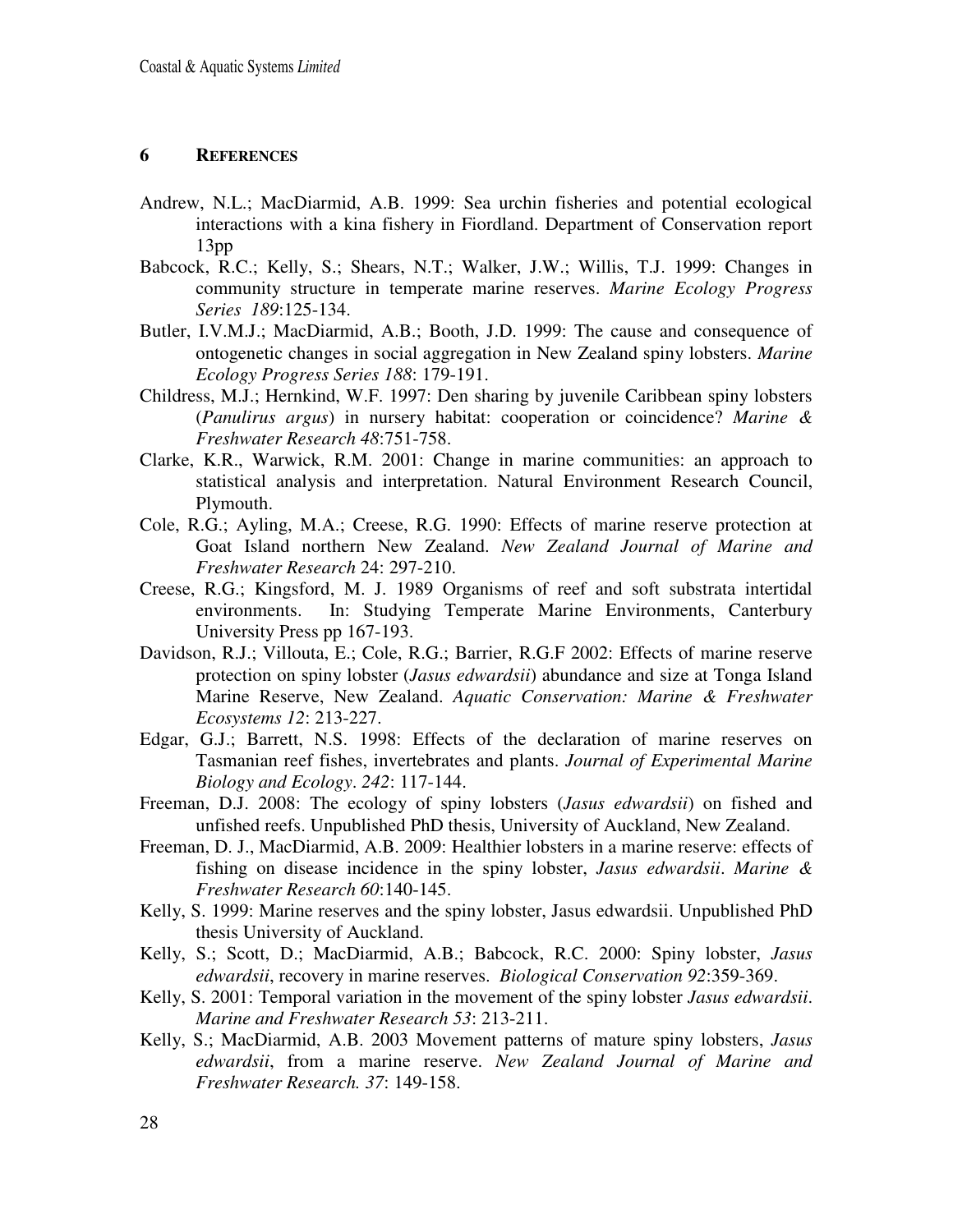- Littell, R.C.; Milliken, G.A.; Stroup, W.W.; Wolfinger, R.D. 1996: SAS system for mixed models. SAS Institute, Cary, NC.
- MacDiarmid, A.B. 1991: Seasonal changes in depth distribution, sex ratio and size frequency of spiny lobster *Jasus edwardsii* on a coastal reef in northern New Zealand. *Marine Ecology Progressive Series 70*: 129-141.
- MacDiarmid, A.B. 1994: Cohabitation in the spiny lobster *Jasus edwardsii* (Hutton 1875). Proceedings of the fourth international workshop on lobster biology and management 1993. *Crustaceana* 66: 341-354.
- MacDiarmid, A.B.; Breen, P.A. 1993: Spiny lobster population changes in a marine reserve. In: Battershill, C.N; Schiel, D.R; Jones, G.P; Creese, R.G; MacDiarmid, A.B. (Eds.), Proceedings of the Second International Temperate Reef Symposium. NIWA Marine, Wellington. p. 47-56.
- McCullagh P.; Nelder J.A. 1989: Generalized linear models. Chapman and Hall, London. 511 pp.
- SAS 1999: User's Guide. Version 8. ed. Vols 1, 2 and 3. SAS Institute Inc., Cary North Carolina.
- Shears, N. T.; Babcock, R. C. 2002: Marine reserves demonstrate top-down control of community structure on temperate reefs. *Oecologia 132*: 131-142.
- Shears, N. T.; Babcock, R. C. 2003: Continuing trophic cascade effects after 25 years of no-take marine reserve protection. *Marine Ecology Progressive Series*. *246*: 1-16.
- Shears, N. T.; Babcock, R. C; Duffy, C.A.J.; Walker, J.W. 2004: Validation of qualitative habitat descriptors commonly used to classify subtidal reef assemblages in north-eastern New Zealand. *New Zealand Journal of Marine and Freshwater Research 38*: 743-752.
- Shears, N. T.; Grace, R. V.; Usmar, N.R.; Kerr, V.; Babcock, R. C. 2006: Long-term trends in lobster populations in a partially protected vs. no-take marine park. *Biological Conservation* 132: 222-231.
- Zar, J.H 1999. Biostatistical analysis  $(4<sup>th</sup>$  ed.) Prentice-Hall Inc., New Jersey.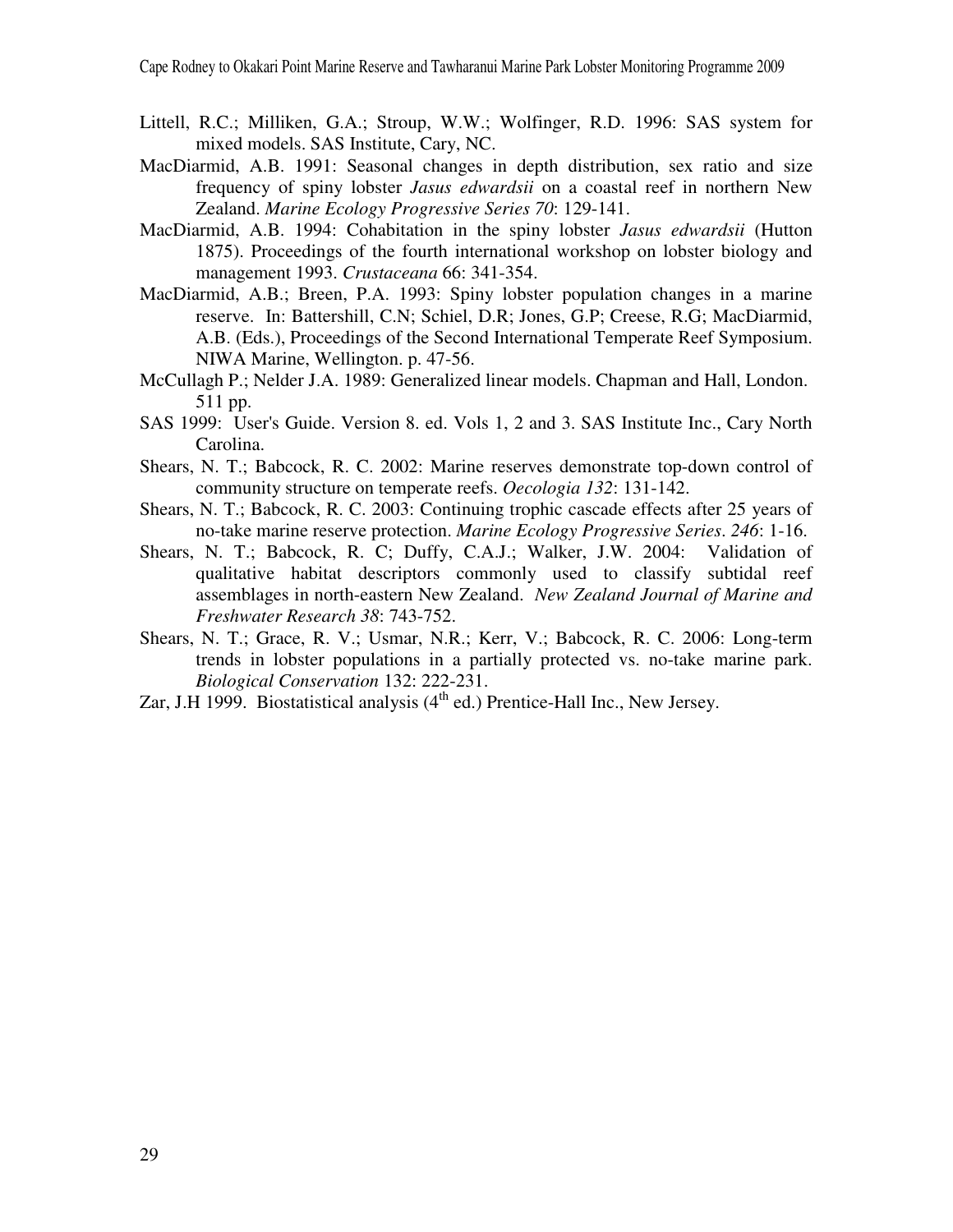## **APPENDIX 1**

**Table A1.** Site coordinates and habitat descriptions based within CROP reserve, TMP and non-reserve sites sampled.

## **Cape Rodney to Okakari Point Marine Reserve site characteristics**

| <b>Site</b>                            | <b>Depth</b>   | <b>Habitat</b>                                                                |
|----------------------------------------|----------------|-------------------------------------------------------------------------------|
| Shallow Table Top Reef (STT)           | $2-5$ m        | Boulder complexes intermixed with patches of loose gravel.                    |
| Shallow Carpophyllum /                 |                | Mixed algal habitat comprised of <i>Carpophyllum</i>                          |
| Ecklonia forest habitat                |                | maschalocarpum, Ecklonia radiata and turfing reds including                   |
| E 2672533.1                            |                | Pterocladia spp and Osmundaria colensoi < 3 m depth. Ecklonia                 |
| N 6546363.6                            |                | <i>radiata</i> abundant $> 5$ m depth. Urchins generally restricted to        |
|                                        |                | crevices. Lobsters occur under boulders, in large dens and in the             |
|                                        |                | open, often in very shallow water.                                            |
| Deep Table Top Reef (DTT)              | 18-20 m        | Low-lying platform reef characterised by deep undercut ledges.                |
| Ecklonia forest habitat / Sponge       |                | Reef interdispersed with sand-flats. Low density Ecklonia                     |
| flats                                  |                | radiata, with sponges very common. Lobsters occur in small                    |
| E 2673003.41                           |                | crevices, reef overhangs and in the open.                                     |
| N 6546653.6                            |                |                                                                               |
| Shallow Martins Reef (SMR)             | $3-8$ m        | Boulder habitat and platform reef intermixed with loose gravel                |
| Mixed algae / Ecklonia forest          |                | patches. Generally mixed algal habitat comprised of                           |
| habitat                                |                | Carpophyllum maschalocarpum, with Ecklonia radiata dominant                   |
| E 2670828.3                            |                | > 5m depth. Lobsters occur under boulders and in reef crevices.               |
| N 6546514.7                            |                |                                                                               |
| Deep Martins Reef (DMR)                | $15 \text{ m}$ | Platform reef typified by deep cuts and ledges. Reef terminates               |
| Ecklonia forest habitat<br>E 2670954.3 |                | in sand at about 15 m. Deep undercuts common on the reef sand                 |
| N 6546678.5                            |                | interface. Ecklonia radiata and sponges abundant. Lobsters                    |
|                                        |                | generally found under ledges, particularly around the reef-sand<br>interface. |
| <b>Shallow Knot Rock (SKR)</b>         | $3-5$ m        | Platform reef typified by deep cuts and ledges. Ecklonia radiata              |
| Shallow Carpophyllum /                 |                | forest common between 5–8 m, whereas mixed algae                              |
| Ecklonia forest habitat                |                | predominate on reef $<$ 3 m depth. Sand flats common between                  |
| E 2671315.1                            |                | reef platforms. Lobsters generally found under boulders, reef                 |
| N 6546401.6                            |                | crevices and deep ledges.                                                     |
| Deep One-Spot Reef (DOS)               | $12-16$ m      | Boulder habitat and platform reef intermixed with loose gravel                |
| Ecklonia forest habitat                |                | patches. Ecklonia radiata and sponges dominant. Lobsters occur                |
| E 2673556.4                            |                | under boulders and in reef crevices.                                          |
| N 6546020.4                            |                |                                                                               |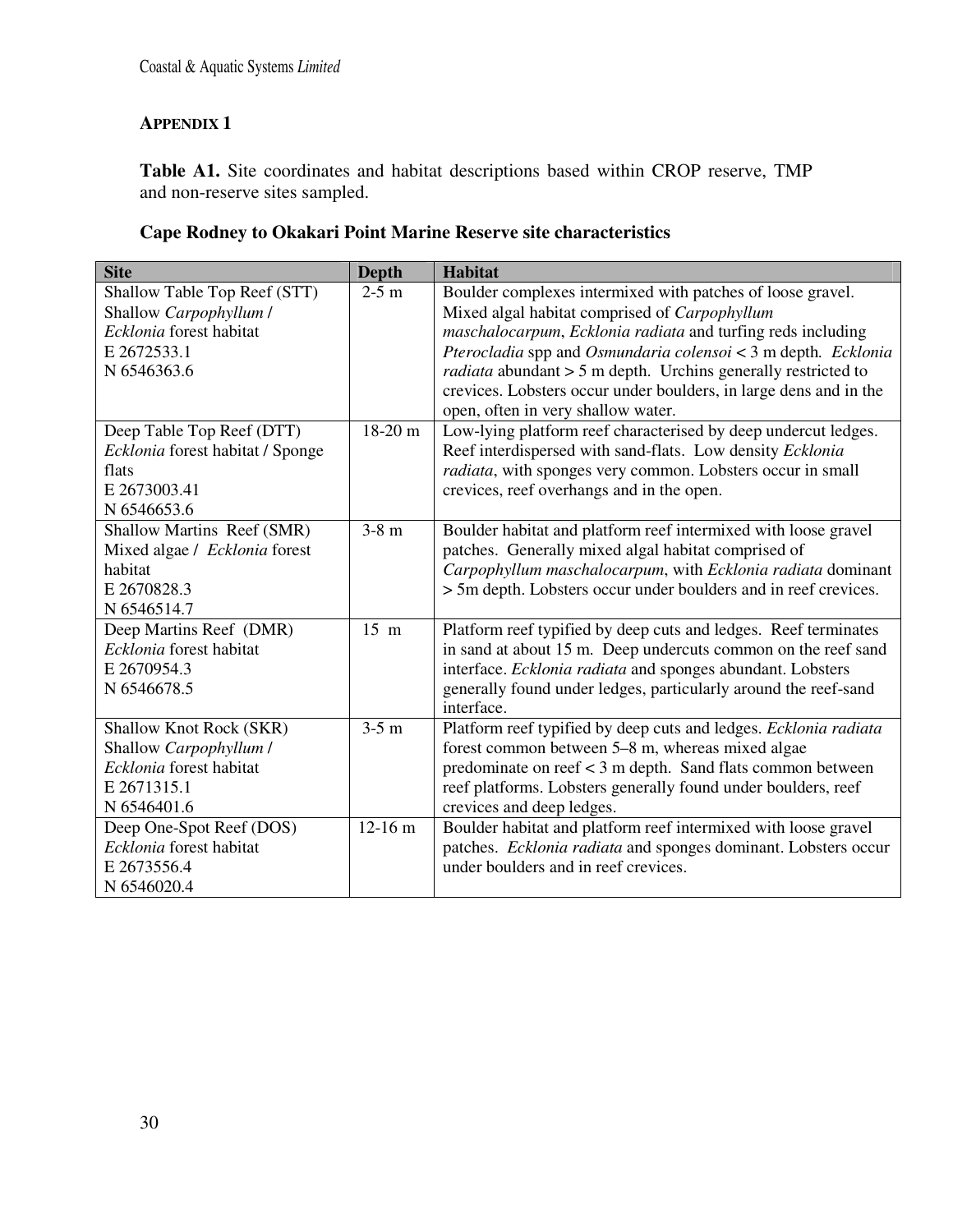| <b>Site</b>                   | <b>Depth</b> | <b>Habitat</b>                                                      |
|-------------------------------|--------------|---------------------------------------------------------------------|
| SS1 Shallow Carpophyllum /    | $2-6$ m      | Platform reef and boulder complexes i. Mixed algal habitat          |
| Ecklonia forest habitat and   |              | comprised of Carpophyllum maschalocarpum, Ecklonia radiata          |
| urchin barrens                |              | and turfing reds including Pterocladia spp and Osmundaria           |
| E 2677443.7                   |              | $colensoi < 3$ m depth. Barrens habitat patchy and $Ecklonia$       |
| N 6535898.2                   |              | <i>radiata</i> abundant > 5 m depth. Lobsters occur under boulders, |
|                               |              | in large dens and in the open, often in very shallow water.         |
| DS1 Ecklonia forest habitat / | $12-15$ m    | Low-lying platform reef characterised by deep undercut ledges.      |
| Sponge flats                  |              | High density Ecklonia radiata, with sponges common. Lobsters        |
| E 2677304.7                   |              | occur in small crevices, reef overhangs and in the open.            |
| N 6536073.7                   |              |                                                                     |
| SS2 Shallow Carpophyllum /    | $2-8$ m      | Platform reef and boulder complexes i. Mixed algal habitat          |
| Ecklonia forest habitat and   |              | comprised of Carpophyllum maschalocarpum, Ecklonia radiata          |
| urchin barrens                |              | and turfing reds including Pterocladia spp and Osmundaria           |
| E 2676896.8                   |              | colensoi < 3 m depth. Barrens habitat patchy and Ecklonia           |
| N 6535560.0                   |              | <i>radiata</i> abundant > 5 m depth. Lobsters occur under boulders, |
|                               |              | in large dens and in the open, often in very shallow water.         |
| DS2 Ecklonia forest habitat   | $12-15$ m    | Platform reef characterised by deep undercut ledges. High           |
| E 2676769.3                   |              | density Ecklonia radiata, with sponges common. Lobsters occur       |
| N 6535925.5                   |              | in small crevices, reef overhangs and in the open.                  |
| SS3 Shallow Carpophyllum /    | $3-6$ m      | Platform reef and boulder complexes i. Mixed algal habitat          |
| Ecklonia forest habitat and   |              | comprised of Carpophyllum maschalocarpum, Ecklonia radiata          |
| urchin barrens                |              | and turfing reds including Pterocladia spp and Osmundaria           |
| E 2676299.6                   |              | $colensoi < 3$ m depth. Barrens habitat patchy and $Ecklonia$       |
| N 6535574.8                   |              | <i>radiata</i> abundant > 5 m depth. Lobsters occur under boulders, |
|                               |              | in large dens and in the open, often in very shallow water.         |
| DS3 Ecklonia forest habitat   | $12-16$ m    | Platform and boulder reef. High density Ecklonia radiata, with      |
| E 2676291.1                   |              | sponges common. Lobsters occur in small crevices, reef              |
| N 6535802.2                   |              | overhangs and in the open.                                          |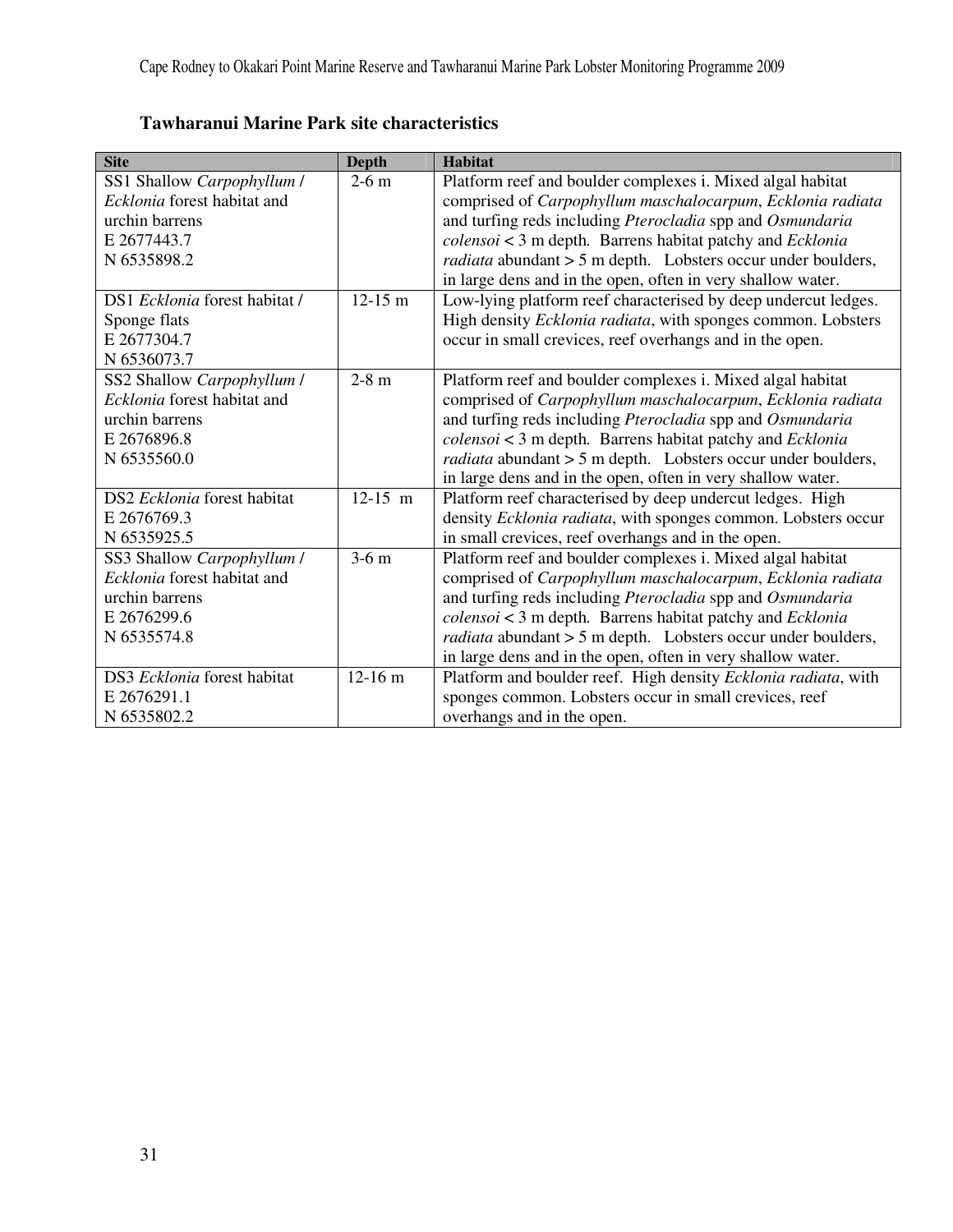## **Non-reserve site characteristics**

| <b>Site</b>                       | <b>Depth</b>      | <b>Habitat</b>                                                          |
|-----------------------------------|-------------------|-------------------------------------------------------------------------|
| Shallow Leigh Reef (SLR)          | $5-8$ m           | Mix of boulders and greywacke platform reef with deep ledges.           |
| Urchin barrens / Ecklonia forest  |                   | Extensive urchin barrens between 3–5 m give way to <i>mixed</i>         |
| habitat                           |                   | algal habitat and <i>Carpophyllum flexuosum</i> habitat at depths $> 5$ |
| E 2674112.9                       |                   | m. Lobsters occur in reef crevices and reef overhangs among             |
| N 6544885.5                       |                   | Ecklonia forest.                                                        |
| Deep Leigh Reef (DLR)             | $15-18$ m         | Extensive platform reef and boulder areas terminate in sand at ~        |
| Ecklonia forest habitat           |                   | 20 m depth. Ecklonia radiata extensive on reef surfaces.                |
| E 2674902.6                       |                   | Lobsters occur in small dens and reef overhangs.                        |
| N 6544197.3                       |                   |                                                                         |
| <b>Shallow Slater North (SSN)</b> | $5-8$ m           | Boulder complexes intermixed with patches of loose gravel.              |
| Ecklonia forest habitat           |                   | Algal habitat predominantly comprised of Carpophyllum                   |
| E 2678314.6                       |                   | maschalocarpum and Ecklonia radiata. Lobsters occur under               |
| N 6530967.6                       |                   | boulders and in reef crevices.                                          |
| Deep Slater North (DSN)           | $15-20 \text{ m}$ | Boulder reef terminating in sand at $\sim$ 18 m depth. <i>Ecklonia</i>  |
| Ecklonia forest habitat           |                   | radiata abundant throughout.                                            |
| E 2678597.8                       |                   |                                                                         |
| N 6531046.2                       |                   |                                                                         |
| Shallow Slater South (SSS)        | $3-8$ m           | Mix of small boulders and greywacke platform reef. Extensive            |
| Urchin barrens                    |                   | urchin barrens between 3–5 m, with mixed algal habitat                  |
| E 2678697.3                       |                   | dominant on boulder tops.                                               |
| N 6530441.3                       |                   |                                                                         |
| Deep Slater South (DSS)           | $15-20$ m         | Boulder reef terminating in sand at $\sim$ 18 m depth. Ecklonia         |
| Ecklonia forest habitat           |                   | radiata abundant throughout. Lobsters occur under boulders and          |
| E 2678854.5                       |                   | in reef crevices.                                                       |
| N 6530519.9                       |                   |                                                                         |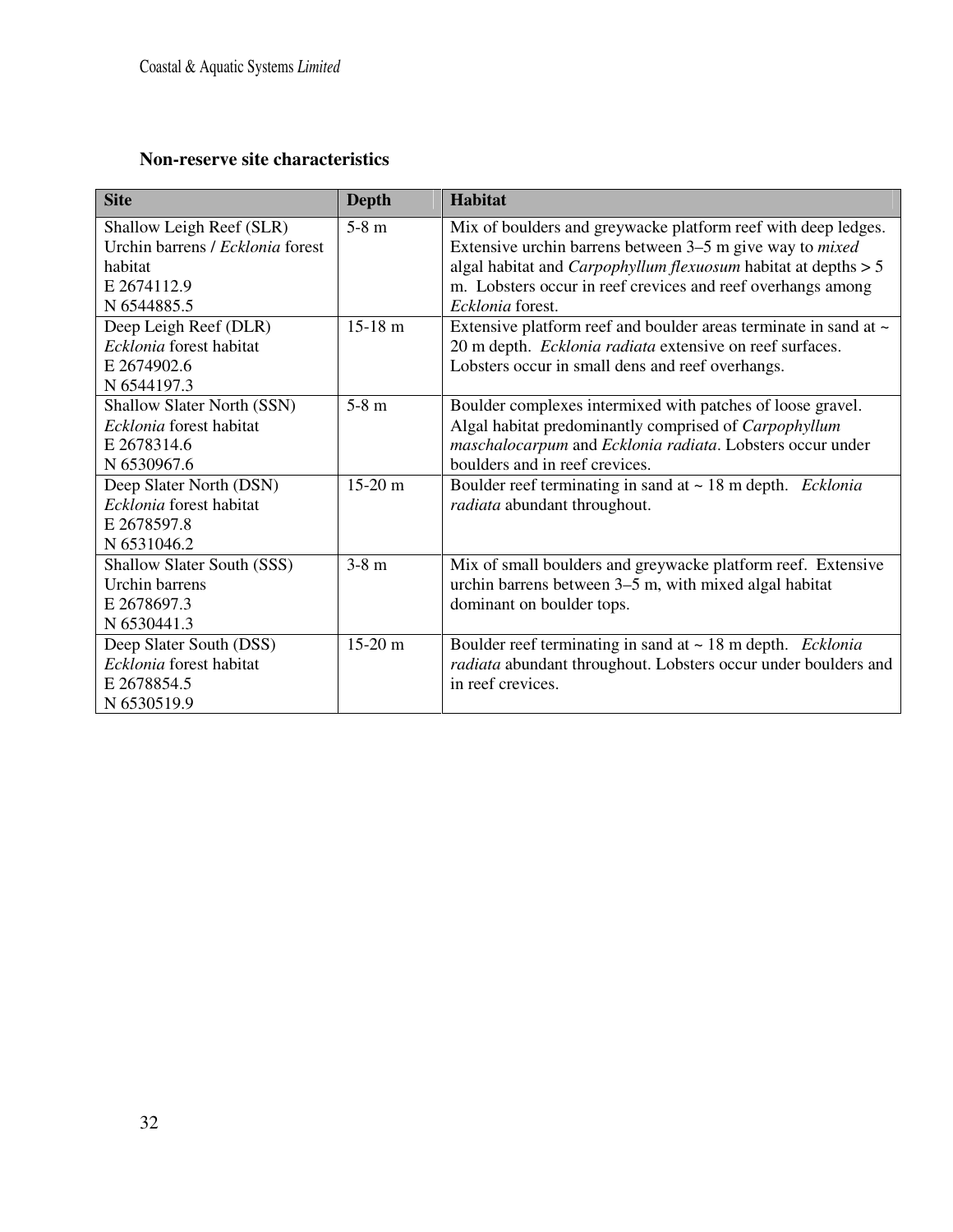

**Figure A1.** Mean percent cover of main habitats (see Shears *et al*. 2005 for habitat descriptions) across lobster transects for CROP, TMP and NR in 2009.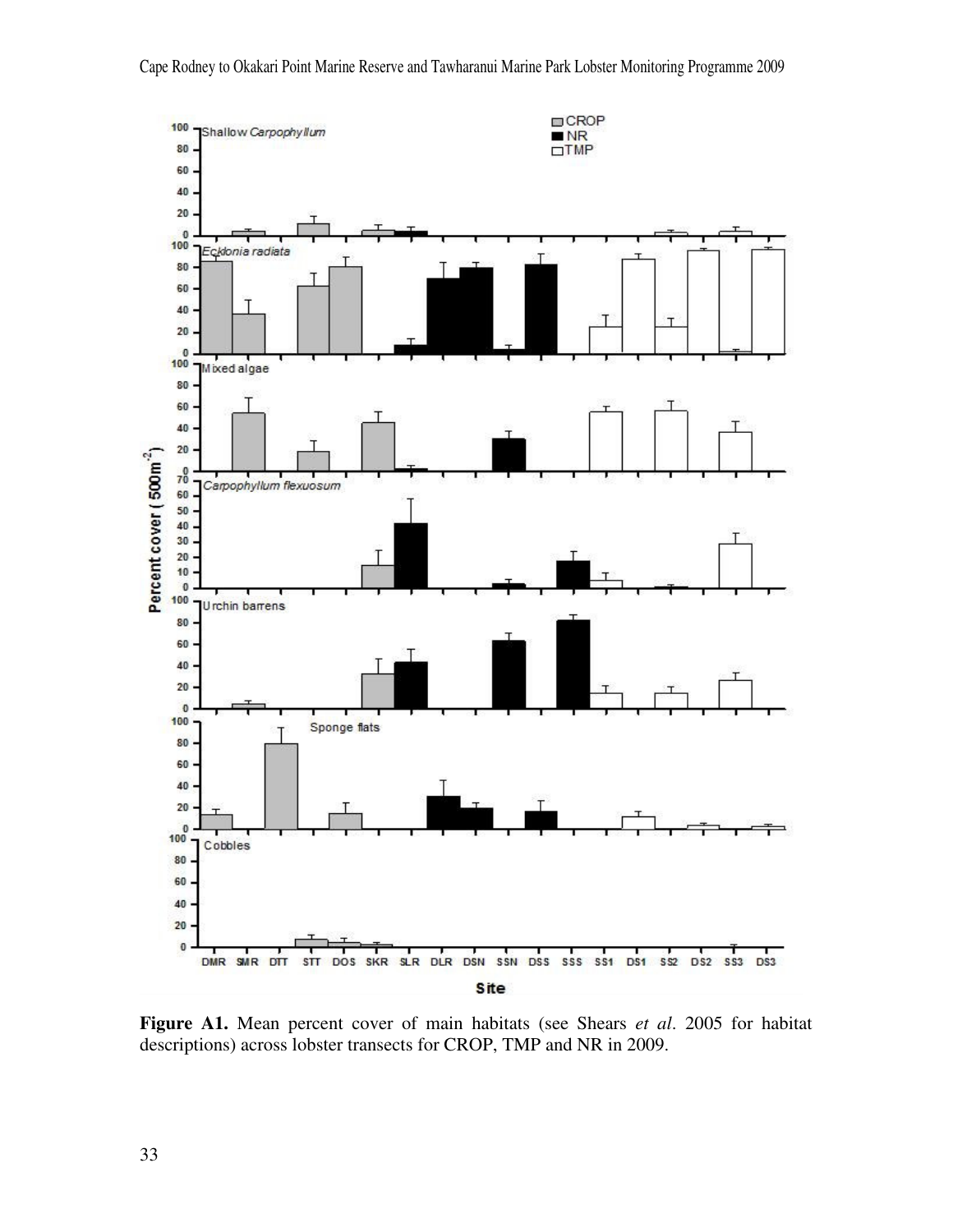# **APPENDIX 2**

2009 Lobster data

| <b>Site</b> | <b>Transect Size</b> |           | <b>Sex</b>                 | <b>Site</b> | <b>Transect Size</b> |           | <b>Sex</b>                | <b>Site</b> | <b>Transect Size</b>     |          | <b>Sex</b>                |
|-------------|----------------------|-----------|----------------------------|-------------|----------------------|-----------|---------------------------|-------------|--------------------------|----------|---------------------------|
| <b>DMR</b>  | 1                    | 30        | ${\bf U}$                  | TD1         | 1                    | 120       | М                         | DLR         | 1                        |          |                           |
| <b>DMR</b>  | $\mathbf{1}$         | 130       | $\mathbf M$                | TD1         | $\mathbf{1}$         | 140       | $\mathbf M$               | <b>DLR</b>  | $\sqrt{2}$               | 110      | $\mathbf M$               |
| <b>DMR</b>  | $\mathbf{1}$         | 80        | $\boldsymbol{\mathrm{F}}$  | TD1         | $\mathbf{1}$         | 95        | F                         | <b>DLR</b>  | $\overline{2}$           | 80       | $\mathbf F$               |
| <b>DMR</b>  | $\mathfrak{2}$       | 160       | M                          | TD1         | $\mathbf{1}$         | 100       | М                         | <b>DLR</b>  | $\sqrt{2}$               | 80       | U                         |
| <b>DMR</b>  | $\mathbf{2}$         | 120       | $\mathbf F$                | TD1         | $\mathbf{1}$         | 120       | М                         | <b>DLR</b>  | $\mathfrak{Z}$           |          |                           |
| <b>DMR</b>  | $\overline{c}$       | 140       | $\mathbf F$                | TD1         | $\mathbf{1}$         | U         | U                         | <b>DLR</b>  | $\overline{4}$           |          |                           |
| <b>DMR</b>  | 3                    | 40        | ${\bf U}$                  | TD1         | $\mathbf{1}$         | 90        | $\mathbf F$               | <b>DLR</b>  | 5                        | 95       | ${\bf U}$                 |
| <b>DMR</b>  | 3                    | 120       | $\mathbf M$                | TD1         | $\mathbf{1}$         | 110       | $\mathbf M$               | <b>DLR</b>  | 5                        | 90       | U                         |
| <b>DMR</b>  | 3                    | 140       | $\mathbf M$                | TD1         | $\mathbf{1}$         | 100       | ${\bf F}$                 | <b>DLR</b>  | 5                        | 85       | ${\bf U}$                 |
| <b>DMR</b>  | 3                    | 130       | $\boldsymbol{\mathrm{F}}$  | TD1         | $\mathbf{1}$         | 95        | ${\bf F}$                 | <b>DLR</b>  | 5                        | 115      | U                         |
|             | 3                    |           |                            | TD1         |                      | 140       | $\mathbf M$               | <b>SLR</b>  |                          |          |                           |
| <b>DMR</b>  |                      | 160       | М                          |             | $\mathbf{1}$         |           |                           |             | $\mathbf{1}$             |          |                           |
| <b>DMR</b>  | 3                    | 180       | М                          | TD1         | $\mathbf{1}$         | 90<br>30  | М                         | <b>SLR</b>  | $\sqrt{2}$               |          |                           |
| <b>DMR</b>  | 3                    | 140       | $\mathbf M$<br>$\mathbf F$ | TD1         | $\mathbf{1}$         | 70        | ${\bf U}$<br>$\mathbf F$  | <b>SLR</b>  | 3                        |          |                           |
| <b>DMR</b>  | 4                    | 120       |                            | TD1         | $\mathbf{1}$         |           |                           | <b>SLR</b>  | $\overline{4}$           | 75<br>90 | М                         |
| <b>DMR</b>  | 4                    | 140       | $\mathbf M$                | TD1         | $\overline{c}$       | 120       | ${\bf F}$                 | <b>SLR</b>  | 4                        |          | $\boldsymbol{\mathrm{F}}$ |
| <b>DMR</b>  | 5                    | 70        | М                          | TD1         | $\sqrt{2}$           | 190       | М                         | <b>SLR</b>  | 4                        | 100      | $\mathbf F$               |
| <b>SMR</b>  | $\mathbf{1}$         | 160       | М                          | TD1         | $\overline{c}$       | ${\bf U}$ | U                         | <b>SLR</b>  | 4                        | 95       | F                         |
| <b>SMR</b>  | $\mathbf{1}$         | 140       | F                          | TD1         | $\mathfrak{2}$       | U         | U                         | <b>SLR</b>  | 5                        | 50       | ${\bf U}$                 |
| <b>SMR</b>  | $\mathbf{1}$         | 180       | М                          | TD1         | $\overline{c}$       | 80        | U                         | <b>SLR</b>  | 5                        | 50       | U                         |
| <b>SMR</b>  | $\mathbf{1}$         | 180       | M                          | TD1         | $\sqrt{2}$           | 120       | ${\bf F}$                 | <b>SLR</b>  | 5                        | 60       | ${\bf U}$                 |
| <b>SMR</b>  | $\mathbf{1}$         | 120       | $\boldsymbol{\mathrm{F}}$  | TD1         | $\overline{c}$       | 140       | $\boldsymbol{\mathrm{F}}$ | <b>SLR</b>  | 5                        | 90       | U                         |
| <b>SMR</b>  | $\mathbf{1}$         | 100       | $\mathbf F$                | TD1         | $\mathfrak{2}$       | $80\,$    | $\mathbf F$               | <b>SSD</b>  | $\mathbf{1}$             | 40       | ${\bf U}$                 |
| <b>SMR</b>  | $\mathbf{1}$         | 90        | $\mathbf F$                | TD1         | $\sqrt{2}$           | U         | U                         | <b>SSD</b>  | $\mathbf{1}$             | 90       | $\mathbf M$               |
| <b>SMR</b>  | $\mathfrak{2}$       | 140       | $\mathbf M$                | TD1         | $\,2$                | 125       | ${\bf F}$                 | SSD         | $\mathbf{1}$             | 80       | ${\bf F}$                 |
| <b>SMR</b>  | $\boldsymbol{2}$     | 150       | М                          | TD1         | $\sqrt{2}$           | 180       | М                         | <b>SSD</b>  | $\sqrt{2}$               |          |                           |
| <b>SMR</b>  | $\overline{c}$       | ${\bf U}$ | ${\bf U}$                  | TD1         | $\mathfrak{2}$       | 150       | $\mathbf M$               | <b>SSD</b>  | 3                        |          |                           |
| <b>SMR</b>  | $\overline{c}$       | U         | U                          | TD1         | $\sqrt{2}$           | U         | U                         | <b>SSD</b>  | $\overline{4}$           | 105      | М                         |
| <b>SMR</b>  | $\overline{c}$       | 80        | $\mathbf M$                | TD1         | $\sqrt{2}$           | U         | U                         | <b>SSD</b>  | 4                        | 70       | ${\bf U}$                 |
| <b>SMR</b>  | $\overline{c}$       | 140       | $\mathbf M$                | TD1         | $\sqrt{2}$           | U         | U                         | <b>SSD</b>  | $\overline{4}$           | 80       | U                         |
| <b>SMR</b>  | $\overline{c}$       | 120       | $\boldsymbol{\mathrm{F}}$  | TD1         | 3                    | 160       | $\mathbf M$               | SSD         | 5                        | 90       | $\mathbf M$               |
| <b>SMR</b>  | $\mathfrak{2}$       | 160       | M                          | TD1         | $\overline{4}$       | 110       | М                         | <b>SSD</b>  | 5                        | 90       | М                         |
| <b>SMR</b>  | $\overline{c}$       | 125       | $\mathbf F$                | TD1         | 4                    | 130       | М                         | <b>SSD</b>  | $\sqrt{5}$               | 80       | М                         |
| <b>SMR</b>  | $\overline{c}$       | 120       | F                          | TD1         | 4                    | 120       | $\mathbf F$               | SSD         | 5                        | U        | U                         |
| <b>SMR</b>  | 2                    | 140       | М                          | TD1         | 4                    | 95        | U                         | SSS         | $\mathbf{1}$             |          |                           |
| <b>SMR</b>  | $\overline{c}$       | 170       | M                          | TD1         | 4                    | 90        | U                         | SSS         | $\sqrt{2}$               |          |                           |
| <b>SMR</b>  | $\overline{c}$       | 80        | U                          | TD1         | 4                    | 90        | U                         | SSS         | 3                        |          |                           |
| <b>SMR</b>  | $\mathfrak{2}$       | ${\bf U}$ | ${\bf U}$                  | TD1         | 4                    | 95        | ${\bf F}$                 | SSS         | $\overline{4}$           |          |                           |
| <b>SMR</b>  | $\mathfrak{2}$       | ${\bf U}$ | $\mathbf U$                | TD1         | 4                    | 95        | $\mathbf F$               | SSS         | 5                        |          |                           |
| <b>SMR</b>  | $\boldsymbol{2}$     | ${\bf U}$ | ${\bf U}$                  | TD1         | $\overline{4}$       | $80\,$    | ${\bf U}$                 | <b>SND</b>  | $\mathbf{1}$             | 90       | $\mathbf M$               |
| <b>SMR</b>  | $\boldsymbol{2}$     | 100       | $\mathbf F$                | TD1         | 4                    | 70        | U                         | <b>SND</b>  | $\mathbf{1}$             | 95       | F                         |
| <b>SMR</b>  | $\overline{c}$       | 120       | $\mathbf F$                | TD1         | $\overline{4}$       | $40\,$    | U                         | <b>SND</b>  | $\mathbf{1}$             | 60       | М                         |
| <b>SMR</b>  | $\overline{c}$       | 125       | $\mathbf F$                | TD1         | 5                    | 140       | М                         | <b>SND</b>  | $\sqrt{2}$               | 50       | ${\bf U}$                 |
| <b>SMR</b>  | 2                    | 120       | $\mathbf F$                | TD1         | 5                    | 125       | $\boldsymbol{\mathrm{F}}$ | <b>SND</b>  | $\sqrt{2}$               | 100      | F                         |
| <b>SMR</b>  | $\mathfrak{2}$       | 140       | $\mathbf M$                | TD1         | 5                    | 170       | М                         | <b>SND</b>  | 3                        |          |                           |
| <b>SMR</b>  | $\overline{c}$       | 100       |                            | TD1         | 5                    | 110       | $\mathbf M$               | <b>SND</b>  | $\overline{\mathcal{A}}$ |          |                           |
| <b>SMR</b>  | $\mathfrak{2}$       | 120       |                            | TD1         | 5                    | 110       | М                         | <b>SND</b>  | 5                        | 80       | $\boldsymbol{\mathrm{F}}$ |
| <b>SMR</b>  | $\overline{c}$       | 140       |                            | TD1         | 5                    | 130       | ${\bf F}$                 | <b>SND</b>  | 5                        | 60       | $\mathbf F$               |
| <b>SMR</b>  | 2                    | U         | U                          | TD1         | 5                    | 160       | $\mathbf M$               | SND         | 5                        | 70       | $\mathbf F$               |
| <b>SMR</b>  | $\overline{c}$       | U         | U                          | TD1         | 5                    | U         | U                         | <b>SND</b>  | $\sqrt{5}$               | 100      | М                         |
| <b>SMR</b>  | $\sqrt{2}$           | U         | U                          | TD1         | $\sqrt{5}$           | U         | U                         | <b>SND</b>  | 5                        | 120      | М                         |
| <b>SMR</b>  | 3                    | 160       | М                          | TS1         | $\mathbf{1}$         | 120       | М                         | <b>SND</b>  | 5                        | 40       | U                         |
| <b>SMR</b>  | 3                    | 180       | $\mathbf M$                | TS1         | $\mathbf{1}$         | 95        | $\mathbf F$               | <b>SND</b>  | 5                        | 50       | ${\bf U}$                 |
| <b>SMR</b>  | 3                    | 60        | $\mathbf F$                | TS1         | $\mathbf{1}$         | 150       | М                         | <b>SND</b>  | 5                        | U        | U                         |
| SMR         | 3                    | 90        | $\mathbf M$                | TS1         | $\mathbf{1}$         | 60        | М                         |             |                          |          |                           |
| <b>SMR</b>  | 3                    | 80        | $\mathbf F$                | TS1         | $\mathbf{1}$         | 130       | F                         |             |                          |          |                           |
| <b>SMR</b>  | 3                    | U         | ${\bf U}$                  | TS1         | $\mathbf{1}$         | 30        | U                         |             |                          |          |                           |
| <b>SMR</b>  | 3                    | U         | U                          | TS1         | $\mathbf{1}$         | 50        | U                         |             |                          |          |                           |
| <b>SMR</b>  | 3                    | 160       | $\mathbf M$                | TS1         | $\mathbf{1}$         | 125       | $\boldsymbol{\mathrm{F}}$ |             |                          |          |                           |
| <b>SMR</b>  | 3                    | 140       | М                          | TS1         | $\mathbf{1}$         | 160       | М                         |             |                          |          |                           |
| <b>SMR</b>  | 3                    | 90        | М                          | TS1         | $\mathbf{1}$         | 130       | $\mathbf F$               |             |                          |          |                           |
| <b>SMR</b>  | 3                    | 110       | M                          | TS1         | $\mathbf{1}$         | 135       | М                         |             |                          |          |                           |
| <b>SMR</b>  | 3                    | 170       | М                          | TS1         | $\mathbf{1}$         | 150       | М                         |             |                          |          |                           |
| <b>SMR</b>  | $\overline{4}$       | 70        | $\mathbf F$                | TS1         | $\mathbf{1}$         | U         | U                         |             |                          |          |                           |
|             |                      |           |                            |             |                      |           |                           |             |                          |          |                           |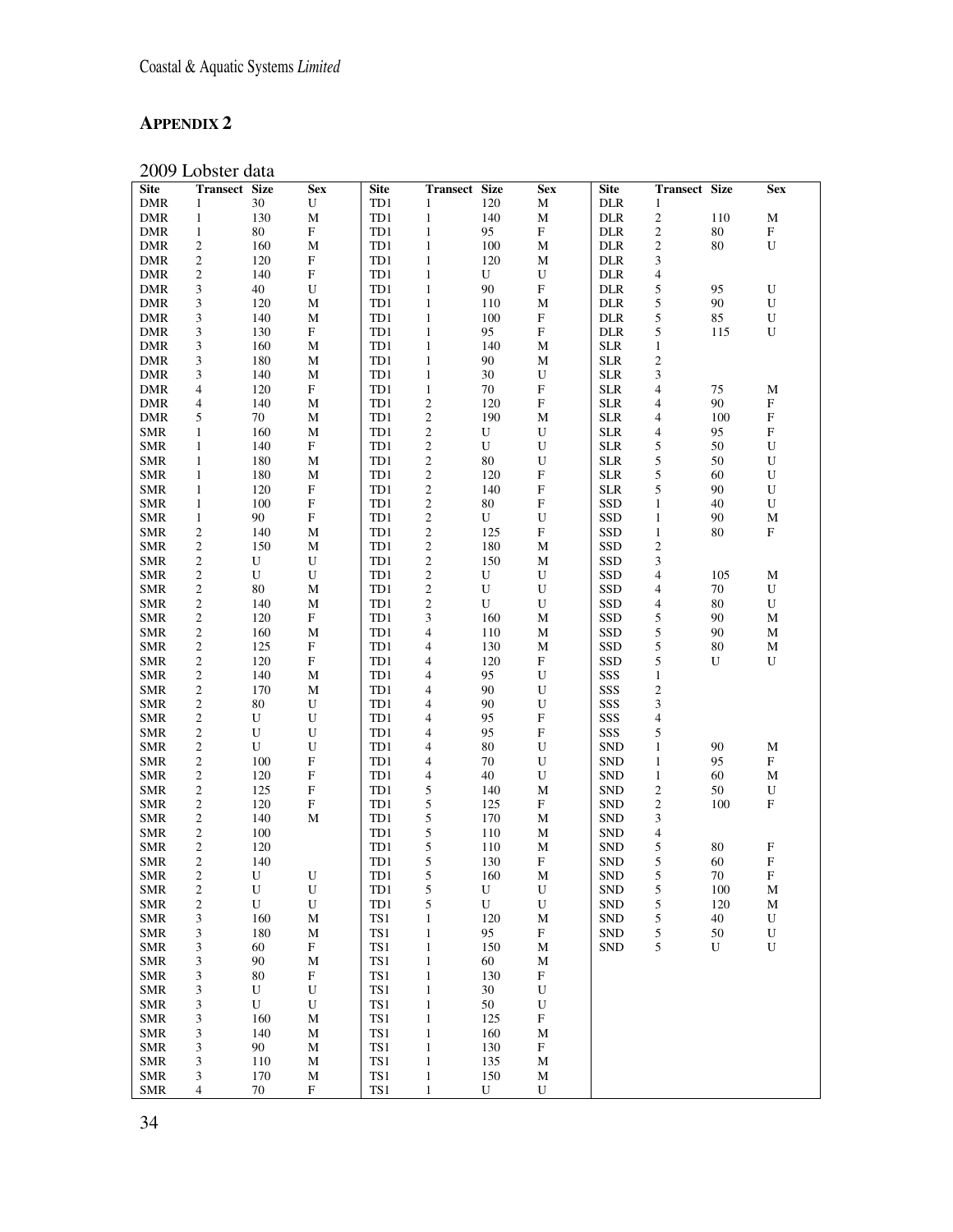| <b>SMR</b>               | $\overline{4}$           | 80           | $\overline{F}$            | TS1                 | $\mathbf{1}$                | $\overline{U}$ | $\overline{U}$            |
|--------------------------|--------------------------|--------------|---------------------------|---------------------|-----------------------------|----------------|---------------------------|
| <b>SMR</b>               | 4                        | $90\text{ }$ | $\mathbf M$               | TS1                 | $\mathbf 1$                 | ${\bf U}$      | $\mathbf U$               |
|                          |                          |              |                           |                     |                             |                |                           |
| <b>SMR</b>               | 4                        | 60           | $\boldsymbol{\mathrm{F}}$ | TS1                 | $\mathbf{1}$                | 140            | $\mathbf M$               |
| <b>SMR</b>               | 4                        | 80           | $\mathbf F$               | TS1                 | $\overline{c}$              | 160            | M                         |
| <b>SMR</b>               | 4                        | 130          | M                         | TS1                 | $\sqrt{2}$                  | 95             | М                         |
|                          |                          |              |                           |                     |                             |                |                           |
| <b>SMR</b>               | $\overline{\mathcal{A}}$ | $50\,$       | $\boldsymbol{\mathrm{F}}$ | TS1                 | $\sqrt{2}$                  | 140            | M                         |
| <b>SMR</b>               | 4                        | 50           | $\mathbf U$               | TS1                 | $\,2$                       | 50             | $\mathbf U$               |
|                          |                          |              |                           |                     |                             |                |                           |
| <b>SMR</b>               | 4                        | 60           | U                         | TS1                 | $\sqrt{2}$                  | 60             | $\mathbf U$               |
| <b>SMR</b>               | 4                        | 80           | $\mathbf F$               | TS1                 | $\sqrt{2}$                  | 60             | U                         |
|                          |                          |              |                           |                     |                             |                |                           |
| <b>SMR</b>               | 4                        | 110          | M                         | TS1                 | $\mathfrak{2}$              | 50             | $\mathbf U$               |
| <b>SMR</b>               | 4                        | 40           | $\boldsymbol{\mathrm{F}}$ | TS1                 | $\ensuremath{\mathfrak{Z}}$ | 125            | $\boldsymbol{\mathrm{F}}$ |
|                          |                          |              |                           |                     |                             |                |                           |
| <b>SMR</b>               | 4                        | 90           | M                         | TS1                 | 3                           | 140            | M                         |
| <b>SMR</b>               | 4                        | 150          | $\mathbf M$               | TS1                 | $\ensuremath{\mathfrak{Z}}$ | 120            | $\mathbf F$               |
|                          |                          |              |                           |                     |                             |                |                           |
| <b>SMR</b>               | 4                        | 80           | $\boldsymbol{\mathrm{F}}$ | TS1                 | $\ensuremath{\mathfrak{Z}}$ | 110            | $\mathbf F$               |
| <b>SMR</b>               | 4                        | 90           | $\boldsymbol{\mathrm{F}}$ | TS1                 | $\ensuremath{\mathfrak{Z}}$ | ${\bf U}$      | $\mathbf U$               |
| <b>SMR</b>               | 4                        | 160          | M                         | TS1                 | 3                           | 110            | $\mathbf F$               |
|                          |                          |              |                           |                     |                             |                |                           |
| <b>SMR</b>               | 4                        | 60           | $\mathbf F$               | TS1                 | $\sqrt{3}$                  | 100            | $\boldsymbol{\mathrm{F}}$ |
| <b>SMR</b>               | 4                        | 50           | $\boldsymbol{\mathrm{F}}$ | TS1                 | 3                           | 90             | U                         |
|                          |                          |              |                           |                     |                             |                |                           |
| <b>SMR</b>               | 4                        | $30\,$       | $\mathbf U$               | TS1                 | $\ensuremath{\mathfrak{Z}}$ | 80             | ${\bf U}$                 |
| <b>SMR</b>               |                          | 80           |                           | TS1                 |                             | 80             |                           |
|                          | 4                        |              | $\mathbf U$               |                     | $\ensuremath{\mathfrak{Z}}$ |                | M                         |
| <b>SMR</b>               | $\overline{\mathcal{A}}$ | 30           | ${\bf U}$                 | TS1                 | $\ensuremath{\mathfrak{Z}}$ | 85             | $\boldsymbol{\mathrm{F}}$ |
|                          |                          | 60           | ${\bf U}$                 | TS1                 |                             | 180            |                           |
| <b>SMR</b>               | 4                        |              |                           |                     | $\ensuremath{\mathfrak{Z}}$ |                | М                         |
| <b>SMR</b>               | 4                        | 70           | $\mathbf F$               | TS1                 | $\ensuremath{\mathfrak{Z}}$ | 140            | $\boldsymbol{\mathrm{F}}$ |
| <b>SMR</b>               | 4                        | 80           | $\mathbf F$               | TS1                 | $\ensuremath{\mathfrak{Z}}$ | 120            | $\mathbf F$               |
|                          |                          |              |                           |                     |                             |                |                           |
| <b>SMR</b>               | 4                        | 90           | M                         | TS1                 | 3                           | 90             | М                         |
| <b>SMR</b>               | 4                        | 80           | $\boldsymbol{\mathrm{F}}$ | TS1                 | $\ensuremath{\mathfrak{Z}}$ | 100            | М                         |
|                          |                          |              |                           |                     |                             |                |                           |
| <b>SMR</b>               | 4                        | 50           | ${\bf F}$                 | TS1                 | 3                           | 80             | F                         |
| <b>SMR</b>               | 4                        | 100          | $\mathbf U$               | TS1                 | $\ensuremath{\mathfrak{Z}}$ | 95             | $\mathbf M$               |
|                          |                          |              |                           |                     |                             |                |                           |
| <b>SMR</b>               | 4                        | 90           | ${\bf F}$                 | TS1                 | $\ensuremath{\mathfrak{Z}}$ | 70             | $\mathbf F$               |
| <b>SMR</b>               | 4                        | 180          | $\mathbf M$               | TS1                 | $\ensuremath{\mathfrak{Z}}$ | 60             | $\mathbf U$               |
|                          |                          |              |                           |                     |                             |                |                           |
| <b>SMR</b>               | 4                        | 90           | $\boldsymbol{\mathrm{F}}$ | TS1                 | 3                           | ${\bf U}$      | $\mathbf U$               |
| <b>SMR</b>               | 5                        | 100          | $\mathbf M$               | TS1                 | $\ensuremath{\mathfrak{Z}}$ | ${\bf U}$      | ${\bf U}$                 |
|                          |                          |              |                           |                     |                             |                |                           |
| <b>SMR</b>               | 5                        | 110          | M                         | TS1                 | 3                           | U              | U                         |
| <b>SMR</b>               | 5                        | 70           | ${\bf U}$                 | TS1                 | $\overline{\mathcal{A}}$    | 100            | $\mathbf M$               |
|                          |                          |              |                           |                     |                             |                |                           |
| <b>SMR</b>               | 5                        | 80           | U                         | TS1                 | $\overline{\mathcal{A}}$    | 50             | $\mathbf F$               |
|                          |                          |              |                           |                     |                             |                |                           |
| <b>SMR</b>               | 5                        | 160          | $\mathbf M$               | TS1                 | 4                           | 150            | M                         |
| <b>SMR</b>               | 5                        | 100          | M                         | TS1                 | $\overline{\mathcal{A}}$    | 100            | $\mathbf U$               |
|                          |                          |              |                           |                     |                             |                |                           |
| <b>SMR</b>               | 5                        | 60           | U                         | TS1                 | 4                           | 100            | $\mathbf F$               |
| <b>SMR</b>               | 5                        | 100          | M                         | TS1                 | $\overline{\mathcal{A}}$    | 85             | М                         |
|                          |                          |              |                           |                     |                             |                |                           |
| <b>SMR</b>               | 5                        | 60           | $\boldsymbol{\mathrm{F}}$ | TS1                 | 4                           | 110            | $\boldsymbol{\mathrm{F}}$ |
| <b>SMR</b>               | 5                        | 60           | $\mathbf F$               | TS1                 | $\overline{\mathcal{A}}$    | 90             | $\boldsymbol{\mathrm{F}}$ |
|                          |                          |              |                           |                     |                             |                |                           |
| <b>SMR</b>               | 5                        | 80           | $\boldsymbol{\mathrm{F}}$ | TS1                 | 4                           | 75             | $\boldsymbol{\mathrm{F}}$ |
| <b>SMR</b>               | 5                        | 60           | ${\bf U}$                 | TS1                 | $\overline{\mathcal{A}}$    | 150            | М                         |
|                          |                          |              |                           |                     |                             |                |                           |
| <b>SMR</b>               | 5                        | 50           | U                         | TS1                 | 4                           | 95             | $\mathbf F$               |
|                          |                          |              |                           |                     |                             |                |                           |
| <b>SMR</b>               | 5                        | 60           | ${\bf U}$                 | TS1                 | $\overline{\mathcal{A}}$    | 70             | М                         |
| <b>SMR</b>               | 5                        | 70           | U                         | TS1                 | 4                           | $70\,$         | М                         |
|                          |                          |              |                           |                     |                             |                |                           |
| <b>SMR</b>               | 5                        | 100          | $\mathbf U$               | TS1                 | 4                           | $80\,$         | $\boldsymbol{\mathrm{F}}$ |
| <b>SMR</b>               | 5                        | 90           | $\boldsymbol{\mathrm{F}}$ | TS1                 | 4                           | 120            | М                         |
|                          |                          |              |                           |                     |                             |                |                           |
| SMR                      | 5                        | 110          | M                         | TS1                 | 4                           | 130            | M                         |
| <b>SMR</b>               | $\sqrt{5}$               | 90           | ${\bf F}$                 | TS1                 | 5                           | 70             | M                         |
|                          |                          |              |                           |                     |                             |                |                           |
| <b>SMR</b>               | 5                        | $80\,$       | ${\bf U}$                 | TS1                 | 5                           | 100            | $\mathbf M$               |
| <b>SMR</b>               | 5                        | 80           | $\mathbf U$               | TS1                 | 5                           | $75\,$         | ${\bf U}$                 |
|                          |                          |              |                           |                     |                             |                |                           |
| <b>SMR</b>               | 5                        | 140          | $\mathbf M$               | TS1                 | 5                           | 90             | ${\bf U}$                 |
|                          |                          | 90           | U                         | TS1                 |                             | 85             |                           |
| <b>SMR</b>               | 5                        |              |                           |                     | 5                           |                | U                         |
| <b>SMR</b>               | 5                        | 70           | U                         | TS1                 | 5                           | 80             | U                         |
| <b>SMR</b>               | 5                        | 70           | ${\bf U}$                 | TS1                 | 5                           | 40             | U                         |
|                          |                          |              |                           |                     |                             |                |                           |
| <b>SMR</b>               | 5                        | 80           | U                         | TS1                 | 5                           | 130            | М                         |
|                          |                          |              |                           |                     |                             |                |                           |
| <b>SKR</b>               | $\mathbf{1}$             | 90           | $\mathbf F$               | TS1                 | 5                           | 90             | ${\bf F}$                 |
| <b>SKR</b>               | $\mathbf{1}$             | 90           | М                         | TS1                 | 5                           | 180            | М                         |
|                          | $\mathbf{1}$             | 120          | ${\bf F}$                 | TS1                 | 5                           |                |                           |
| <b>SKR</b>               |                          |              |                           |                     |                             | 160            | М                         |
| <b>SKR</b>               | $\mathbf{1}$             | 160          | M                         | TS1                 | 5                           | 125            | $\boldsymbol{\mathrm{F}}$ |
|                          |                          |              |                           | TS1                 | 5                           | 115            |                           |
| <b>SKR</b>               | 2                        |              |                           |                     |                             |                | M                         |
| <b>SKR</b>               | 3                        | 90           | M                         | TS1                 | 5                           | 90             | М                         |
| <b>SKR</b>               | 3                        | 100          | ${\bf F}$                 | TS1                 | 5                           | 40             | ${\bf U}$                 |
|                          |                          |              |                           |                     |                             |                |                           |
| <b>SKR</b>               | 3                        | 150          | M                         | TS1                 | 5                           | 40             | ${\bf U}$                 |
| <b>SKR</b>               | 3                        | 130          | $\mathbf F$               | $\text{T}\text{S}1$ | 5                           | 50             | ${\bf U}$                 |
|                          |                          |              |                           |                     |                             |                |                           |
| <b>SKR</b>               | 4                        | 80           | М                         | TD <sub>2</sub>     | $\mathbf{1}$                | 110            | М                         |
|                          |                          |              |                           |                     |                             |                |                           |
| <b>SKR</b>               | 4                        | 80           | ${\bf U}$                 | TD <sub>2</sub>     | $\mathbf{1}$                | 170            | M                         |
|                          | 4                        | 80           | U                         | TD <sub>2</sub>     | $\mathbf{1}$                | 110            | $\mathbf F$               |
|                          |                          |              |                           |                     |                             |                |                           |
| <b>SKR</b><br><b>SKR</b> | $\overline{4}$           | 160          | $\mathbf M$               | TD <sub>2</sub>     | $\mathbf{1}$                | 80             | F                         |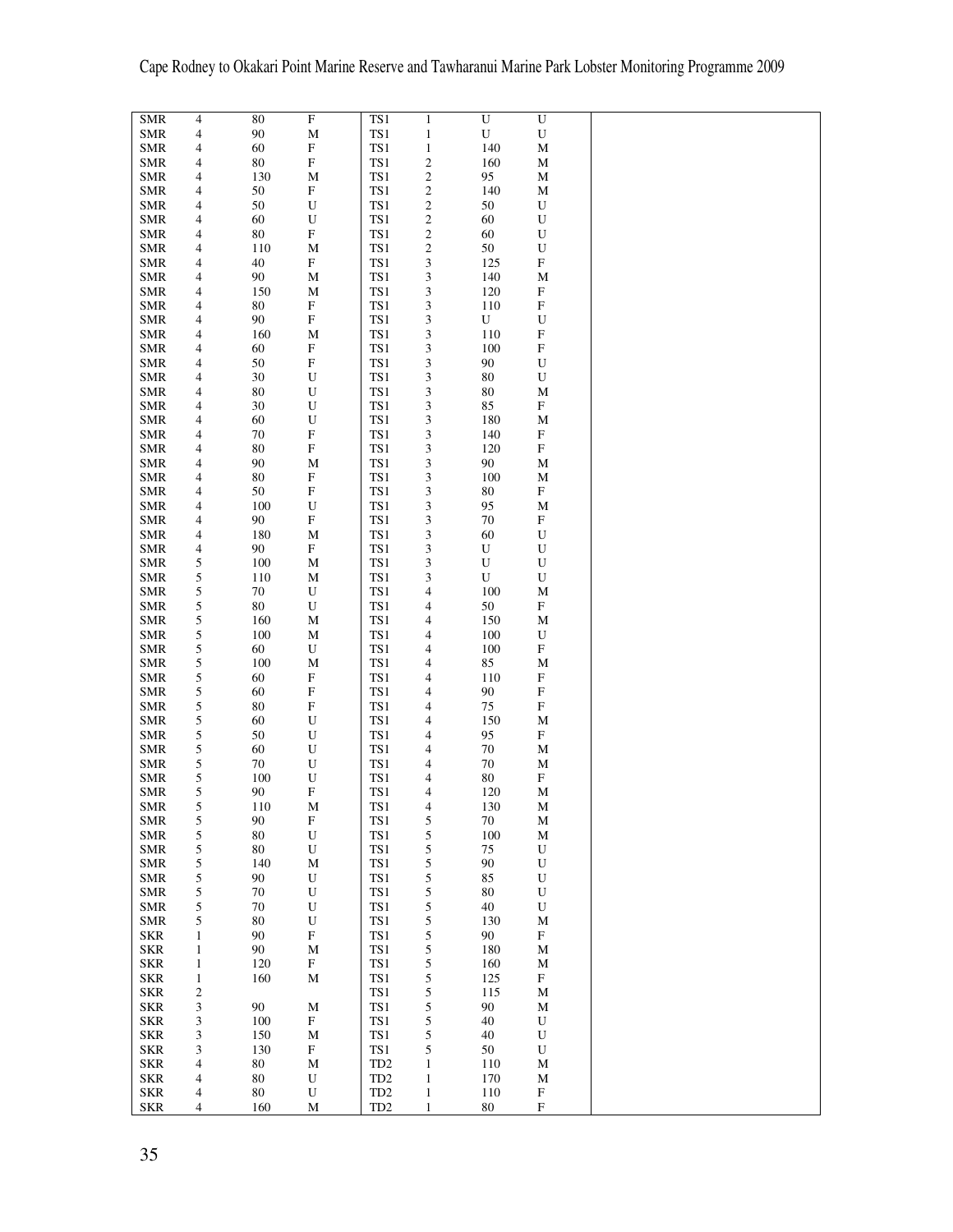| <b>SKR</b>               | $\overline{\mathcal{A}}$ | 110          | $\overline{U}$                           | TD <sub>2</sub>                                   | $\mathbf{1}$                | 150    | ${\bf M}$                 |  |
|--------------------------|--------------------------|--------------|------------------------------------------|---------------------------------------------------|-----------------------------|--------|---------------------------|--|
| <b>SKR</b>               | 4                        | 90           | ${\bf U}$                                | TD <sub>2</sub>                                   | $\sqrt{2}$                  | 115    | $\mathbf M$               |  |
| <b>SKR</b>               | 4                        | $90\,$       | $\mathbf U$                              | TD <sub>2</sub>                                   | $\sqrt{2}$                  | 105    | ${\rm F}$                 |  |
| <b>SKR</b>               | 4                        | 90           | $\mathbf U$                              | TD <sub>2</sub>                                   | $\sqrt{2}$                  | 140    | M                         |  |
| <b>SKR</b>               | 4                        | 90           | ${\bf U}$                                | TD <sub>2</sub>                                   | $\overline{\mathbf{c}}$     | 160    | M                         |  |
| <b>SKR</b>               | 4                        | 80           | ${\bf F}$                                | TD <sub>2</sub>                                   | $\sqrt{2}$                  | 130    | ${\rm F}$                 |  |
| <b>SKR</b>               | 4                        | 120          | M                                        | TD <sub>2</sub>                                   | $\sqrt{2}$                  | 90     | ${\bf U}$                 |  |
| <b>SKR</b>               | 4                        | 100          | M                                        | TD <sub>2</sub>                                   | $\sqrt{2}$                  | 50     | U                         |  |
| <b>SKR</b>               | 5                        | 140          | $\mathbf M$                              | TD <sub>2</sub>                                   | $\sqrt{2}$                  | 60     | ${\bf U}$                 |  |
| <b>SKR</b>               | 5                        | 90           | U                                        | TD <sub>2</sub>                                   | $\sqrt{2}$                  | 85     | $\boldsymbol{\mathrm{F}}$ |  |
| <b>SKR</b>               | 5                        | 110          | ${\bf U}$                                | $\ensuremath{\mathsf{T}}\ensuremath{\mathsf{D}}2$ | $\boldsymbol{2}$            | 110    | ${\bf F}$                 |  |
| <b>SKR</b>               | 5                        | 80           | $\mathbf F$                              | TD <sub>2</sub>                                   | $\sqrt{2}$                  | $90\,$ | M                         |  |
| <b>STT</b>               | $\mathbf{1}$             | 90           | ${\bf F}$                                | TD <sub>2</sub>                                   | $\sqrt{2}$                  | 85     | M                         |  |
| <b>STT</b>               | $\mathbf{1}$             | $90\,$       | $\mathbf F$                              | TD <sub>2</sub>                                   | $\sqrt{2}$                  | 100    | U                         |  |
| <b>STT</b>               | $\mathbf{1}$             | 80           | ${\bf U}$                                | TD <sub>2</sub>                                   | $\sqrt{2}$                  | 110    | U                         |  |
| <b>STT</b>               | $\mathbf{1}$             | 90           | ${\bf U}$                                | TD <sub>2</sub>                                   | $\sqrt{2}$                  | 170    | $\mathbf M$               |  |
| <b>STT</b>               | $\mathbf{1}$             | $90\,$       | $\mathbf F$                              | TD <sub>2</sub>                                   | $\ensuremath{\mathfrak{Z}}$ | 95     | ${\rm F}$                 |  |
| <b>STT</b>               | $\mathbf{1}$             | 95           | $\boldsymbol{\mathrm{F}}$                | TD <sub>2</sub>                                   | 3                           | $80\,$ | F                         |  |
| <b>STT</b>               | $\mathbf{1}$             | 80           | $\mathbf F$                              | TD <sub>2</sub>                                   | $\overline{\mathcal{A}}$    | 130    | M                         |  |
| <b>STT</b>               | $\mathbf{1}$             | 80           | ${\bf U}$                                | TD <sub>2</sub>                                   |                             | 140    | M                         |  |
| <b>STT</b>               | $\mathbf{1}$             | 110          | ${\bf U}$                                | TD <sub>2</sub>                                   | 4                           | 180    | M                         |  |
| <b>STT</b>               | $\mathbf{1}$             | 90           | $\boldsymbol{\mathrm{F}}$                | TD <sub>2</sub>                                   | 4                           | 95     | $\mathbf F$               |  |
|                          |                          |              |                                          |                                                   | 4                           |        |                           |  |
| <b>STT</b>               | $\mathbf{1}$             | 70           | $\mathbf F$                              | TD <sub>2</sub>                                   | 4                           | 90     | $\mathbf M$               |  |
| <b>STT</b><br><b>STT</b> | $\mathbf{1}$             | 95<br>$40\,$ | $\boldsymbol{\mathrm{F}}$<br>$\mathbf F$ | TD <sub>2</sub><br>TD <sub>2</sub>                | $\overline{\mathcal{A}}$    | 100    | $\mathbf M$               |  |
|                          | $\mathbf{1}$             |              |                                          |                                                   | $\overline{\mathcal{A}}$    | $30\,$ | U                         |  |
| <b>STT</b>               | $\mathbf{1}$             | 140          | M                                        | TD <sub>2</sub>                                   | $\overline{\mathcal{A}}$    | $30\,$ | ${\bf U}$                 |  |
| <b>STT</b>               | 1                        | 145          | $\mathbf M$                              | TD <sub>2</sub>                                   | 4                           | $40\,$ | U                         |  |
| <b>STT</b>               | $\mathbf{1}$             | 50           | U                                        | TD <sub>2</sub>                                   | $\overline{\mathcal{A}}$    | 150    | M                         |  |
| <b>STT</b>               | $\mathbf{1}$             | 50           | ${\bf U}$                                | TD <sub>2</sub>                                   | 5                           | 130    | F                         |  |
| <b>STT</b>               | $\mathbf{1}$             | 50           | ${\bf U}$                                | TD <sub>2</sub>                                   | 5                           | 125    | $\mathbf F$               |  |
| <b>STT</b>               | $\mathbf{1}$             | $30\,$       | ${\bf U}$                                | TD <sub>2</sub>                                   | 5                           | 180    | M                         |  |
| <b>STT</b>               | $\mathbf{1}$             | 140          | ${\bf U}$                                | TD <sub>2</sub>                                   | 5                           | 120    | M                         |  |
| <b>STT</b>               | $\overline{c}$           | 100          | ${\bf F}$                                | TD <sub>2</sub>                                   | 5                           | 90     | $\mathbf M$               |  |
| <b>STT</b>               | $\sqrt{2}$               | 100          | M                                        | TD <sub>2</sub>                                   | 5                           | 90     | M                         |  |
| <b>STT</b>               | $\overline{\mathbf{c}}$  | 140          | M                                        | TD <sub>2</sub>                                   | 5                           | 100    | U                         |  |
| <b>STT</b>               | $\overline{\mathbf{c}}$  | 80           | ${\bf F}$                                | TD <sub>2</sub>                                   | 5                           | 90     | ${\bf F}$                 |  |
| <b>STT</b>               | $\overline{\mathbf{c}}$  | 120          | U                                        | TS <sub>2</sub>                                   | $\mathbf{1}$                | 120    | $\boldsymbol{\mathrm{F}}$ |  |
| <b>STT</b>               | $\sqrt{2}$               | 90           | U                                        | TS <sub>2</sub>                                   | $\mathbf{1}$                | 110    | ${\bf F}$                 |  |
| <b>STT</b>               | $\sqrt{2}$               | 90           | ${\bf U}$                                | $\operatorname{TS2}$                              | $\mathbf{1}$                | 190    | M                         |  |
| <b>STT</b>               | $\overline{\mathbf{c}}$  | 90           | $\mathbf U$                              | $\operatorname{TS2}$                              | $\mathbf{1}$                | 160    | ${\rm F}$                 |  |
| <b>STT</b>               | $\overline{\mathbf{c}}$  | 60           | $\mathbf U$                              | TS <sub>2</sub>                                   | $\mathbf{1}$                | 160    | M                         |  |
| <b>STT</b>               | $\overline{\mathbf{c}}$  | $30\,$       | $\mathbf U$                              | TS <sub>2</sub>                                   | $\mathbf{1}$                | 170    | M                         |  |
| <b>STT</b>               | $\overline{\mathbf{c}}$  | 30           | ${\bf U}$                                | TS <sub>2</sub>                                   | $\mathbf{1}$                | 150    | M                         |  |
| <b>STT</b>               | 2                        | 50           | ${\bf U}$                                | $\operatorname{TS2}$                              | $\mathbf{1}$                | 120    | F                         |  |
| <b>STT</b>               | $\overline{c}$           | 70           | ${\bf U}$                                | TS <sub>2</sub>                                   | $\mathbf{1}$                | 170    | M                         |  |
| <b>STT</b>               | 2                        | $70\,$       | ${\bf U}$                                | TS <sub>2</sub>                                   | $\mathbf{1}$                | 175    | M                         |  |
| <b>STT</b>               | $\overline{c}$           | 70           | $\mathbf M$                              | TS <sub>2</sub>                                   | $\mathbf{1}$                | 130    | ${\rm F}$                 |  |
| <b>STT</b>               | $\mathbf{2}$             | 60           | F                                        | TS <sub>2</sub>                                   | $\mathbf{1}$                | 145    | F                         |  |
| $\operatorname{STT}$     | $\overline{\mathbf{c}}$  | $70\,$       | ${\bf F}$                                | $\operatorname{TS2}$                              | 1                           | 120    | $\mathbf M$               |  |
| <b>STT</b>               | $\boldsymbol{2}$         | 80           | M                                        | TS <sub>2</sub>                                   | $\mathbf{1}$                | 140    | M                         |  |
| <b>STT</b>               | $\sqrt{2}$               | 70           | $\mathbf F$                              | TS <sub>2</sub>                                   | $\mathbf{1}$                | 120    | М                         |  |
| <b>STT</b>               | $\boldsymbol{2}$         | 90           | $\mathbf F$                              | $\operatorname{TS2}$                              | $\mathbf{1}$                | 125    | $\mathbf M$               |  |
| <b>STT</b>               | $\sqrt{2}$               | 90           | ${\bf F}$                                | $\operatorname{TS2}$                              | $\mathbf{1}$                | 80     | М                         |  |
| $\operatorname{STT}$     | $\sqrt{2}$               | 140          | $\mathbf M$                              | $\operatorname{TS2}$                              | $\mathbf{1}$                | 95     | ${\bf F}$                 |  |
| $\operatorname{STT}$     | $\sqrt{2}$               | 90           | $\mathbf F$                              | $\operatorname{TS2}$                              | $\mathbf{1}$                | 100    | $\mathbf F$               |  |
| <b>STT</b>               | $\overline{\mathbf{c}}$  | 60           | $\mathbf M$                              | TS <sub>2</sub>                                   | $\mathbf{1}$                | 90     | ${\bf F}$                 |  |
| $\operatorname{STT}$     | $\sqrt{2}$               | $90\,$       | $\mathbf F$                              | TS <sub>2</sub>                                   | $\mathbf{1}$                | $70\,$ | $\mathbf F$               |  |
| <b>STT</b>               | $\mathfrak{2}$           | 90           | M                                        | TS <sub>2</sub>                                   | $\mathbf{1}$                | 50     | F                         |  |
| <b>STT</b>               | $\sqrt{2}$               | 80           | $\mathbf M$                              | $\operatorname{TS2}$                              | $\mathbf{1}$                | 30     | U                         |  |
| <b>STT</b>               | $\sqrt{2}$               | 100          | $\mathbf M$                              | TS <sub>2</sub>                                   | $\mathbf{1}$                | 60     | M                         |  |
| $\operatorname{STT}$     | $\sqrt{2}$               | 80           | $\mathbf{F}$                             | TS <sub>2</sub>                                   | $\mathbf{1}$                | 145    | M                         |  |
| <b>STT</b>               | 3                        | 120          | $\mathbf M$                              | TS <sub>2</sub>                                   | $\mathbf{1}$                | 70     | U                         |  |
| $\operatorname{STT}$     | 3                        | 90           | U                                        | TS <sub>2</sub>                                   | $\mathbf{1}$                | 60     | ${\bf U}$                 |  |
| <b>STT</b>               | 3                        | 120          | ${\bf U}$                                | TS <sub>2</sub>                                   | $\mathbf{1}$                | 140    | М                         |  |
| $\operatorname{STT}$     | 3                        | $70\,$       | ${\bf F}$                                | $\operatorname{TS2}$                              | $\mathbf{1}$                | 190    | M                         |  |
| <b>STT</b>               | 3                        | 130          | $\mathbf M$                              | TS <sub>2</sub>                                   | $\sqrt{2}$                  | 130    | $\mathbf F$               |  |
| $\operatorname{STT}$     | 3                        | 80           | $\boldsymbol{\mathrm{F}}$                | TS <sub>2</sub>                                   | $\overline{\mathbf{c}}$     | 100    | $\mathbf F$               |  |
| <b>STT</b>               | 3                        | 90           | ${\bf F}$                                | TS <sub>2</sub>                                   | $\sqrt{2}$                  | 130    | $\mathbf F$               |  |
| <b>STT</b>               | 3                        | 80           | $\mathbf F$                              | TS <sub>2</sub>                                   | $\sqrt{2}$                  | 120    | $\mathbf F$               |  |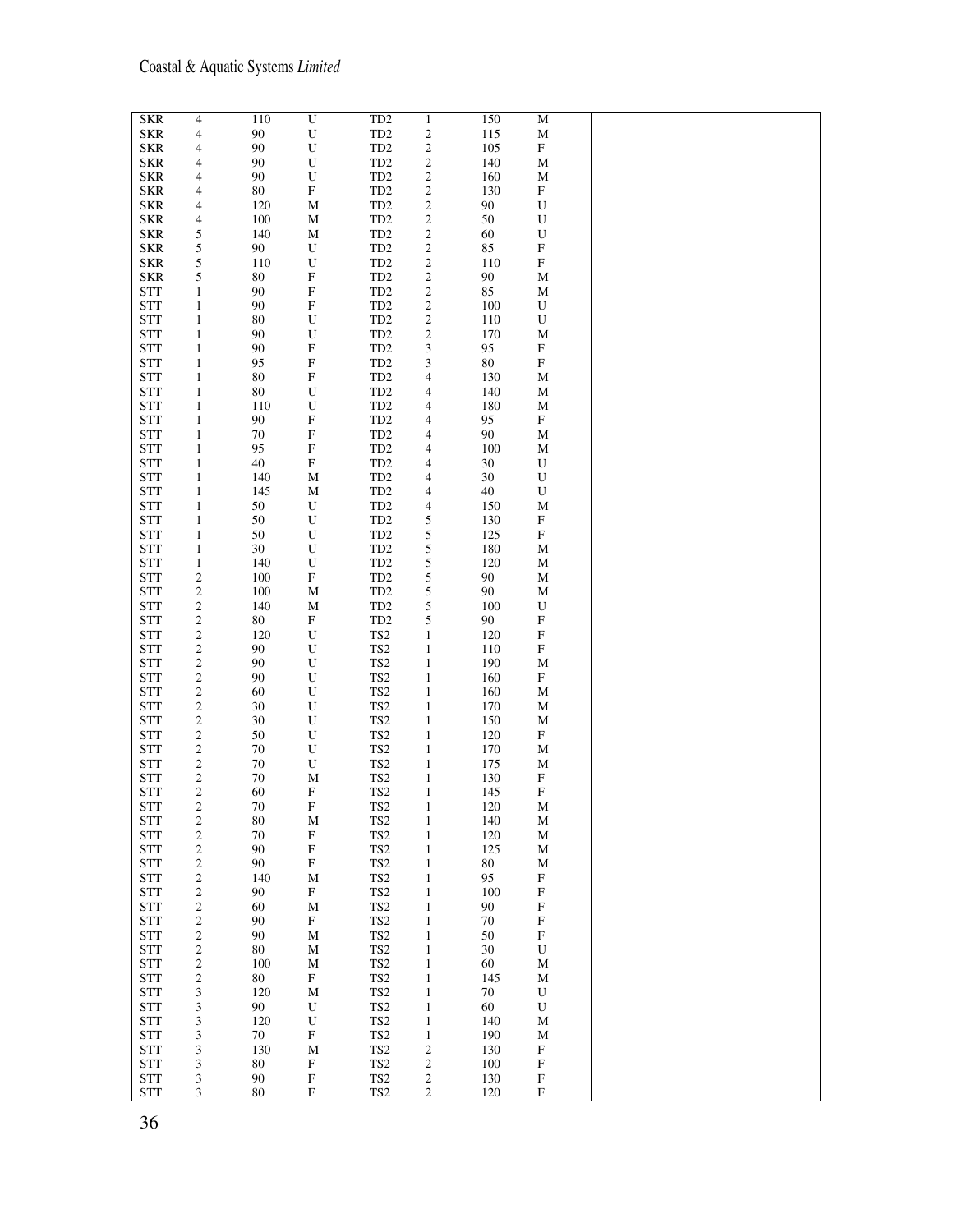| <b>STT</b>           | 3                        | 70        | $\boldsymbol{\mathrm{F}}$ | TS <sub>2</sub>      | $\overline{c}$              | 80          | $\mathbf{F}$              |  |
|----------------------|--------------------------|-----------|---------------------------|----------------------|-----------------------------|-------------|---------------------------|--|
|                      |                          |           |                           |                      |                             |             |                           |  |
| <b>STT</b>           | 3                        | $70\,$    | $\mathbf F$               | $\operatorname{TS2}$ | $\boldsymbol{2}$            | 95          | $\mathbf U$               |  |
| <b>STT</b>           | 3                        | 100       | ${\bf U}$                 | TS <sub>2</sub>      | $\boldsymbol{2}$            | 120         | ${\bf U}$                 |  |
|                      |                          |           |                           |                      |                             |             |                           |  |
| <b>STT</b>           | 3                        | $90\,$    | $\mathbf U$               | TS <sub>2</sub>      | $\sqrt{2}$                  | 110         | U                         |  |
| <b>STT</b>           | 3                        | 120       | U                         | TS <sub>2</sub>      | $\boldsymbol{2}$            | 140         | M                         |  |
|                      |                          |           |                           |                      |                             |             |                           |  |
| <b>STT</b>           | 4                        | $70\,$    | $\mathbf F$               | TS <sub>2</sub>      | $\boldsymbol{2}$            | 130         | M                         |  |
| <b>STT</b>           | 4                        | 140       | $\boldsymbol{\mathrm{F}}$ | TS <sub>2</sub>      | $\sqrt{2}$                  | 125         | ${\bf F}$                 |  |
|                      |                          |           |                           |                      |                             |             |                           |  |
| <b>STT</b>           | 4                        | 160       | $\mathbf M$               | $\operatorname{TS2}$ | $\sqrt{2}$                  | 175         | $\mathbf M$               |  |
| <b>STT</b>           |                          | 140       |                           | TS <sub>2</sub>      |                             | 95          | ${\bf F}$                 |  |
|                      | 4                        |           | M                         |                      | $\boldsymbol{2}$            |             |                           |  |
| <b>STT</b>           | 4                        | ${\bf U}$ | ${\bf U}$                 | $\operatorname{TS2}$ | $\sqrt{2}$                  | 120         | M                         |  |
|                      |                          |           |                           |                      |                             |             |                           |  |
| <b>STT</b>           | 4                        | U         | ${\bf U}$                 | TS <sub>2</sub>      | $\sqrt{2}$                  | U           | U                         |  |
| <b>STT</b>           | 4                        | U         | $\mathbf U$               | TS <sub>2</sub>      | $\overline{c}$              | 140         | $\mathbf M$               |  |
|                      |                          |           |                           |                      |                             |             |                           |  |
| <b>STT</b>           | 4                        | U         | ${\bf U}$                 | $\operatorname{TS2}$ | $\sqrt{2}$                  | 125         | $\boldsymbol{\mathrm{F}}$ |  |
| <b>STT</b>           | 4                        | ${\bf U}$ | ${\bf U}$                 | $\operatorname{TS2}$ | $\sqrt{2}$                  | 115         | $\mathbf F$               |  |
|                      |                          |           |                           |                      |                             |             |                           |  |
| <b>STT</b>           | 4                        | U         | ${\bf U}$                 | $\operatorname{TS2}$ | $\sqrt{2}$                  | 120         | $\mathbf F$               |  |
| <b>STT</b>           | 4                        | 90        | $\boldsymbol{\mathrm{F}}$ | $\operatorname{TS2}$ | $\sqrt{2}$                  | 150         | $\mathbf F$               |  |
|                      |                          |           |                           |                      |                             |             |                           |  |
| <b>STT</b>           | 4                        | $80\,$    | $\boldsymbol{\mathrm{F}}$ | TS <sub>2</sub>      | $\overline{\mathbf{c}}$     | 110         | M                         |  |
| <b>STT</b>           | 4                        | 70        | $\mathbf F$               | TS <sub>2</sub>      | $\boldsymbol{2}$            | 180         | M                         |  |
|                      |                          |           |                           |                      |                             |             |                           |  |
| <b>STT</b>           | 4                        | 60        | $\mathbf M$               | $\operatorname{TS2}$ | $\boldsymbol{2}$            | 120         | ${\bf F}$                 |  |
| <b>STT</b>           | 4                        | 70        | $\boldsymbol{\mathrm{F}}$ | TS <sub>2</sub>      | $\boldsymbol{2}$            | 125         | $\boldsymbol{\mathrm{F}}$ |  |
|                      |                          |           |                           |                      |                             |             |                           |  |
| <b>STT</b>           | 4                        | 120       | $\mathbf F$               | $\operatorname{TS2}$ | $\boldsymbol{2}$            | 140         | $\boldsymbol{\mathrm{F}}$ |  |
| <b>STT</b>           |                          | 130       | $\boldsymbol{\mathrm{F}}$ | TS <sub>2</sub>      |                             | ${\bf U}$   | $\mathbf U$               |  |
|                      | 4                        |           |                           |                      | $\sqrt{2}$                  |             |                           |  |
| <b>STT</b>           | 4                        | 130       | $\boldsymbol{\mathrm{F}}$ | $\operatorname{TS2}$ | $\boldsymbol{2}$            | U           | $\mathbf U$               |  |
|                      |                          |           |                           |                      |                             |             |                           |  |
| <b>STT</b>           | 4                        | 180       | $\mathbf M$               | TS <sub>2</sub>      | $\boldsymbol{2}$            | 30          | ${\bf U}$                 |  |
| <b>STT</b>           | 4                        | 150       | $\boldsymbol{\mathrm{F}}$ | $\operatorname{TS2}$ | $\sqrt{2}$                  | $70\,$      | $\mathbf F$               |  |
|                      |                          |           |                           |                      |                             |             |                           |  |
| <b>STT</b>           | 4                        | 130       | M                         | TS <sub>2</sub>      | $\sqrt{2}$                  | 185         | M                         |  |
| <b>STT</b>           | 4                        | 160       | M                         | $\operatorname{TS2}$ | $\sqrt{2}$                  | 125         | $\boldsymbol{\mathrm{F}}$ |  |
|                      |                          |           |                           |                      |                             |             |                           |  |
| <b>STT</b>           | 4                        | 150       | $\mathbf F$               | $\operatorname{TS2}$ | $\sqrt{2}$                  | 115         | $\boldsymbol{\mathrm{F}}$ |  |
| <b>STT</b>           | 4                        | 130       | $\mathbf M$               | $\operatorname{TS2}$ | $\sqrt{2}$                  | 140         | $\boldsymbol{\mathrm{F}}$ |  |
|                      |                          |           |                           |                      |                             |             |                           |  |
| <b>STT</b>           | 4                        | 160       | $\mathbf M$               | $\operatorname{TS2}$ | $\sqrt{2}$                  | 130         | M                         |  |
| <b>STT</b>           | 4                        | 180       | $\mathbf M$               | $\operatorname{TS2}$ | $\sqrt{2}$                  | 125         | ${\bf F}$                 |  |
|                      |                          |           |                           |                      |                             |             |                           |  |
| <b>STT</b>           | 4                        | 200       | $\mathbf M$               | TS <sub>2</sub>      | $\overline{\mathbf{c}}$     | 110         | $\mathbf M$               |  |
| <b>STT</b>           | 4                        | 140       | M                         | TS <sub>2</sub>      | $\boldsymbol{2}$            | 90          | $\boldsymbol{\mathrm{F}}$ |  |
|                      |                          |           |                           |                      |                             |             |                           |  |
| <b>STT</b>           | 4                        | 160       | $\mathbf M$               | TS <sub>2</sub>      | $\boldsymbol{2}$            | 60          | U                         |  |
| <b>STT</b>           | 4                        | 130       | M                         | TS <sub>2</sub>      | $\sqrt{2}$                  | 60          | U                         |  |
|                      |                          |           |                           |                      |                             |             |                           |  |
| <b>STT</b>           | 4                        | 125       | ${\bf F}$                 | $\operatorname{TS2}$ | $\boldsymbol{2}$            | $70\,$      | $\mathbf U$               |  |
|                      |                          |           |                           |                      |                             |             |                           |  |
| <b>STT</b>           | 4                        | 120       | $\boldsymbol{\mathrm{F}}$ | TS <sub>2</sub>      | $\sqrt{2}$                  | 30          | $\mathbf U$               |  |
| <b>STT</b>           | 4                        | 160       | $\mathbf M$               | $\operatorname{TS2}$ | $\sqrt{2}$                  | 30          | $\mathbf U$               |  |
|                      |                          |           |                           |                      |                             |             |                           |  |
| <b>STT</b>           | 4                        | 120       | ${\bf F}$                 | TS <sub>2</sub>      | $\boldsymbol{2}$            | 40          | U                         |  |
| <b>STT</b>           | 4                        | 125       | $\mathbf M$               | $\operatorname{TS2}$ | $\sqrt{2}$                  | 40          | U                         |  |
|                      |                          |           |                           |                      |                             |             |                           |  |
| <b>STT</b>           | 4                        | 30        | ${\bf U}$                 | TS <sub>2</sub>      | $\sqrt{2}$                  | 40          | U                         |  |
| <b>STT</b>           | 4                        | 50        | U                         | TS <sub>2</sub>      | $\sqrt{2}$                  | 90          | U                         |  |
|                      |                          |           |                           |                      |                             |             |                           |  |
| <b>STT</b>           | 4                        | 30        | U                         | $\operatorname{TS2}$ | $\sqrt{2}$                  | U           | U                         |  |
| <b>STT</b>           | 4                        | 40        | U                         | TS <sub>2</sub>      | $\sqrt{2}$                  | $\mathbf U$ | ${\bf U}$                 |  |
|                      |                          |           |                           |                      |                             |             |                           |  |
| <b>STT</b>           | 4                        | 30        | ${\bf U}$                 | $\operatorname{TS2}$ | $\sqrt{2}$                  | $\mathbf U$ | U                         |  |
| <b>STT</b>           | 4                        | 180       | M                         | $\operatorname{TS2}$ | $\boldsymbol{2}$            | $\mathbf U$ | ${\bf U}$                 |  |
|                      |                          |           |                           |                      |                             |             |                           |  |
| <b>STT</b>           | 4                        | 130       | $\boldsymbol{\mathrm{F}}$ | TS <sub>2</sub>      | $\boldsymbol{2}$            | ${\bf U}$   | $\mathbf U$               |  |
| <b>STT</b>           | 4                        | 125       | F                         | TS <sub>2</sub>      | $\sqrt{2}$                  | 150         | $\mathbf M$               |  |
|                      |                          |           |                           |                      |                             |             |                           |  |
| <b>STT</b>           | 4                        | 140       | U                         | TS <sub>2</sub>      | 2                           | 130         | F                         |  |
| <b>STT</b>           | 4                        | 190       | M                         | TS <sub>2</sub>      | $\sqrt{2}$                  | 180         | M                         |  |
|                      |                          |           |                           |                      |                             |             |                           |  |
| <b>STT</b>           | 4                        | $90\,$    | ${\bf F}$                 | TS <sub>2</sub>      | $\sqrt{2}$                  | 60          | U                         |  |
| <b>STT</b>           | 4                        | 125       | U                         | TS <sub>2</sub>      | $\sqrt{2}$                  | $80\,$      | ${\bf U}$                 |  |
|                      |                          |           |                           |                      |                             |             |                           |  |
| $\operatorname{STT}$ | 4                        | 180       | $\mathbf M$               | TS <sub>2</sub>      | $\sqrt{2}$                  | 80          | U                         |  |
| <b>STT</b>           | 4                        | 170       | $\mathbf M$               | TS <sub>2</sub>      | $\sqrt{2}$                  | 50          | $\mathbf U$               |  |
|                      |                          |           |                           |                      |                             |             |                           |  |
| $\operatorname{STT}$ | 4                        | $70\,$    | U                         | $\operatorname{TS2}$ | $\sqrt{2}$                  | 110         | ${\bf U}$                 |  |
| <b>STT</b>           | 4                        | $80\,$    | ${\bf U}$                 | TS <sub>2</sub>      | $\sqrt{2}$                  | 100         | U                         |  |
|                      |                          |           |                           |                      |                             |             |                           |  |
| $\operatorname{STT}$ | 4                        | 80        | ${\bf U}$                 | $\operatorname{TS2}$ | $\sqrt{2}$                  | U           | ${\bf U}$                 |  |
| <b>STT</b>           | 4                        | 100       | ${\bf U}$                 | TS <sub>2</sub>      | $\sqrt{2}$                  | ${\bf U}$   | ${\bf U}$                 |  |
|                      |                          |           |                           |                      |                             |             |                           |  |
| <b>STT</b>           | 4                        | 120       | ${\bf U}$                 | $\operatorname{TS2}$ | $\sqrt{2}$                  | ${\bf U}$   | ${\bf U}$                 |  |
| $\operatorname{STT}$ | 4                        | 50        | $\mathbf U$               | TS <sub>2</sub>      | $\sqrt{2}$                  | ${\bf U}$   | ${\bf U}$                 |  |
|                      |                          |           |                           |                      |                             |             |                           |  |
| <b>STT</b>           | 4                        | 60        | $\mathbf U$               | $\operatorname{TS2}$ | $\sqrt{2}$                  | 160         | M                         |  |
| <b>STT</b>           | $\overline{\mathcal{A}}$ | 125       | ${\bf U}$                 | TS <sub>2</sub>      | $\boldsymbol{2}$            | 90          | $\mathbf F$               |  |
|                      |                          |           |                           |                      |                             |             |                           |  |
| <b>STT</b>           | 5                        | 130       | ${\bf F}$                 | $\operatorname{TS2}$ | $\boldsymbol{2}$            | $80\,$      | M                         |  |
| <b>STT</b>           | 5                        |           | $\mathbf M$               | TS <sub>2</sub>      | $\sqrt{2}$                  | 75          | U                         |  |
|                      |                          |           |                           |                      |                             |             |                           |  |
| <b>STT</b>           | 5                        |           | $\boldsymbol{\mathrm{F}}$ | TS <sub>2</sub>      | 3                           | 110         | М                         |  |
|                      |                          | 125       | ${\bf F}$                 | TS <sub>2</sub>      |                             | 95          |                           |  |
| <b>STT</b>           | 5                        |           |                           |                      | $\ensuremath{\mathfrak{Z}}$ |             | M                         |  |
| $\operatorname{STT}$ | 5                        | 140       | $\mathbf F$               | TS <sub>2</sub>      | 3                           | 120         | M                         |  |
|                      |                          |           |                           |                      |                             |             |                           |  |
| $\operatorname{STT}$ | 5                        | 120       | $\mathbf F$               | TS <sub>2</sub>      | 3                           | 130         | M                         |  |
| <b>STT</b>           | $\mathfrak s$            | 120       | $\mathbf F$               | TS <sub>2</sub>      | $\mathfrak{Z}$              | 120         | $\boldsymbol{\mathrm{F}}$ |  |
|                      |                          |           |                           |                      |                             |             |                           |  |
| <b>STT</b>           | 5                        | 180       | $\mathbf M$               | TS <sub>2</sub>      | $\mathfrak{Z}$              | 90          | $\mathbf F$               |  |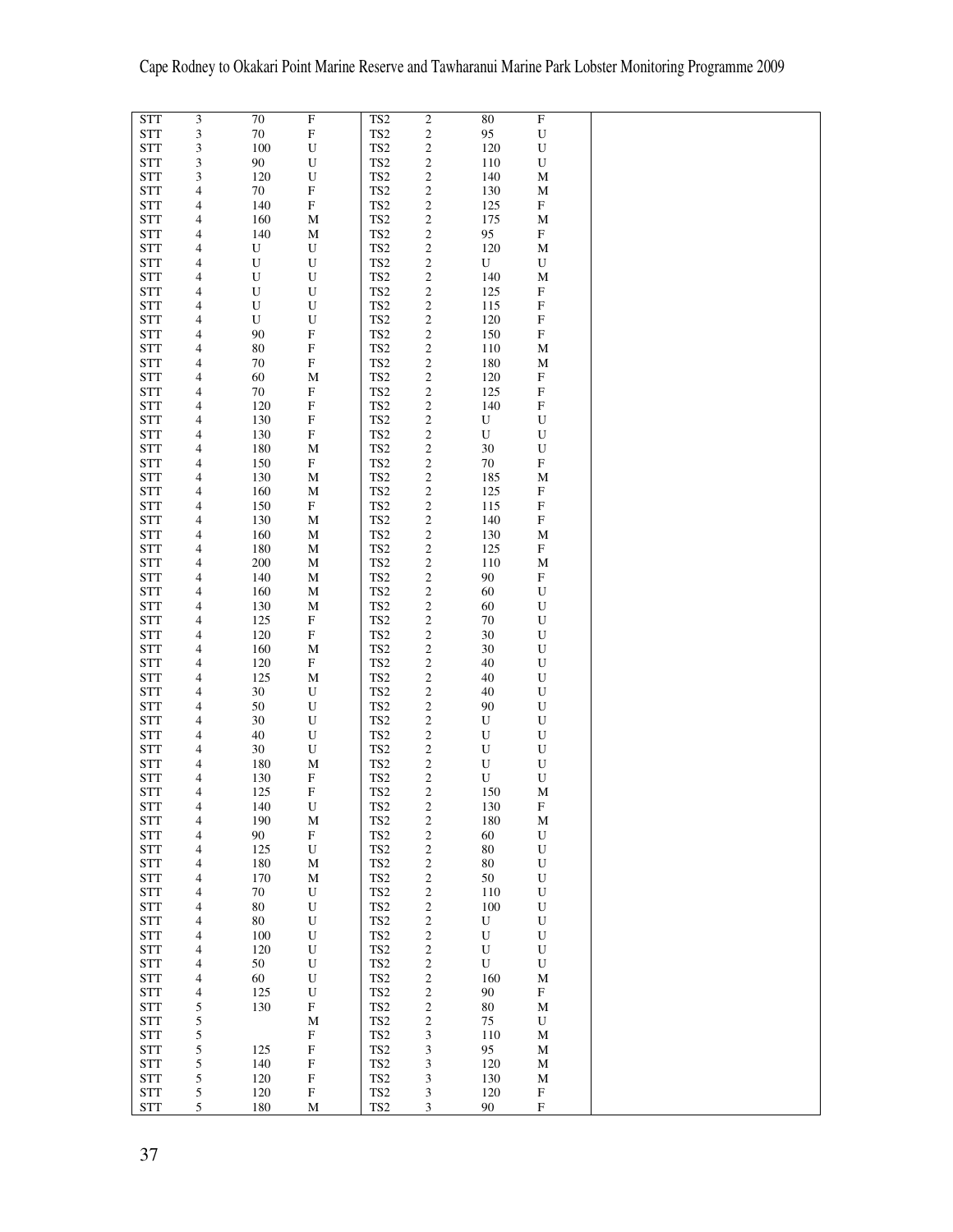| <b>STT</b>           | 5              | 140       | $\mathbf M$               | TS <sub>2</sub>      | 3                           | 160       | M                         |  |
|----------------------|----------------|-----------|---------------------------|----------------------|-----------------------------|-----------|---------------------------|--|
| <b>STT</b>           | 5              | 125       | $\boldsymbol{\mathrm{F}}$ | TS <sub>2</sub>      | $\ensuremath{\mathfrak{Z}}$ | 180       | $\mathbf M$               |  |
| <b>STT</b>           | 5              | 120       | $\mathbf F$               | $\operatorname{TS2}$ | 3                           | 60        | ${\bf U}$                 |  |
| <b>STT</b>           | 5              | 160       | $\mathbf M$               | TS <sub>2</sub>      | 3                           | 50        | $\mathbf U$               |  |
| <b>STT</b>           | 5              | U         | ${\bf U}$                 | TS <sub>2</sub>      | 3                           | 60        | $\mathbf U$               |  |
| <b>STT</b>           | 5              | ${\bf U}$ | ${\bf U}$                 | TS <sub>2</sub>      | 3                           | 120       | $\boldsymbol{\mathrm{F}}$ |  |
| <b>STT</b>           | 5              | U         | U                         | TS <sub>2</sub>      | 3                           | 105       | ${\bf F}$                 |  |
| <b>STT</b>           | 5              | 150       | M                         | TS <sub>2</sub>      | 3                           | 150       | M                         |  |
| <b>STT</b>           | 5              | 180       | M                         | TS <sub>2</sub>      | 3                           | 140       | M                         |  |
| <b>STT</b>           | 5              | 30        | u                         | TS <sub>2</sub>      | 3                           | 110       | $\mathbf F$               |  |
| <b>STT</b>           | 5              | 30        | $\mathbf u$               | TS <sub>2</sub>      | 3                           | U         | U                         |  |
| <b>STT</b>           | 5              | $30\,$    | $\mathbf u$               | $\operatorname{TS2}$ | 3                           | U         | ${\bf U}$                 |  |
| <b>STT</b>           | 5              | 30        | $\mathbf u$               | TS <sub>2</sub>      | 3                           | ${\bf U}$ | $\mathbf U$               |  |
| <b>STT</b>           | 5              | $30\,$    | $\mathbf u$               | TS <sub>2</sub>      | 3                           | 110       | ${\bf U}$                 |  |
| <b>STT</b>           | 5              | 30        | u                         | TS <sub>2</sub>      | 3                           | 95        | ${\bf U}$                 |  |
| <b>STT</b>           | 5              | 50        | $\mathbf u$               | TS <sub>2</sub>      | 3                           | 70        | ${\bf F}$                 |  |
| <b>STT</b>           | 5              | 50        | $\mathbf u$               | TS <sub>2</sub>      | 3                           | 80        | M                         |  |
| <b>STT</b>           | 5              | 50        | $\mathbf u$               | TS <sub>2</sub>      | 3                           | 115       | M                         |  |
| <b>STT</b>           | 5              | 50        | $\mathbf u$               | TS <sub>2</sub>      | $\ensuremath{\mathfrak{Z}}$ | 110       | M                         |  |
| <b>STT</b>           | 5              | $50\,$    | $\mathbf u$               | TS <sub>2</sub>      | 3                           | 90        | $\mathbf F$               |  |
| <b>STT</b>           | 5              | 50        | u                         | TS <sub>2</sub>      | 3                           | $70\,$    | ${\bf F}$                 |  |
| <b>STT</b>           | 5              | 50        | u                         | TS <sub>2</sub>      | 3                           | 70        | М                         |  |
| <b>STT</b>           | 5              | 40        | u                         | TS <sub>2</sub>      | 3                           | 115       | ${\rm F}$                 |  |
| <b>STT</b>           | 5              | 40        | $\mathbf u$               | TS <sub>2</sub>      | 3                           | 130       | М                         |  |
| <b>STT</b>           | 5              | 40        | u                         | TS <sub>2</sub>      | 3                           | 170       | M                         |  |
| <b>STT</b>           | 5              | 40        | $\mathbf u$               | TS <sub>2</sub>      | 3                           | $80\,$    | ${\bf U}$                 |  |
| <b>STT</b>           | 5              | 125       | $\mathbf F$               | $\operatorname{TS2}$ | $\overline{\mathcal{A}}$    | 70        | $\mathbf F$               |  |
| <b>STT</b>           | 5              | 120       | $\boldsymbol{\mathrm{F}}$ | TS <sub>2</sub>      | $\overline{\mathcal{A}}$    | 90        | ${\bf F}$                 |  |
| <b>STT</b>           | 5              | 140       | $\mathbf F$               | TS <sub>2</sub>      | 4                           | 90        | M                         |  |
| <b>STT</b>           | 5              | 125       | $\mathbf F$               | TS <sub>2</sub>      | $\overline{\mathcal{A}}$    | 115       | M                         |  |
| <b>STT</b>           | 5              | 120       | $\boldsymbol{\mathrm{F}}$ | TS <sub>2</sub>      | $\overline{\mathcal{A}}$    | 95        | $\mathbf F$               |  |
| <b>STT</b>           | 5              | 120       | $\mathbf F$               | TS <sub>2</sub>      | $\overline{\mathcal{A}}$    | 70        | U                         |  |
| <b>STT</b>           | 5              | 140       | $\boldsymbol{\mathrm{F}}$ | TS <sub>2</sub>      | 4                           | 175       | M                         |  |
| <b>STT</b>           | 5              | 160       | M                         | TS <sub>2</sub>      | $\overline{\mathcal{A}}$    | 95        | U                         |  |
| <b>STT</b>           | 5              | 30        | $\mathbf u$               | TS <sub>2</sub>      | 4                           | $80\,$    | U                         |  |
| <b>STT</b>           | 5              | 30        | u                         | TS <sub>2</sub>      | $\overline{\mathcal{A}}$    | 95        | M                         |  |
| <b>STT</b>           | 5              | 40        | u                         | TS <sub>2</sub>      | 4                           | 100       | U                         |  |
| <b>STT</b>           | 5              | 50        | u                         | TS <sub>2</sub>      | 4                           | 85        | $\boldsymbol{\mathrm{F}}$ |  |
| <b>STT</b>           | 5              | 50        | u                         | TS <sub>2</sub>      | 4                           | 95        | M                         |  |
| <b>STT</b>           | 5              | 50        | $\mathbf u$               | TS <sub>2</sub>      | $\overline{\mathcal{A}}$    | 80        | ${\bf U}$                 |  |
| <b>STT</b>           | 5              | ${\bf U}$ | $\mathbf U$               | TS <sub>2</sub>      | 4                           | 95        | U                         |  |
| <b>STT</b>           | 5              | ${\bf U}$ | ${\bf U}$                 | TS <sub>2</sub>      | $\overline{\mathcal{A}}$    | 90        | $\mathbf M$               |  |
| <b>STT</b>           | 5              | ${\bf U}$ | ${\bf U}$                 | TS <sub>2</sub>      | 4                           | $80\,$    | U                         |  |
| <b>STT</b>           | 5              | ${\bf U}$ | ${\bf U}$                 | TS <sub>2</sub>      | 4                           | 130       | M                         |  |
| <b>STT</b>           | 5              | ${\bf U}$ | ${\bf U}$                 | TS <sub>2</sub>      | 4                           | 110       | ${\bf F}$                 |  |
| <b>STT</b>           | 5              | ${\bf U}$ | ${\bf U}$                 | TS <sub>2</sub>      | 4                           | 90        | ${\bf F}$                 |  |
| <b>STT</b>           | 5              | ${\bf U}$ | ${\bf U}$                 | TS <sub>2</sub>      | 4                           | 95        | $\mathbf F$               |  |
| <b>STT</b>           | 5              | ${\bf U}$ | U                         | TS <sub>2</sub>      | 4                           | 80        | M                         |  |
| $\operatorname{STT}$ | 5              | U         | U                         | TS <sub>2</sub>      | 4                           | 135       | M                         |  |
| <b>STT</b>           | $\mathfrak s$  | ${\bf U}$ | ${\bf U}$                 | TS <sub>2</sub>      | 4                           | 100       | M                         |  |
| <b>STT</b>           | 5              | ${\bf U}$ | ${\bf U}$                 | TS <sub>2</sub>      | $\overline{\mathcal{A}}$    | 95        | M                         |  |
| $\operatorname{STT}$ | 5              | U         | ${\bf U}$                 | TS <sub>2</sub>      | $\overline{\mathcal{A}}$    | 140       | $\mathbf M$               |  |
| <b>STT</b>           | $\mathfrak s$  | 125       | М                         | TS <sub>2</sub>      | $\overline{\mathcal{A}}$    | 165       | М                         |  |
| $\operatorname{STT}$ | 5              | 120       | $\mathbf M$               | TS <sub>2</sub>      | 4                           | 130       | $\mathbf F$               |  |
| <b>STT</b>           | $\mathfrak s$  | 130       | $\mathbf{F}$              | TS <sub>2</sub>      | $\overline{\mathcal{A}}$    | 120       | $\mathbf F$               |  |
| $\operatorname{STT}$ | 5              | 125       | $\mathbf F$               | TS <sub>2</sub>      | $\overline{\mathcal{A}}$    | 105       | ${\bf F}$                 |  |
| $\operatorname{DTT}$ | $\mathbf{1}$   | 140       | $\mathbf M$               | TS <sub>2</sub>      | $\overline{\mathcal{A}}$    | U         | ${\bf U}$                 |  |
| $DTT$                | $\sqrt{2}$     | 150       | $\mathbf M$               | TS <sub>2</sub>      | 4                           | $80\,$    | U                         |  |
| $\operatorname{DTT}$ | $\sqrt{2}$     | 90        | $\mathbf F$               | TS <sub>2</sub>      | $\overline{4}$              | 90        | U                         |  |
| <b>DTT</b>           | $\mathbf{2}$   | 120       | $\mathbf F$               | TS <sub>2</sub>      | 5                           | 190       | М                         |  |
| <b>DTT</b>           | $\sqrt{2}$     | 115       | ${\bf F}$                 | TS <sub>2</sub>      | 5                           | 120       | $\mathbf{F}$              |  |
| <b>DTT</b>           | $\sqrt{2}$     | 90        | М                         | TS <sub>2</sub>      | 5                           | 90        | $\mathbf F$               |  |
| <b>DTT</b>           | $\sqrt{2}$     | 160       | $\mathbf M$               | TS <sub>2</sub>      | 5                           | 140       | $\mathbf M$               |  |
| <b>DTT</b>           | $\mathfrak{2}$ | 125       | $\mathbf F$               | TS <sub>2</sub>      | $\sqrt{5}$                  | 155       | M                         |  |
| $DTT$                | $\mathfrak{Z}$ | 140       | $\mathbf M$               | TS <sub>2</sub>      | $\sqrt{5}$                  | 115       | $\mathbf F$               |  |
| <b>DTT</b>           | 3              | 125       | М                         | TS <sub>2</sub>      | $\sqrt{5}$                  | 100       | $\boldsymbol{\mathrm{F}}$ |  |
| <b>DTT</b>           | 3              | 90        | $\mathbf M$               | TS <sub>2</sub>      | $\sqrt{5}$                  | 90        | $\boldsymbol{\mathrm{F}}$ |  |
| <b>DTT</b>           | 3              | 80        | М                         | TS <sub>2</sub>      | $\sqrt{5}$                  | 80        | М                         |  |
| <b>DTT</b>           | 4              | 160       | $\mathbf M$               | TS <sub>2</sub>      | $\mathfrak s$               | 150       | M                         |  |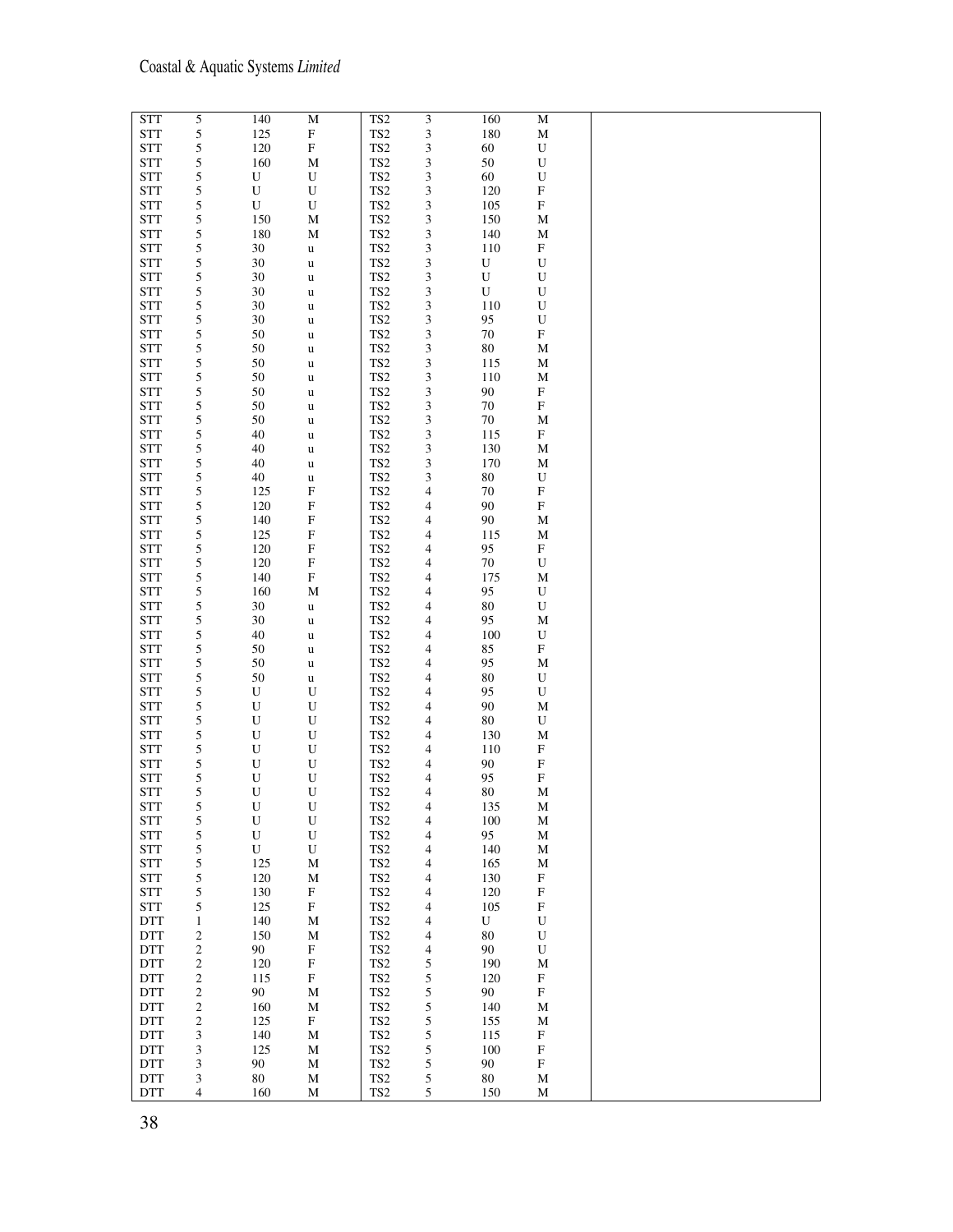| <b>DTT</b> | 4                        | 115    | $\overline{F}$            | TS <sub>2</sub>      | 5                            | 180      | $\mathbf M$               |  |
|------------|--------------------------|--------|---------------------------|----------------------|------------------------------|----------|---------------------------|--|
|            |                          |        |                           |                      |                              |          |                           |  |
| <b>DTT</b> | $\overline{\mathcal{A}}$ | $90\,$ | $\mathbf U$               | TS <sub>2</sub>      | 5                            | 60       | ${\bf U}$                 |  |
|            |                          | 100    |                           | TS <sub>2</sub>      |                              | $70\,$   | ${\bf U}$                 |  |
| <b>DTT</b> | 4                        |        | ${\bf U}$                 |                      | 5                            |          |                           |  |
| <b>DTT</b> | 4                        | $80\,$ | ${\bf U}$                 | TS <sub>2</sub>      | 5                            | 125      | $\mathbf M$               |  |
|            |                          |        |                           |                      |                              |          |                           |  |
| <b>DTT</b> | 4                        | 85     | $\mathbf M$               | TS <sub>2</sub>      | 5                            | 110      | ${\bf F}$                 |  |
|            |                          |        |                           |                      |                              |          |                           |  |
| <b>DTT</b> | 5                        | 150    | $\mathbf M$               | TS <sub>2</sub>      | 5                            | 160      | $\mathbf M$               |  |
| <b>DTT</b> | 5                        | 140    | M                         | TS <sub>2</sub>      | 5                            | 90       | $\mathbf F$               |  |
|            |                          |        |                           |                      |                              |          |                           |  |
| <b>DTT</b> | 5                        | 140    | M                         | TS <sub>2</sub>      | 5                            | 50       | ${\bf U}$                 |  |
|            |                          |        |                           |                      |                              |          |                           |  |
| <b>DTT</b> | 5                        | 130    | ${\bf F}$                 | TS <sub>2</sub>      | 5                            | 50       | ${\bf U}$                 |  |
| <b>DTT</b> | 5                        | 105    | U                         | $\operatorname{TS2}$ |                              | 30       | U                         |  |
|            |                          |        |                           |                      | 5                            |          |                           |  |
| <b>DTT</b> | 5                        | 95     | $\mathbf M$               | TS <sub>2</sub>      | 5                            | 40       | ${\bf U}$                 |  |
|            |                          |        |                           |                      |                              |          |                           |  |
| <b>DTT</b> | 5                        | 50     | U                         | TS <sub>2</sub>      | 5                            | 40       | ${\bf U}$                 |  |
| <b>DTT</b> | 5                        | 60     | U                         | TS <sub>2</sub>      | 5                            | 30       | ${\bf U}$                 |  |
|            |                          |        |                           |                      |                              |          |                           |  |
| <b>DTT</b> | 5                        | 140    | $\mathbf M$               | TS <sub>2</sub>      | 5                            | 105      | $\mathbf F$               |  |
|            |                          |        |                           |                      |                              |          |                           |  |
| <b>DTT</b> | 5                        | 120    | $\mathbf M$               | TS <sub>2</sub>      | 5                            | 100      | $\mathbf F$               |  |
| <b>OOS</b> | 1                        | 110    | M                         | TS <sub>2</sub>      | 5                            | 140      | M                         |  |
|            |                          |        |                           |                      |                              |          |                           |  |
| <b>OOS</b> | 1                        | 120    | ${\bf F}$                 | TS <sub>2</sub>      | 5                            | 140      | M                         |  |
|            |                          |        |                           |                      |                              |          |                           |  |
| <b>OOS</b> | 1                        | 60     | U                         | TS <sub>2</sub>      | 5                            | 150      | ${\bf F}$                 |  |
| <b>OOS</b> | $\mathbf{1}$             | 150    | $\mathbf M$               | TS <sub>2</sub>      | 5                            | 130      | $\mathbf F$               |  |
|            |                          |        |                           |                      |                              |          |                           |  |
| <b>OOS</b> | $\mathbf{1}$             | 125    | $\boldsymbol{\mathrm{F}}$ | TS <sub>2</sub>      | 5                            | 90       | ${\bf F}$                 |  |
|            |                          |        |                           |                      |                              |          |                           |  |
| <b>OOS</b> | $\mathbf{1}$             | 100    | ${\bf F}$                 | TS <sub>2</sub>      | 5                            | $80\,$   | $\mathbf M$               |  |
| <b>OOS</b> | $\mathbf{1}$             | 90     | $\mathbf M$               | TS <sub>2</sub>      | 5                            | 190      | М                         |  |
|            |                          |        |                           |                      |                              |          |                           |  |
| <b>OOS</b> | $\mathbf{1}$             | 95     | $\mathbf M$               | TS <sub>2</sub>      | 5                            | 60       | ${\bf U}$                 |  |
| <b>OOS</b> | $\mathbf{1}$             | 130    | ${\bf F}$                 | TS <sub>2</sub>      | 5                            | 50       |                           |  |
|            |                          |        |                           |                      |                              |          | ${\bf U}$                 |  |
| <b>OOS</b> | 1                        | 130    | $\mathbf M$               | TS <sub>2</sub>      | 5                            | 75       | ${\bf U}$                 |  |
|            |                          |        |                           |                      |                              |          |                           |  |
| <b>OOS</b> | $\boldsymbol{2}$         | 90     | $\boldsymbol{\mathrm{F}}$ | TS <sub>2</sub>      | 5                            | 110      | M                         |  |
| <b>OOS</b> | $\boldsymbol{2}$         | 80     | ${\bf F}$                 | TS <sub>2</sub>      | 5                            | 100      | M                         |  |
|            |                          |        |                           |                      |                              |          |                           |  |
| <b>OOS</b> | $\boldsymbol{2}$         | $60\,$ | $\mathbf M$               | TS <sub>2</sub>      | 5                            | 130      | $\mathbf F$               |  |
|            |                          |        |                           |                      |                              |          |                           |  |
| <b>OOS</b> | $\boldsymbol{2}$         | 95     | $\mathbf M$               | TS <sub>2</sub>      | 5                            | 135      | $\mathbf F$               |  |
| <b>OOS</b> | $\overline{c}$           | 125    | $\mathbf F$               | TS <sub>2</sub>      | 5                            | 105      | $\mathbf F$               |  |
|            |                          |        |                           |                      |                              |          |                           |  |
| <b>OOS</b> | $\boldsymbol{2}$         | 120    | $\mathbf F$               | TD3                  | $\mathbf{1}$                 | 140      | M                         |  |
|            |                          |        |                           |                      |                              |          |                           |  |
| <b>OOS</b> | $\boldsymbol{2}$         | 105    | ${\bf F}$                 | TD3                  | $\boldsymbol{2}$             | 190      | $\mathbf M$               |  |
| <b>OOS</b> | 2                        | 160    | M                         | TD3                  | $\sqrt{2}$                   | 140      | ${\bf F}$                 |  |
|            |                          |        |                           |                      |                              |          |                           |  |
| <b>OOS</b> | $\boldsymbol{2}$         | 90     | $\mathbf F$               | TD3                  | $\boldsymbol{2}$             | 160      | $\mathbf M$               |  |
|            |                          |        |                           |                      |                              |          |                           |  |
| <b>OOS</b> | $\boldsymbol{2}$         | 120    | U                         | TD3                  | $\sqrt{2}$                   | 140      | $\mathbf F$               |  |
| <b>OOS</b> | $\boldsymbol{2}$         | 140    | ${\bf U}$                 | TD3                  | $\sqrt{2}$                   | 115      | $\mathbf F$               |  |
|            |                          |        |                           |                      |                              |          |                           |  |
| <b>OOS</b> | 3                        | 60     | ${\bf U}$                 | TD3                  | $\boldsymbol{2}$             | 90       | ${\bf U}$                 |  |
|            |                          |        |                           |                      |                              |          |                           |  |
| <b>OOS</b> | 3                        | 40     | ${\bf U}$                 | TD3                  | $\sqrt{2}$                   | 100      | $\mathbf M$               |  |
| <b>OOS</b> | 3                        | $70\,$ | ${\bf U}$                 | TD3                  | $\boldsymbol{2}$             | 180      | М                         |  |
|            |                          |        |                           |                      |                              |          |                           |  |
| <b>OOS</b> | 3                        | 110    | $\mathbf M$               | TD3                  | $\sqrt{2}$                   | 130      | $\mathbf F$               |  |
|            |                          |        |                           |                      |                              |          |                           |  |
| <b>OOS</b> | $\mathfrak{Z}$           | 160    | $\mathbf M$               | TD3                  | $\ensuremath{\mathfrak{Z}}$  | 110      | $\boldsymbol{\mathrm{F}}$ |  |
| <b>OOS</b> | 3                        | 125    | $\mathbf F$               | TD3                  | 3                            | 115      | $\mathbf F$               |  |
|            |                          |        |                           |                      |                              |          |                           |  |
| <b>OOS</b> | 3                        | 140    | $\mathbf M$               | TD3                  | $\ensuremath{\mathfrak{Z}}$  | 190      | $\mathbf M$               |  |
| <b>OOS</b> | 4                        | 120    | $\mathbf M$               | TD3                  | $\sqrt{3}$                   | 90       | $\mathbf F$               |  |
|            |                          |        |                           |                      |                              |          |                           |  |
| <b>OOS</b> | 4                        | 95     | $\mathbf F$               | TD3                  | $\sqrt{3}$                   | $80\,$   | $\mathbf F$               |  |
|            |                          |        |                           |                      |                              |          |                           |  |
| <b>OOS</b> | 4                        | 90     | ${\bf F}$                 | TD3                  | 3                            | 60       | $\mathbf F$               |  |
| <b>OOS</b> | 5                        | 110    | $\mathbf M$               | TD3                  | 3                            | 145      | $\mathbf M$               |  |
|            |                          |        |                           |                      |                              |          |                           |  |
| <b>OOS</b> | 5                        | $80\,$ | $\boldsymbol{\mathrm{F}}$ | TD3                  | 3                            | 150      | М                         |  |
|            |                          |        |                           |                      |                              |          |                           |  |
| <b>OOS</b> | 5                        | 120    | F                         | TD3                  | 4                            | 110      | F                         |  |
| <b>OOS</b> | $\sqrt{5}$               | 115    | ${\bf F}$                 | TD3                  | 4                            | 115      | $\boldsymbol{\mathrm{F}}$ |  |
|            |                          |        |                           |                      |                              |          |                           |  |
| $\rm{OOS}$ | $\sqrt{5}$               | 110    | $\mathbf F$               | TD3                  | $\overline{\mathcal{A}}$     | 95       | $\mathbf F$               |  |
| <b>OOS</b> | 5                        | 150    | M                         | TD3                  | $\overline{\mathcal{A}}$     | 90       | М                         |  |
|            |                          |        |                           |                      |                              |          |                           |  |
| <b>OOS</b> | 5                        | 90     | $\mathbf M$               | TD3                  | 4                            | 40       | U                         |  |
| <b>OOS</b> | 5                        | 90     | M                         | TD3                  |                              | 40       | U                         |  |
|            |                          |        |                           |                      | $\overline{4}$               |          |                           |  |
| <b>OOS</b> | 5                        | 80     | $\boldsymbol{\mathrm{F}}$ | TD3                  | 4                            | 160      | М                         |  |
|            |                          |        |                           |                      |                              |          |                           |  |
| <b>OOS</b> | 5                        | 130    | $\mathbf M$               | TD3                  | 5                            | 120      | M                         |  |
| <b>OOS</b> | 5                        | 170    | М                         | TD3                  | 5                            | 150      | М                         |  |
|            |                          |        |                           |                      |                              |          |                           |  |
| <b>OOS</b> | 5                        | 80     | $\mathbf F$               | TS3                  | $\mathbf{1}$                 | 95       | $\mathbf F$               |  |
|            |                          |        |                           |                      |                              |          |                           |  |
| <b>OOS</b> | 5                        | 70     | $\mathbf M$               | TS3                  | $\mathbf{1}$                 | 80       | М                         |  |
| <b>OOS</b> |                          |        | ${\bf U}$                 | TS3                  | $\mathbf{1}$                 | U        | U                         |  |
|            |                          |        |                           |                      |                              |          |                           |  |
|            | 5                        | 60     |                           |                      |                              |          | U                         |  |
| <b>OOS</b> | 5                        | 50     | ${\bf U}$                 | TS3                  | $\mathbf{1}$                 | 80       |                           |  |
|            |                          |        |                           |                      |                              |          |                           |  |
| <b>OOS</b> | $\mathfrak s$            | 125    | $\mathbf M$               | TS3                  | $\mathbf{1}$                 | 160      | M                         |  |
|            |                          |        |                           |                      |                              |          |                           |  |
|            |                          |        |                           | TS3                  | $\mathbf{1}$                 | 130      | F                         |  |
|            |                          |        |                           | TS3                  | $\mathbf{1}$                 | 120      | $\mathbf M$               |  |
|            |                          |        |                           |                      |                              |          |                           |  |
|            |                          |        |                           | TS3                  | $\mathbf{1}$                 | 110      | ${\bf U}$                 |  |
|            |                          |        |                           |                      | $\mathbf{1}$                 |          | ${\bf U}$                 |  |
|            |                          |        |                           | TS3                  |                              | $40\,$   |                           |  |
|            |                          |        |                           | TS3                  | $\mathbf{1}$                 | 30       | ${\bf U}$                 |  |
|            |                          |        |                           |                      | $\mathbf{1}$                 | 50       | ${\bf U}$                 |  |
|            |                          |        |                           | TS3                  |                              |          |                           |  |
|            |                          |        |                           | TS3<br>TS3           | $\mathbf{1}$<br>$\mathbf{1}$ | 50<br>40 | ${\bf U}$<br>U            |  |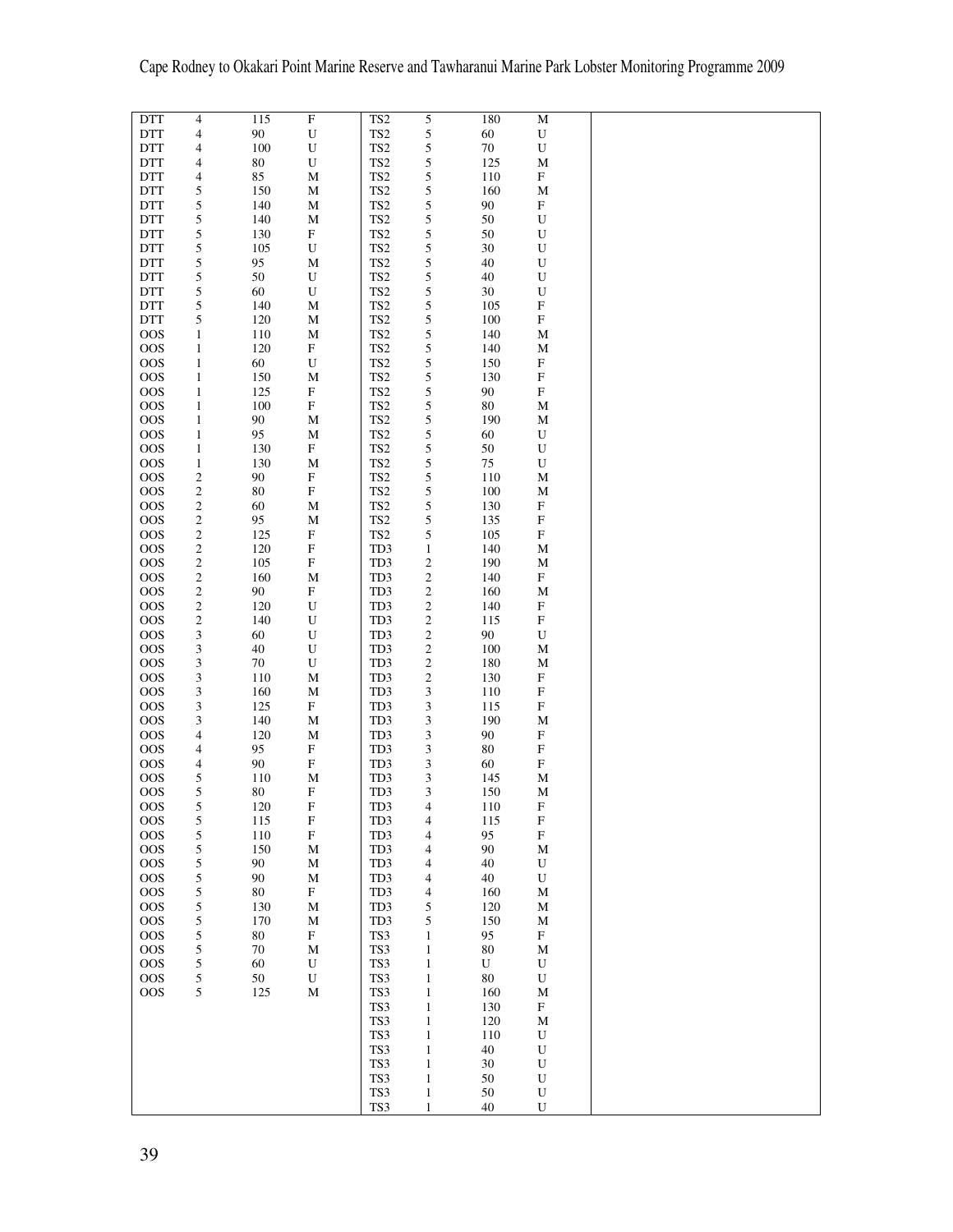| TS3 | $\mathbf{1}$                                    | 150         | $\mathbf F$ |  |
|-----|-------------------------------------------------|-------------|-------------|--|
|     |                                                 |             |             |  |
| TS3 | $\,1$                                           | $100\,$     | $\mathbf F$ |  |
| TS3 | $\,1$                                           | $90\,$      | ${\bf F}$   |  |
| TS3 |                                                 | $50\,$      | $\mathbf U$ |  |
|     | $\,1$                                           |             |             |  |
| TS3 | $\,1$                                           | $40\,$      | ${\bf U}$   |  |
| TS3 | $\mathbf{1}$                                    | $50\,$      | $\mathbf U$ |  |
|     |                                                 |             |             |  |
| TS3 | $\mathbf{1}$                                    | 140         | $\mathbf M$ |  |
| TS3 | $\mathbf{1}$                                    | 115         | ${\bf F}$   |  |
|     |                                                 |             |             |  |
| TS3 | $\,1$                                           | 100         | $\mathbf M$ |  |
| TS3 | $\,1$                                           | 95          | ${\bf F}$   |  |
| TS3 |                                                 | $90\,$      | $\mathbf M$ |  |
|     | $\,1$                                           |             |             |  |
| TS3 | $\,1$                                           | 120         | ${\bf F}$   |  |
| TS3 | $\,1$                                           | 105         | $\mathbf M$ |  |
|     |                                                 |             |             |  |
| TS3 | $\,1$                                           | 115         | $\mathbf M$ |  |
| TS3 | $\,1$                                           | 100         | ${\bf F}$   |  |
|     |                                                 |             |             |  |
| TS3 | $\,1$                                           | 60          | $\mathbf F$ |  |
| TS3 |                                                 | 95          | ${\bf F}$   |  |
| TS3 |                                                 | 100         | $\mathbf M$ |  |
|     |                                                 |             |             |  |
| TS3 |                                                 | $90\,$      | ${\bf F}$   |  |
| TS3 |                                                 | 180         | $\mathbf M$ |  |
|     | $\begin{array}{c} 2 \\ 2 \\ 2 \\ 2 \end{array}$ |             |             |  |
| TS3 |                                                 | 130         | ${\bf F}$   |  |
| TS3 |                                                 | 140         | $\mathbf F$ |  |
| TS3 | $\begin{array}{c} 2 \\ 2 \\ 2 \end{array}$      | ${\bf U}$   |             |  |
|     |                                                 |             | ${\bf U}$   |  |
| TS3 |                                                 | ${\bf U}$   | ${\bf U}$   |  |
| TS3 |                                                 | ${\bf U}$   | ${\bf U}$   |  |
|     |                                                 |             |             |  |
| TS3 |                                                 | 140         | $\mathbf M$ |  |
| TS3 |                                                 | 125         | ${\bf F}$   |  |
|     | 222222222222                                    |             |             |  |
| TS3 |                                                 | ${\bf U}$   | $\mathbf U$ |  |
| TS3 |                                                 | 130         | ${\bf F}$   |  |
| TS3 |                                                 | $\mathbf U$ | $\mathbf U$ |  |
|     |                                                 |             |             |  |
| TS3 |                                                 | $\mathbf U$ | $\mathbf U$ |  |
| TS3 |                                                 | $\mathbf U$ | $\mathbf U$ |  |
|     |                                                 |             |             |  |
| TS3 |                                                 | $\mathbf U$ | $\mathbf U$ |  |
| TS3 |                                                 | $110\,$     | $\mathbf F$ |  |
|     |                                                 |             | ${\bf F}$   |  |
| TS3 |                                                 | 105         |             |  |
| TS3 |                                                 | $90\,$      | ${\bf F}$   |  |
| TS3 |                                                 | $90\,$      | $\mathbf M$ |  |
|     |                                                 |             |             |  |
| TS3 |                                                 | $80\,$      | $\mathbf M$ |  |
| TS3 |                                                 | 95          | $\mathbf M$ |  |
|     |                                                 |             |             |  |
| TS3 |                                                 | ${\bf U}$   | $\mathbf U$ |  |
| TS3 |                                                 | $\mathbf U$ | $\mathbf U$ |  |
|     |                                                 |             |             |  |
| TS3 |                                                 | $\mathbf U$ | $\mathbf U$ |  |
| TS3 |                                                 | 120         | $\mathbf F$ |  |
| TS3 |                                                 | 125         | ${\bf F}$   |  |
|     |                                                 |             |             |  |
| TS3 |                                                 | $90\,$      | ${\bf F}$   |  |
| TS3 | 22222222222                                     | $80\,$      | ${\bf F}$   |  |
|     |                                                 |             |             |  |
| TS3 |                                                 | $50\,$      | $\mathbf U$ |  |
| TS3 |                                                 | $40\,$      | $\mathbf U$ |  |
| TS3 | $\overline{\mathbf{c}}$                         | $40\,$      | $\mathbf U$ |  |
|     |                                                 |             |             |  |
| TS3 | $\overline{\mathbf{c}}$                         | $80\,$      | $\mathbf F$ |  |
| TS3 | $\overline{\mathbf{c}}$                         | $60\,$      | ${\bf F}$   |  |
|     |                                                 |             |             |  |
| TS3 |                                                 | 95          | $\mathbf M$ |  |
| TS3 | $\frac{2}{2}$                                   | 105         | $\mathbf F$ |  |
| TS3 | $\overline{\mathbf{c}}$                         | 100         | ${\bf F}$   |  |
|     |                                                 |             |             |  |
| TS3 | $\overline{\mathbf{c}}$                         | 90          | $\mathbf M$ |  |
| TS3 |                                                 | 110         | $\mathbf M$ |  |
|     | $\frac{2}{2}$                                   |             |             |  |
| TS3 |                                                 | 60          | ${\bf F}$   |  |
| TS3 | 3                                               | $110\,$     | ${\bf F}$   |  |
| TS3 |                                                 | $100\,$     | $\mathbf M$ |  |
|     | $3333$<br>$333$                                 |             |             |  |
| TS3 |                                                 | $200\,$     | $\mathbf M$ |  |
| TS3 |                                                 | 115         | $\mathbf F$ |  |
|     |                                                 |             |             |  |
| TS3 |                                                 | 130         | ${\bf F}$   |  |
| TS3 |                                                 | 140         | ${\bf F}$   |  |
|     |                                                 | 125         | ${\bf F}$   |  |
| TS3 |                                                 |             |             |  |
| TS3 | $\mathfrak{Z}$                                  | ${\bf U}$   | $\mathbf U$ |  |
| TS3 | $\mathfrak{Z}$                                  | U           | ${\bf U}$   |  |
|     |                                                 |             |             |  |
| TS3 | 3                                               | $110\,$     | $\mathbf F$ |  |
| TS3 | $\mathfrak{Z}$                                  | $90\,$      | ${\bf F}$   |  |
|     |                                                 |             |             |  |
| TS3 | $\mathfrak 3$                                   | 85          | ${\bf F}$   |  |